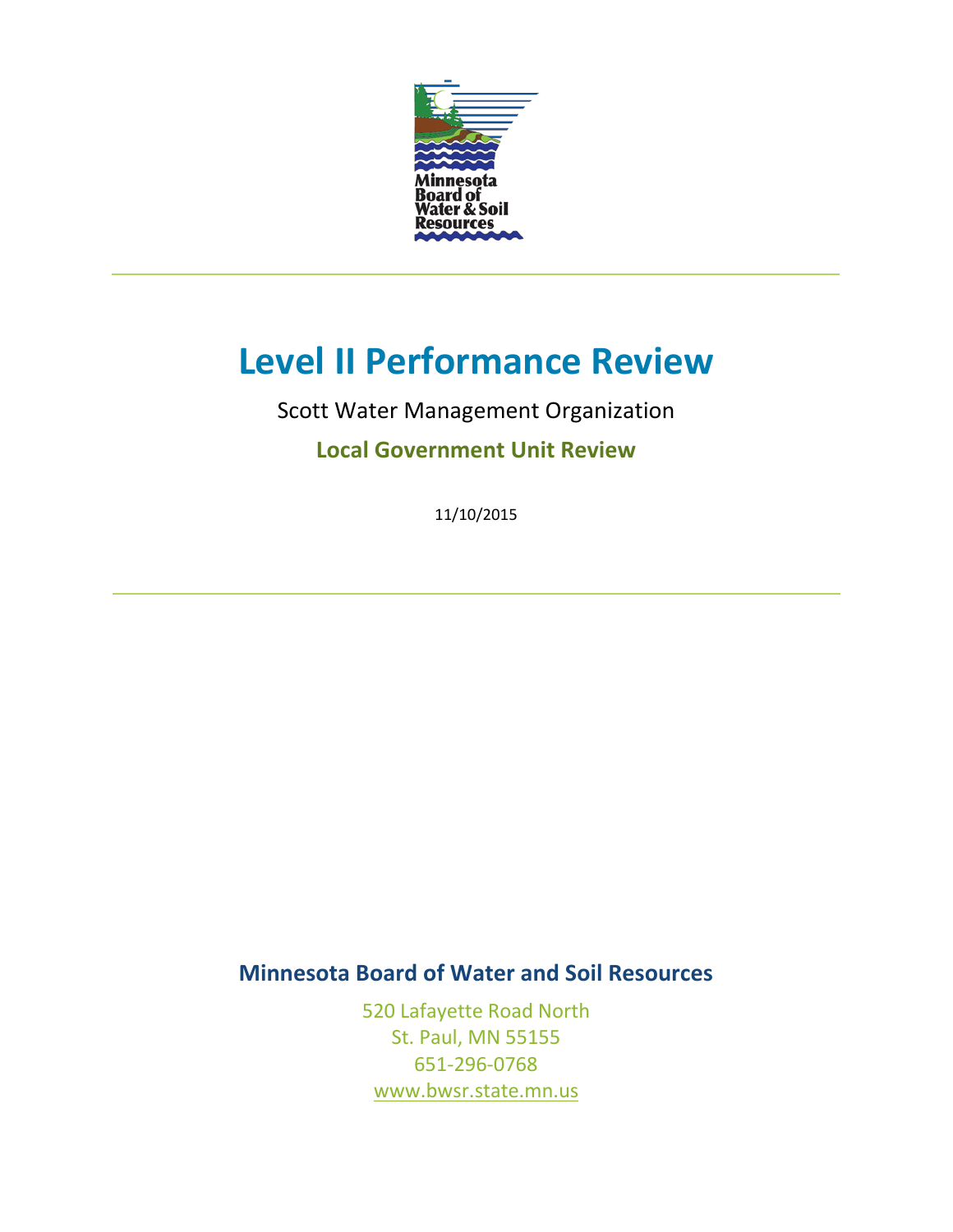*This page was intentionally left blank.*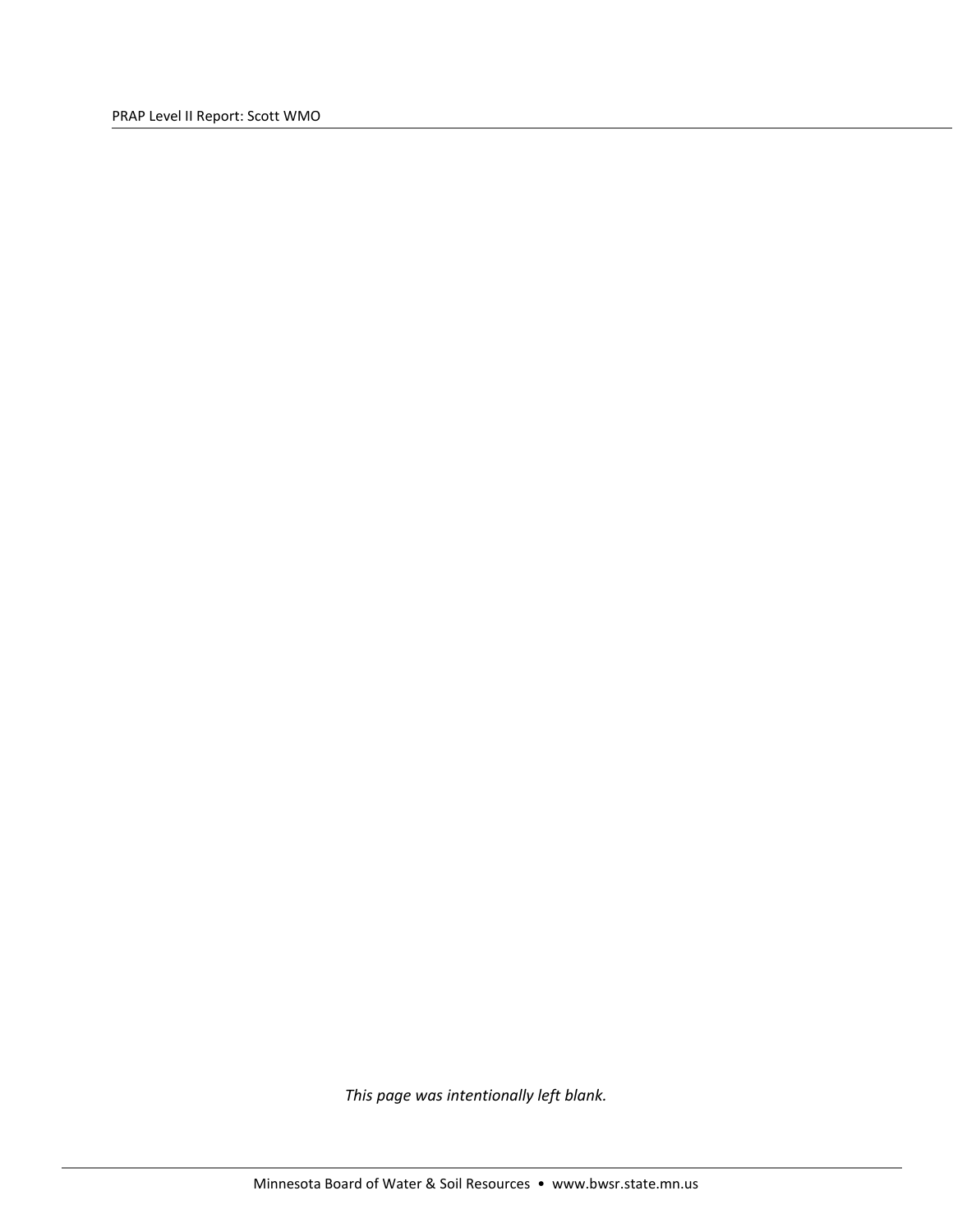## **Table of Contents**

| $\label{lem:1} \mbox{Introduction} \,\, \ldots \,\, \ldots \,\, \ldots \,\, \ldots \,\, \ldots \,\, \ldots \,\, \ldots \,\, \ldots \,\, \ldots \,\, \ldots \,\, \ldots \,\, \ldots \,\, \ldots \,\, \ldots \,\, \ldots \,\, \ldots \,\, \ldots \,\, \ldots \,\, \ldots \,\, \ldots \,\, \ldots \,\, \ldots \,\, \ldots \,\, \ldots \,\, \ldots \,\, \ldots \,\, \ldots \,\, \ldots \,\, \ldots \,\, \ldots \,\, \ldots \,\, \ldots \,\, \ldots \,\, \ldots \,\,$ |  |
|------------------------------------------------------------------------------------------------------------------------------------------------------------------------------------------------------------------------------------------------------------------------------------------------------------------------------------------------------------------------------------------------------------------------------------------------------------------|--|
|                                                                                                                                                                                                                                                                                                                                                                                                                                                                  |  |
|                                                                                                                                                                                                                                                                                                                                                                                                                                                                  |  |
|                                                                                                                                                                                                                                                                                                                                                                                                                                                                  |  |
|                                                                                                                                                                                                                                                                                                                                                                                                                                                                  |  |
|                                                                                                                                                                                                                                                                                                                                                                                                                                                                  |  |
|                                                                                                                                                                                                                                                                                                                                                                                                                                                                  |  |
|                                                                                                                                                                                                                                                                                                                                                                                                                                                                  |  |
|                                                                                                                                                                                                                                                                                                                                                                                                                                                                  |  |
|                                                                                                                                                                                                                                                                                                                                                                                                                                                                  |  |
|                                                                                                                                                                                                                                                                                                                                                                                                                                                                  |  |

This report has been prepared for the **Scott WMO** by the Minnesota Board of Water and Soil Resources (BWSR) in partial fulfillment of the requirements of Minnesota Statutes, Chapter 103B.102, Subd.3.

Prepared by Jenny Gieseke [\(jenny.gieseke@state.mn.us:](mailto:jenny.gieseke@state.mn.us) 507-381-3131).

BWSR is reducing printing and mailing costs by using the Internet to distribute reports and information to wider audiences. This report is available in alternative formats upon request.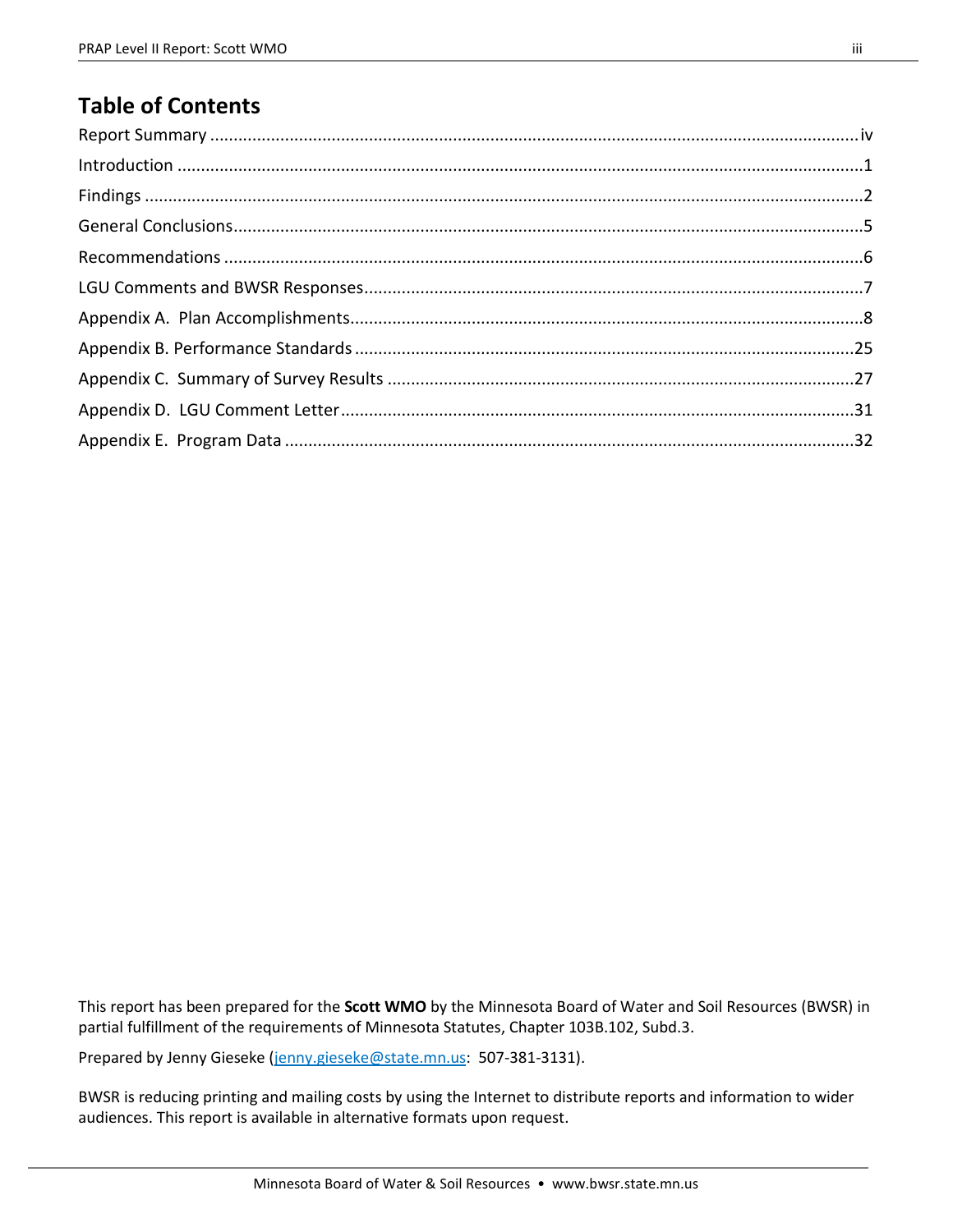## <span id="page-3-0"></span>**Report Summary**

| <b>PRAP Level II</b>                                                                                                                                                                                                                                                                                 | <b>Scott WMO</b>                                                                                                                                                                                                                                                                                                                                                                                                                                                                                                                                                                                                                                                                                                                                                                                                                   |
|------------------------------------------------------------------------------------------------------------------------------------------------------------------------------------------------------------------------------------------------------------------------------------------------------|------------------------------------------------------------------------------------------------------------------------------------------------------------------------------------------------------------------------------------------------------------------------------------------------------------------------------------------------------------------------------------------------------------------------------------------------------------------------------------------------------------------------------------------------------------------------------------------------------------------------------------------------------------------------------------------------------------------------------------------------------------------------------------------------------------------------------------|
| <b>Report Summary</b>                                                                                                                                                                                                                                                                                |                                                                                                                                                                                                                                                                                                                                                                                                                                                                                                                                                                                                                                                                                                                                                                                                                                    |
| What is a PRAP<br>Performance Review?<br>The Board of Water and<br><b>Soil Resources supports</b><br>Minnesota's counties,<br>watershed districts and<br>soil and water<br>conservation districts<br>that deliver water and<br>related land resource<br>management projects<br>and programs. In 2007 | <b>Key Findings and Conclusions</b><br>The Scott WMO can serve as an example of how a systematic approach to water<br>management can be delivered. The WMO has a solid record of accomplishment in<br>all areas of their water management plan.<br>The WMO's compliance with BWSR performance standards puts them among the<br>top performers in meeting the essential, administrative, planning and<br>communication practices that lead to an effective, efficient organization.<br>The responses of the WMO's partners reinforce these conclusions with high marks<br>for communication, quality of work, relations with customers and follow-through.<br>The designation of 4 out of the seven goals in the water resource management plan<br>as resource outcome goals is an innovative step toward outcome based tracking of |
| the Board set up a<br>program (PRAP) to<br>systematically review<br>the performance of<br>these local units of<br>government to ensure                                                                                                                                                               | progress in improving water quality. However, this designation could be improved<br>through the creation of resource specific, measurable water quality and habitat<br>objectives within the plan (see Recommendation 1).<br><b>Resource Outcomes</b>                                                                                                                                                                                                                                                                                                                                                                                                                                                                                                                                                                              |
| their effective<br>operation. Each year<br><b>BWSR staff conduct</b><br>routine reviews of<br>several of these local<br>conservation delivery<br>entities. This document<br>reports the results of<br>one of those reviews.                                                                          | Four of the seven goals in the Scott WMO Water Resources Management plan are<br>related to resource outcomes. The WMO uses long term metrics to track progress<br>toward those resources goals each year in their annual report. No significant trends<br>in the water quality of local resources have been reported since 2011. However, the<br>2014 reports an increase in the native plant diversity and coverage in Cedar Lake.<br><b>Action Items</b>                                                                                                                                                                                                                                                                                                                                                                         |
|                                                                                                                                                                                                                                                                                                      | Complete annual audit on time<br><b>Recommendations</b>                                                                                                                                                                                                                                                                                                                                                                                                                                                                                                                                                                                                                                                                                                                                                                            |

- Recommendation 1: Consider using Prioritized, Targeted and Measureable criteria for Goals and Objectives in the next water management plan.
- Recommendation 2: Structure annual reports or website information to report progress and trends made in achieving resource outcome goals.

#### **Commendations**

The Scott WMO t is commended for meeting 11 out of 12 High Performance **Standards**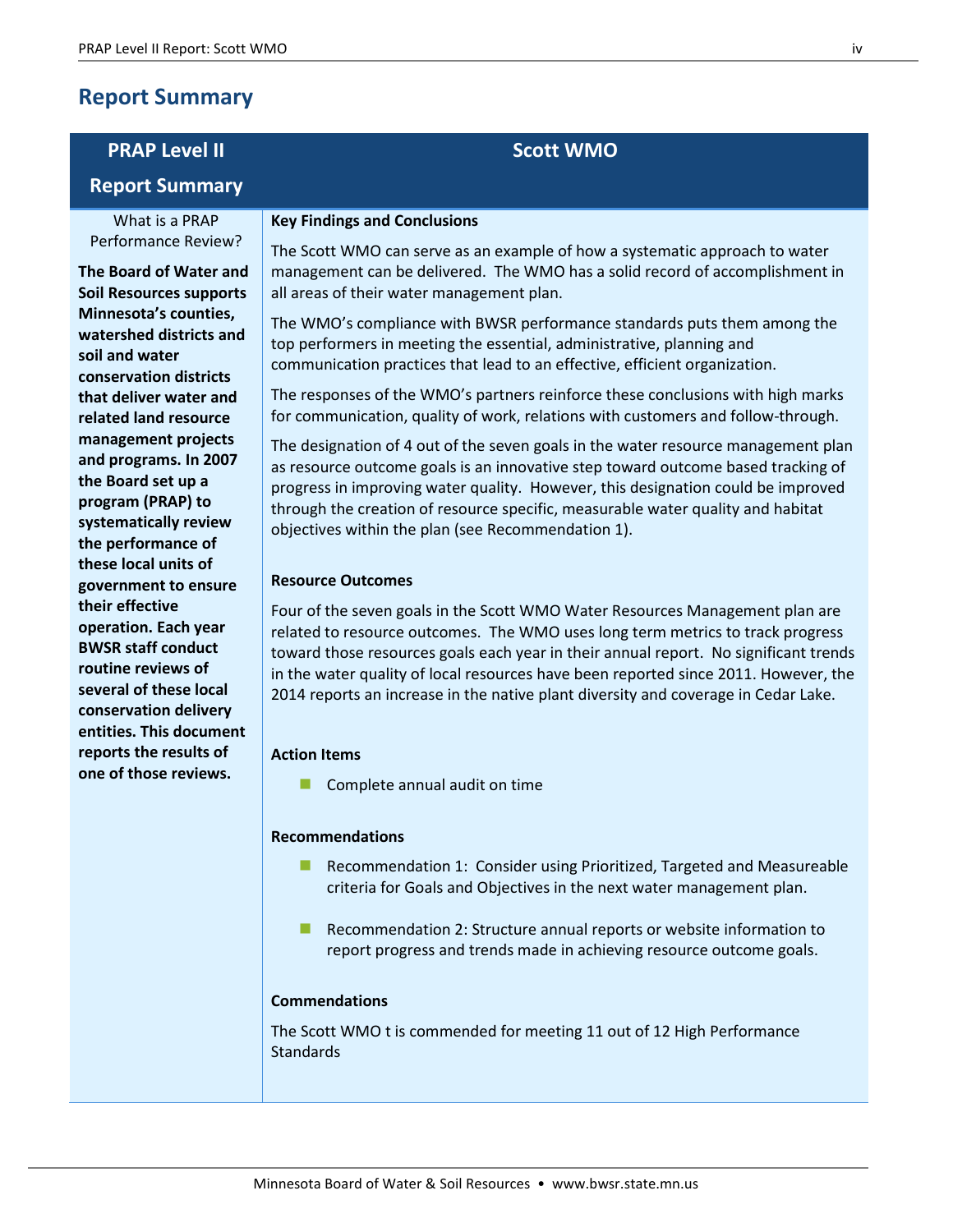## <span id="page-4-0"></span>**Introduction**

This is an information document prepared by the staff of the Board of Water and Soil Resources (BWSR) for the Scott Water Management Organization (WMO). It reports the results of a routine performance review of that organization's water resource management plan implementation and overall organizational effectiveness in delivery of land and water conservation projects and programs.

BWSR has reviewed the Scott WMO's reported accomplishments of their management plan action items, determined the organization's compliance with BWSR's Level I and II performance standards, and surveyed members of the Scott WMO and their partner organizations.

This review is neither a financial audit nor investigation and it does not replace or supersede other types of governmental review of local government unit operations.

While the performance review reported herein has been conducted under the authority granted to BWSR by Minnesota Statutes Chapter 103B.102, this is a staff report and has not been reviewed or approved by the BWSR board members.

## **What is PRAP?**

PRAP is an acronym for BWSR's Performance Review and Assistance Program. Authorized by the 2007 Minnesota legislature, the PRAP purpose is to support local delivery of land conservation and water management by periodically reviewing and assessing the performance of local units of government that deliver those services. These include soil and water conservation districts, watershed districts, watershed management organizations, and the local water management functions of counties.

BWSR has developed four levels of review, from routine to specialized, depending on the program mandates and the needs of the local governmental unit. A Level I review annually tabulates all local governmental units' compliance with basic planning and reporting requirements. In Level II, conducted by BWSR once every ten years for each local government unit, the focus is on the degree to which the organization is accomplishing its water resource management plan. A Level II review includes determination of compliance with BWSR's Level I and II statewide performance standards, a tabulation of progress on planned goals and objectives, a survey of board or water plan task force members and staff of the factors affecting plan implementation, a survey of LGU partners about their impressions of working with the LGU, and a BWSR staff report to the organization with findings, conclusions and recommendations. BWSR's actions in Levels III and IV include elements of Levels I and II and then emphasize assistance to address the local governmental unit's specific needs.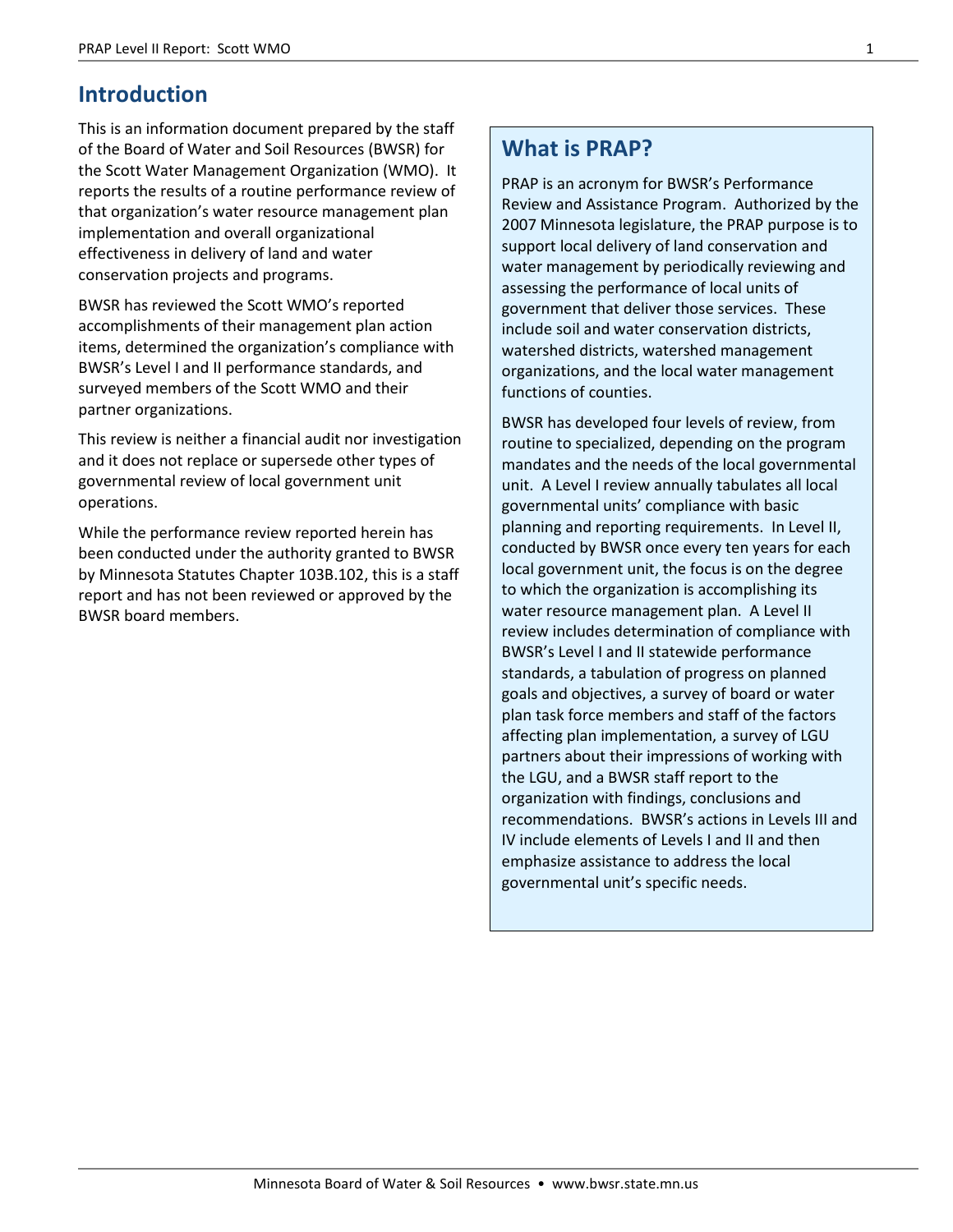#### **Scott WMO Background**

The Scott WMO was formed in July of 2000, On July 21, 2000. In February of 2004, the organization adopted its first Water Resource Management Plan.

The Scott County Board of Commissioners serves as the governing body of the WMO, and three County staff currently provide staff and administration functions.

The Scott County WMO covers the majority of Scott County, including areas of five different watersheds; Sand Creek, Credit River, Southwest, Shakopee basin and portions of Prior Lake Spring Lake.

The Scott Watershed Planning Commission is a seven member commission providing oversight on policy issues, budget, plan and program priorities and advisory support for the WMO Board. Commission members include one representative from the Shakopee Basin/Prior Lake Spring Lake area, one from Credit River, one from Southwest, two from Sand Creek (because of its large area) and two at-large members.

The current water resources management plan was adopted in 2009 after over a year of issue identification, gap assessment, goal and policy development and strategy prioritization. This process included public review and input from the watershed planning commission, WMO Board, staff, and technical advisory committee. The resulting plan includes goals, four of which have resource based outcomes, and three have operational outcomes.

#### **Scott WMO Vision:**

As indicated in the 2009-2018 Water Resources Management Plan, the Vision of the Scott WMO is:

*To compile a system of well buffered water courses, wetlands and lakes surrounded by an upland where Stormwater runoff is managed to reduce volumes, control peak flows and their timing, and minimize pollutant generation and export; and where water resources meet local expectations.*

### <span id="page-5-0"></span>**Findings**

This section describes what BWSR learned about the performance of the Scott WMO.

#### **Findings Part 1: Planning**

The current water resources management plan was adopted in 2009 after over a year of issue

identification, gap assessment, goal and policy development and strategy prioritization. This process included public review and input from the watershed planning commission, WMO Board, staff, and technical advisory committee. The plan identifies 11 Issue areas for the Scott WMO, and includes seven goals to address the Issue Areas. Four of the goals have resource based outcomes, and three have operational outcomes. The plan has been amended three times since it was developed, with the most recent occurring in 2011.

#### **Resource Outcomes**

Four of the seven goals in the Scott WMO Water Resources Management plan are related to resource outcomes. The WMO uses long term metrics to track progress toward those resources goals each year in their annual report. No significant trends in water quality of local resources have been reported since 2011.

There are 87 different implementation items assessed in this report. Scott WMO staff have provided a description of the goals, actions and accomplishments to date. An analysis of this information shows that the Scott WMO has completed or started most of the action items in the plan. Based on this assessment, the WMO has completed 31 items (36%), has made progress on 52 items (59%), and as not started 4 items (5%).

None of the actions designated as "not started" have been dropped from the plan. These actions fall into 3 categories; rescheduled, not requested to act, and not completed. The McMahon treatment project has been rescheduled to start in 2017. Actions supporting wellhead protection efforts have not been completed because the item was included as an action that would occur "when requested by LGUs". At the time of this review, no requests have been made. Finally, the final items evaluated as "not started" simply have not been started. These include assisting public understanding of the complexities of water management and the use of special assessments for projects.

A full description of the goals, implementation actions and progress is contained in Appendix A, pages 8-24.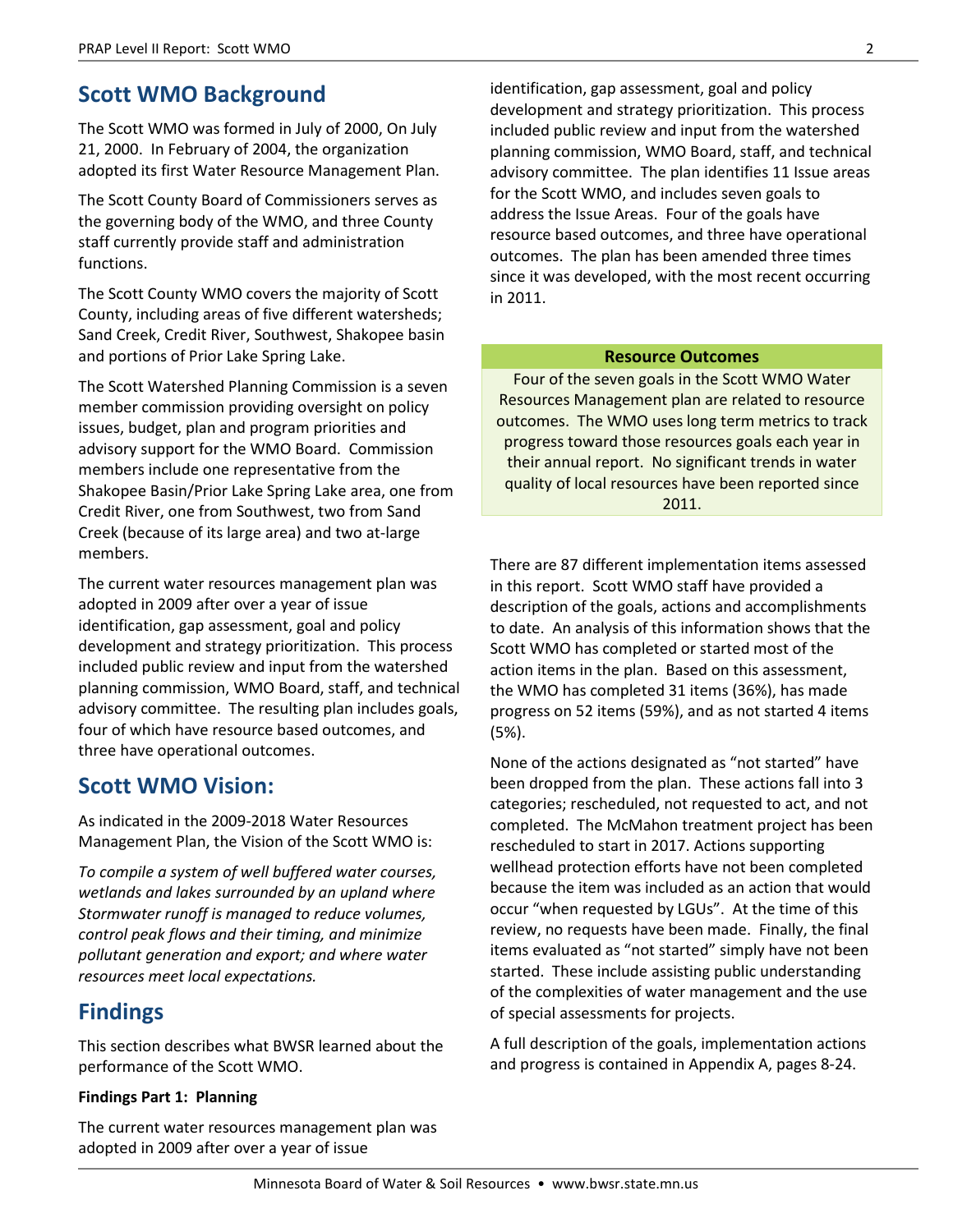#### **Findings Part 2: Performance Standards**

BWSR has developed a set of performance standards that describe both basic and benchmark best management practices related to overall operation of the organization. The standards address four areas of operation: administration, planning, execution, and communication/coordination. The **basic practice** standards describe practices that are either legally required or fundamental to WMO operations. The **high performance** standards describe practices that reflect a high level of performance. While all watershed management organizations should be meeting the basic standards, only the more ambitious ones will meet many benchmark standards. The results for the Scott WMO are listed in Appendix B, pages 25-26.

BWSR tracks all 18 watershed management organizations' compliance with three of the basic standards each year in a Level I review. This is reported in a publically accessible database on the BWSR website...

For this Level II review, which includes a report of compliance with all the basic and benchmark standards, the Scott WMO reports compliance with 12 of the 13 basic performance standards. The WMO does not comply with the annual audit requirement. The organization meets 11 of 12 high performance standards (no orientation and continuing education record exists for board members).

#### **Findings Part 3: LGU Self-Assessment**

The information for this part and the next is based on responses to surveys developed by BWSR to get the opinions of both board members and staff and from the WMO's partner organizations about performance. Scott WMO staff identified, at BWSR's request, their current Watershed Planning Commission members and staff, and those partner organizations with which they have an on-going working relationship. BWSR invited those people to take the on-line survey and their responses were received and analyzed by BWSR staff. The identity of survey respondents is unknown to both BWSR and the Scott WMO.

Part 3 summarizes the results from the survey of WMO planning commission members and staff regarding the accomplishments of the organization over the past several years. A total 10 watershed planning commission members and staff were invited to take the survey and 6 (60%) responded, a good responses

rate. Out of those 6 participants, a few (up to 50% in some cases) did not answer all of the questions. The full responses are reported in Appendix C, pages 27- 30, and briefly summarized here.

100 percent of watershed planning commission members and staff who participated in the survey indicated that the Scott WMO "always" consults their management plan or some other master planning document to guide their decisions on the board.

In listing the organization's most successful accomplishments, respondents mentioned the Cedar Lake aquatic plant management and water quality studies most frequently. Other successes mentioned include Quarry Creek, Sand Creek watershed improvements and monitoring, Shoreline and Prairie restorations and Credit River, among others. A complete listing of responses can be found in Appendix C.

Respondents attributed the success of these projects to excellent partnerships and collaboration between Scott WMO personnel and landowners and citizens, and to cost share funding.

Survey participants were also asked to list programs or projects which have not shown as much progress or success. Responses included larger capital improvement projects and Sand Creek. Limited funding, time constraints and jurisdiction as reasons for limited success on these projects. It is interesting to note that Sand Creek was also among the projects listed as a success.

Respondents listed Scott SWCD, Prior Lake/Spring Lake WD, local cities, Vermillion River WD, Scott County Parks and Public works, Cedar Lake Improvement District, adjacent counties and BWSR as organizations the Scott WMO currently has strong working relationships with. The New Prague sportsmanship club, SMSC- Sioux community, some townships and the MPCA were listed as organizations with which better collaboration would benefit the Scott WMO.

#### **Findings Part 4: Partners' Assessment**

Scott WMO staff identified 18 individuals who have or potentially could partner with the organization in the implementation of its plan. These people were invited to take an on-line survey of their opinions regarding their working relationship with and assessment of the WMO. 12 of the 18 individuals responded, a good (66%) response rate. The partners were asked questions that focused on their working relationship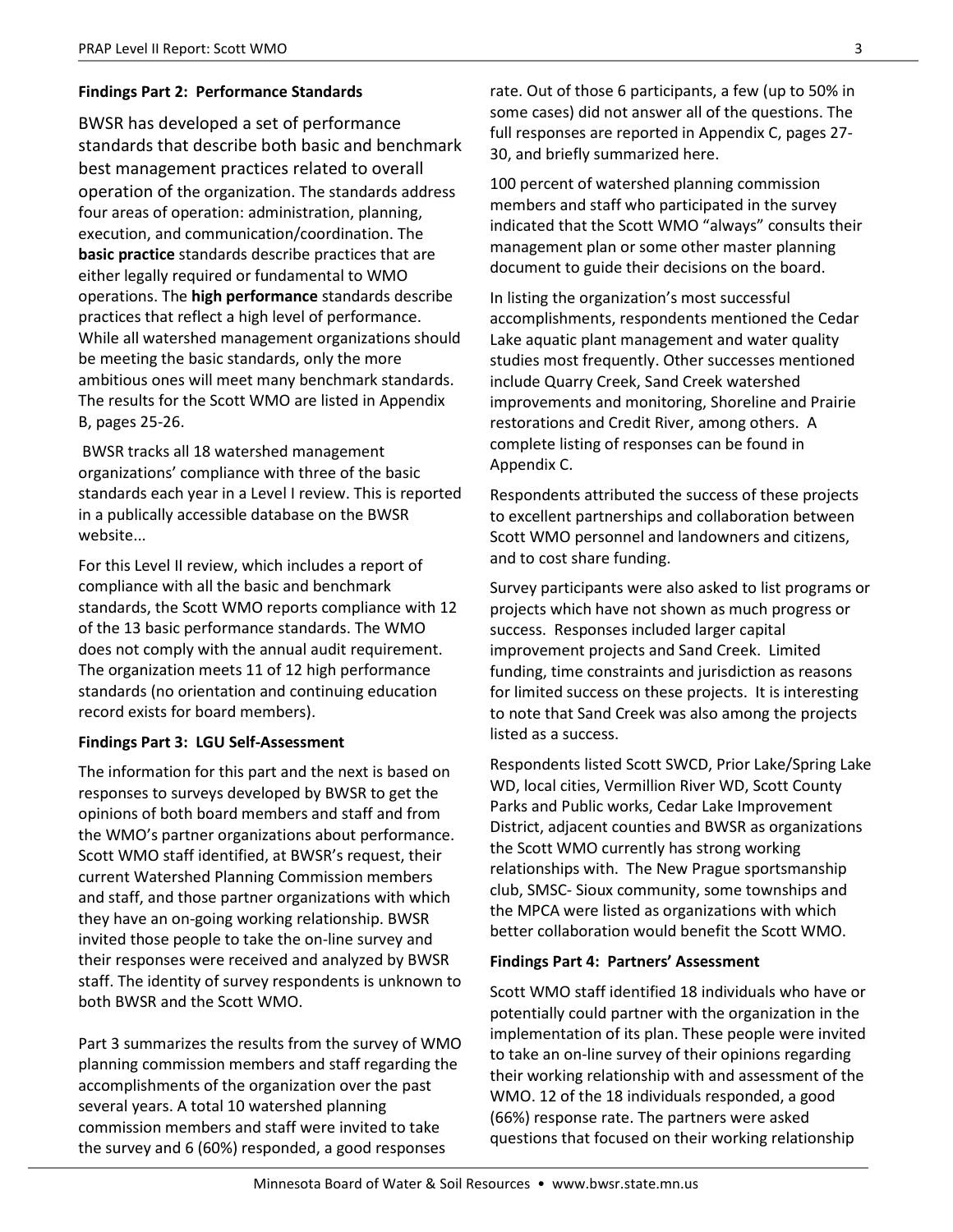with the WMO and their rating of the work done by the WMO. These responses are reported in Appendix C, pages 27-30, and summarized here.

All partner organization respondents expressed familiarity with the Scott WMO as indicated by reporting interactions from several times a year (50%), to monthly (25%), to weekly (17%) and daily (8%). 83% of the partners expressed that the amount of work they do with the Scott WMO is about right and 17% indicated there was potential for more collaboration.

Overall, the partners gave high marks to the Scott WMO's performance in four key areas of partnership (see following table).

|                                           | <b>Partner Ratings</b> |      |                        |      |                      |  |  |  |
|-------------------------------------------|------------------------|------|------------------------|------|----------------------|--|--|--|
| <b>Performance</b><br>Area                | <b>Strong</b>          | Good | <b>Accept</b><br>-able | Poor | Don't<br><b>Know</b> |  |  |  |
| Communication                             | 33%                    | 42%  | 17%                    | 8%   | $0\%$                |  |  |  |
| <b>Quality of Work</b>                    | 83%                    | 8%   | 8%                     | 0%   | $0\%$                |  |  |  |
| <b>Relations with</b><br><b>Customers</b> | 58%                    | 33%  | 0%                     | 0%   | 8%                   |  |  |  |
| Timelines/<br>Follow through              | 67%                    | 25%  | 8%                     | 0%   | 0%                   |  |  |  |

Finally, 92% of the partner organizations believe they have a powerful or strong working relationship with Scott WMO. A full summary of the survey results is in Appendix C, page 27-30.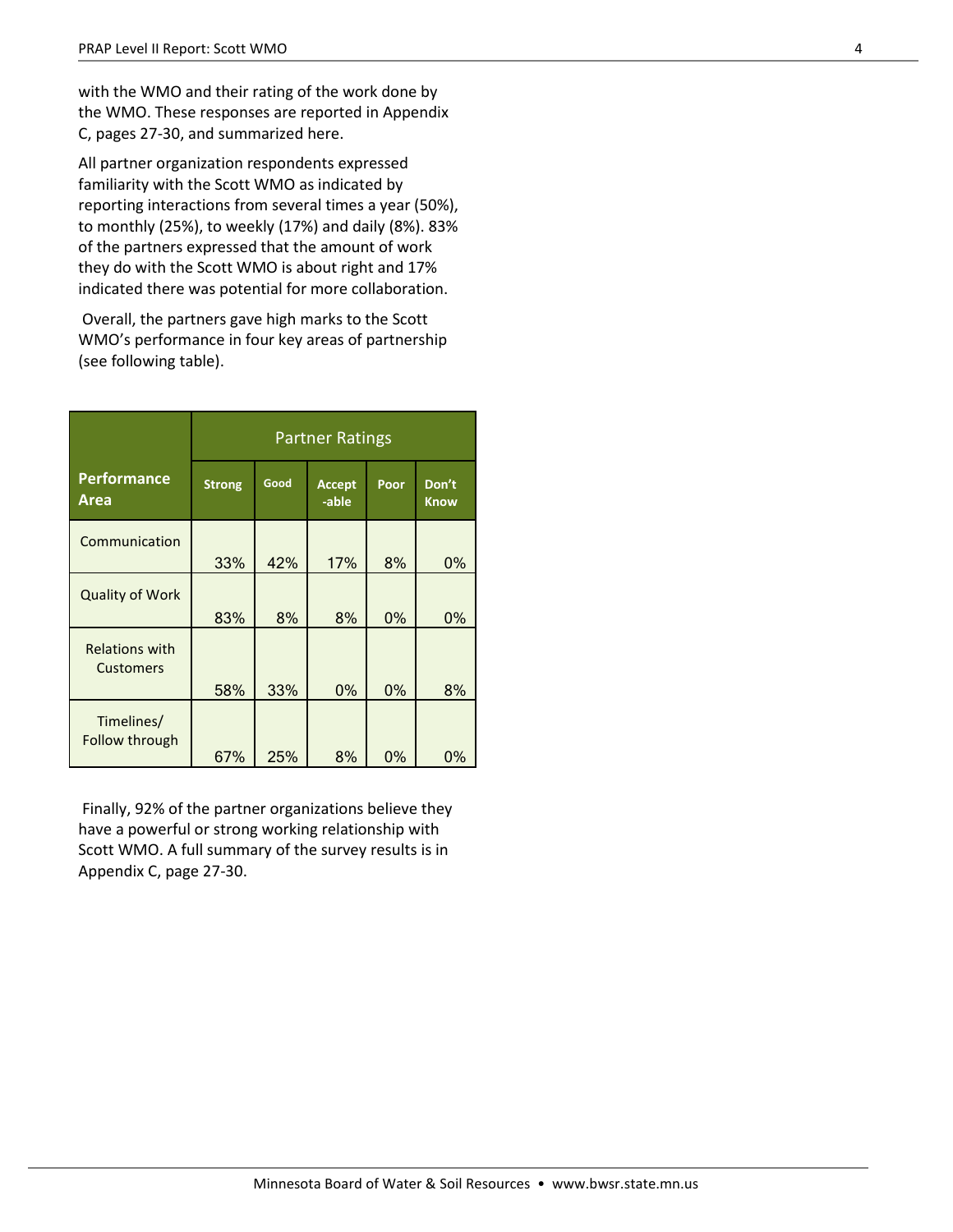## <span id="page-8-0"></span>**General Conclusions**

The Scott WMO can serve as an example of how a systematic approach to water management can be delivered. The WMO has a solid record of accomplishment in all areas of their water management plan.

The WMO's compliance with BWSR performance standards puts them among the top performers in meeting the essential, administrative, planning and communication practices that lead to an effective, efficient organization.

The responses of the WMO's partners reinforce these conclusions with high marks for communication, quality of work, relations with customers and followthrough.

The designation of 4 out of the seven goals in the water resource management plan as resource outcome goals is an innovative step toward outcome based tracking of progress in improving water quality. However, this designation could be improved through the creation of resource specific, measurable water quality and habitat objectives within the plan (see Recommendation 1).

#### **Action Items**

Action items are tied to basic performance standards with which the WMO is not in compliance. These are identified in the Part 2 Findings section above and in Appendix B. The Scott WMO has 1 action item.

**Complete annual audit on time** 

Under typical circumstances the inclusion of an action item would coincide with a specific recommendation in this report. However, recent revisions to Minn. Rules Chapter 8410 have changed when audit reports are due in situations where a county or city audit report contains the financial statements for an Organization. With the new rule in place, the audit report for the Scott WMO will now be due 30 days after the county receives the audit report. We are confident that this change will result in on-time audit report submittal and do not feel the need to include an official recommendation at this time.

#### **Commendations**

Commendations are issued based on compliance with BWSR's High Performance Standards, as reported in the Findings, Part 2 above. The Scott WMO is commended for meeting the following High Performance Standards, reflecting practices that indicate organizational strength:

- $\blacksquare$  Staff training: orientation and continuing education records exist for each staff member
- **Operational guidelines exist and current.**
- **Biennial Budget Request submitted within last** 24 months.
- $\blacksquare$  The strategic plan identifies short term activities and budgets based on state and local watershed priorities
- **N** Water quality trends tracked for priority water bodies.
- Watershed hydrologic trends monitored / reported.
- $\blacksquare$  The website contains meeting notices, agendas and minutes, updated after each board meeting, and additional content
- Track progress for I & E objectives in Plan.
- Stakeholder input has been obtained within the last 5 years
- **Partnerships: cooperative projects/tasks done** with neighboring districts and organizations, counties, cities, non-governmental organizations.
- Coordination with County/City/Twp. by WMO Board members or staff.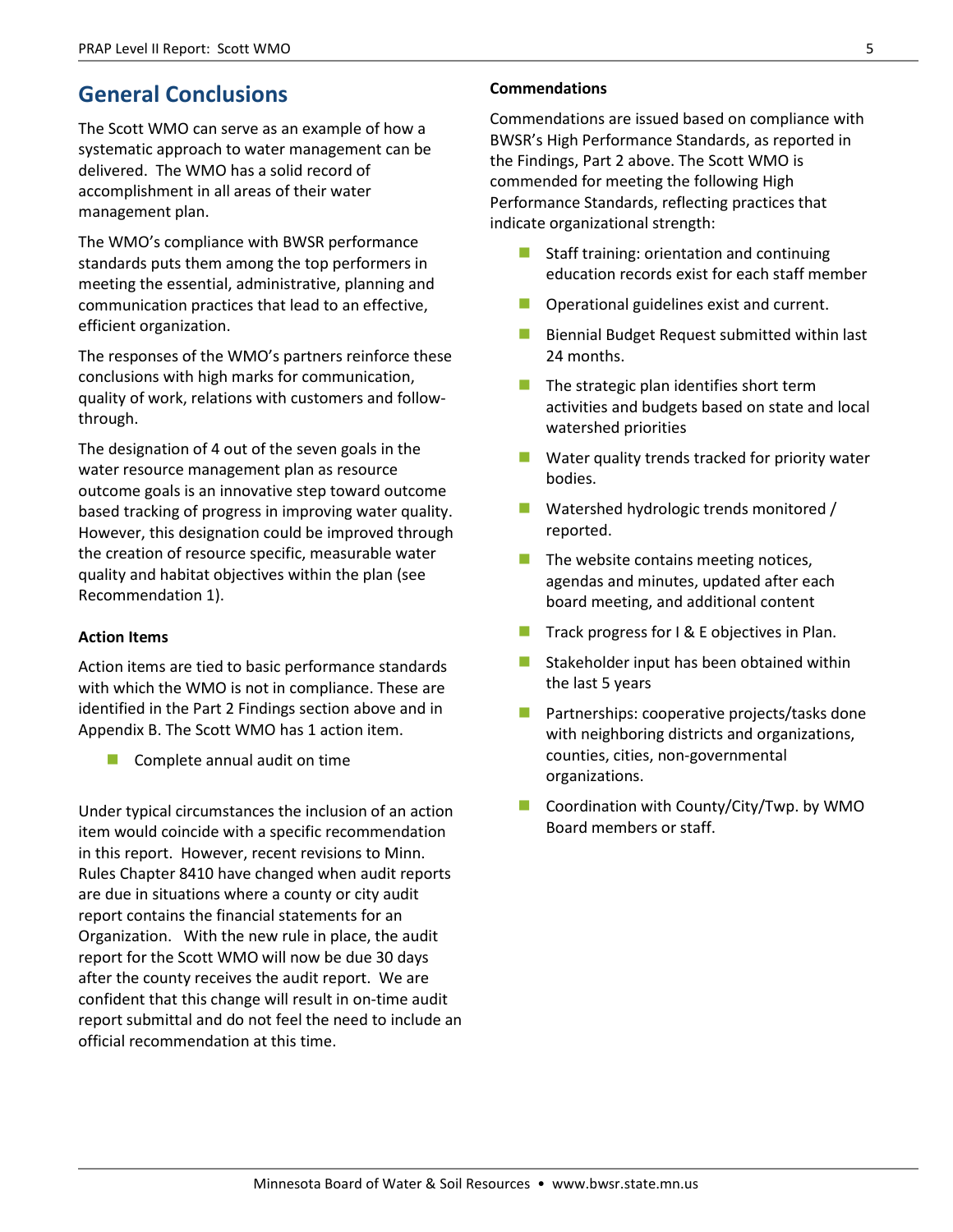#### <span id="page-9-0"></span>**Recommendations**

This section contains recommendations offered by BWSR to the **Scott WMO** and staff to enhance the organization's service and its delivery of effective water and related land resource management. BWSR financial assistance may be available to support the **Scott WMO's** implementation of some of these recommendations.

**Recommendation 1: Consider using Prioritized, Targeted and Measureable criteria for Goals and Objectives in the next water management plan.**  The WMO staff and Board should consider expanding on the idea of resource outcomes in their next plan and structure their goals and objectives to explicitly acknowledge prioritized, targeted and measurable goals. While the current plan identifies generalized resource outcomes, there are no measurable actions associated with those goals.

#### **Recommendation 2: Structure annual reports or website information to report progress and trends made in achieving resource outcome goals.**

The current plan designates four out of seven goals in the water resource management plan as resource outcome goals. Efforts should be made in annual reports or on the Scott WMO website to share progress and trends made in achieving those resource outcome goals. While some of this information is included in the Annual Reports, it would be beneficial to include the information in easy to understand and easy to access formats on the website and the annual reports. The significant work the WMO has done in tracking water quality throughout their jurisdiction should make this shift in reporting attainable.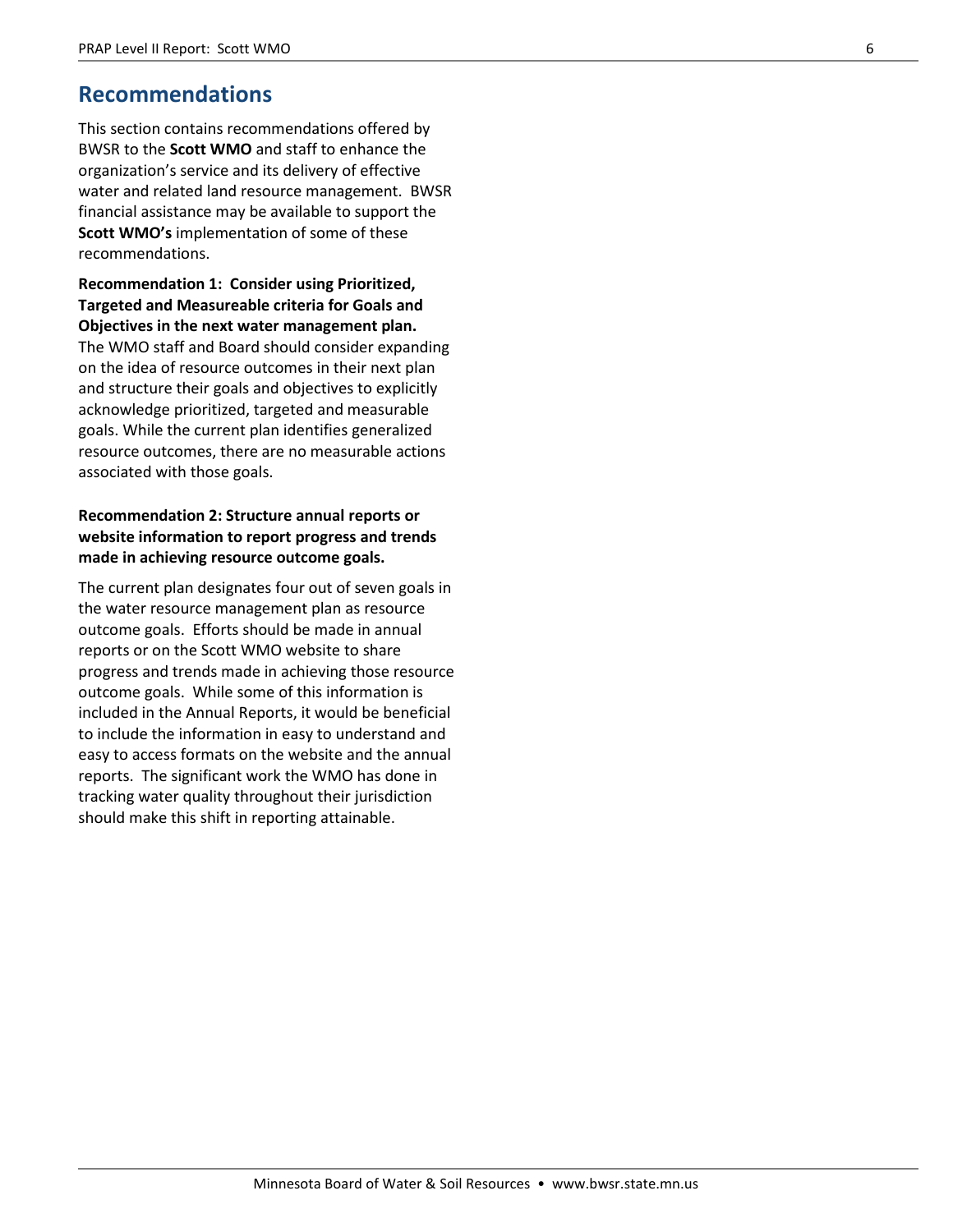## <span id="page-10-0"></span>**LGU Comments and BWSR Responses**

A written response to this draft report from the Scott WMO is invited and will be summarized and responded to in this section and reproduced in its entirety in Appendix D of the final report.

*Scott WMO Comment 1: BWSR should consider whether organizations have had to deal with emergencies as these can consume a lot of staff time and pull organizations temporarily away focusing on implementing their plan.*

> **BWSR Response:** BWSR has noted this comment. Currently, this information can be captured through the survey when staff and Board members respond to the question about why a particular project or effort hasn't moved forward as planned. However, we will also consider this recommendation when revising the PRAP survey questions and performance standards checklist in the future.

*Scott WMO Comment 2: Flexibility is very important for responding to unforeseen things like emergencies, and for learning and adapting, and should be a consideration.*

> **BWSR Response:** Comment Noted, see above response to Scott WMO Comment 1.

*Scott WMO Comment 3: We have reviewed and commented on the Prioritized, Measureable and Targeted approach document prepared by BWSR. We appreciate BWSR's recommendation regarding its use. However, based on our experience and success with implementing practices with land owners we feel the approach promoted by the document is missing key elements. These include: a) that the amount of land scape scale change in practices and land use needed to affect water quality improvements means that more than just good targeting is needed, we also need momentum and community capacity; and 2) we need to be intentional about building relationships and trust with land owners.*

#### **BWSR Response**:

Comment noted. BWSR supports the Scott WMO's excellent work and dedication to building relationships and community capacity, and recommend applying the PTM approach along with those efforts.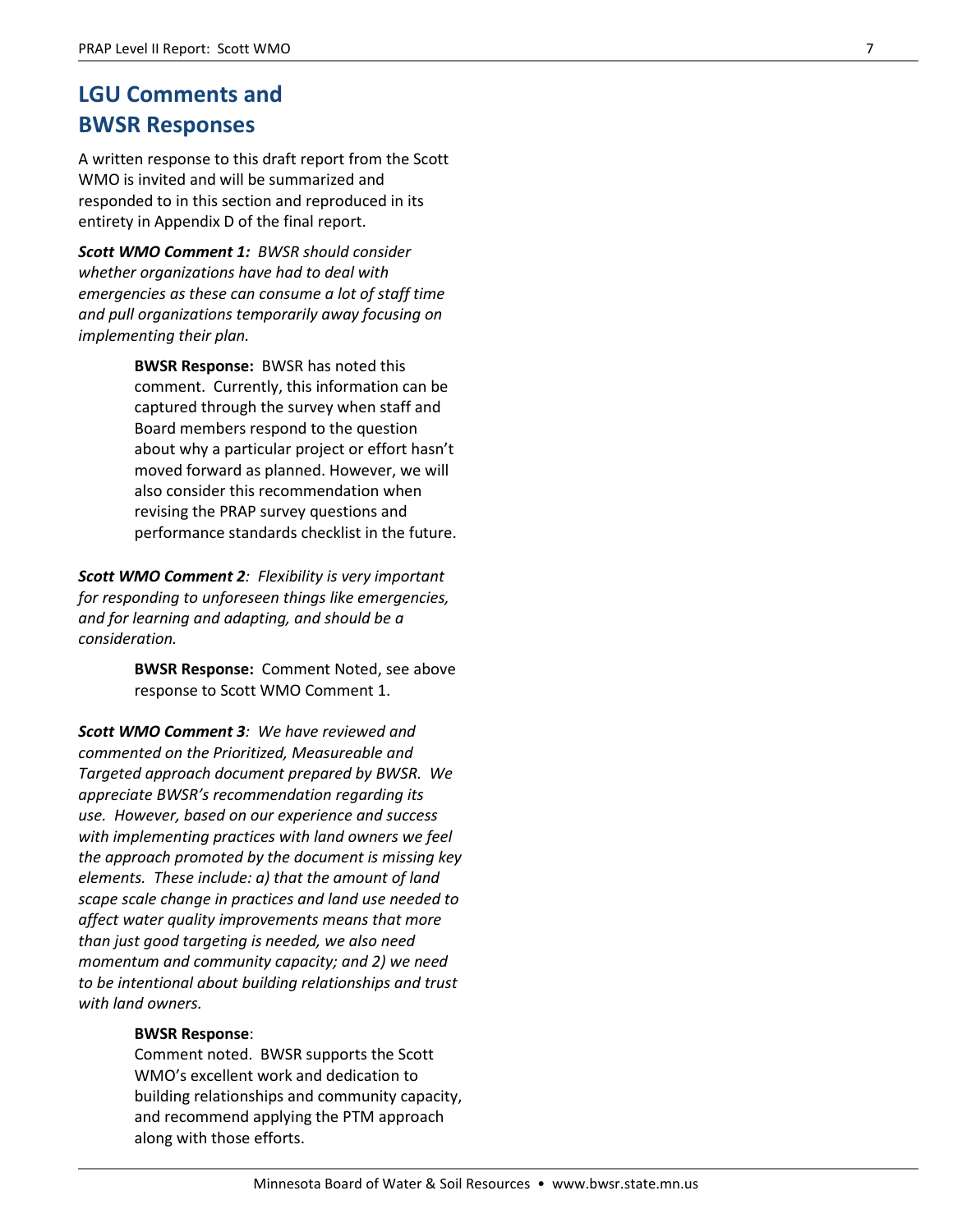## **Appendix A. Plan Accomplishments**

LGU Name: Scott Watershed Management Organization Date of This Assessment: 5/27/2015 Type of Management Plan: Metro Watershed Management Organization Plan Date of Last Plan Revision: August 2013

**Indicator symbol for Progress Rating: □=not started/dropped**  $\bigcirc$ =on-going progress  $\Box$ =completed/target met

#### GOAL No. **1** : Wetland Management: To Protect and Enhance Wetland Ecosystems, and to Encourage a Measurable **Net Gain of Wetland Functions and Acreage**

Page 3-6 of Mgmt. Plan

**Policy \_1.1\_\_: Preserve Wetlands (no net loss) for Water Retention, Recharge, Soil Conservation, Wildlife Habitat, Aesthetics, and Natural Enhancement of Water Quality**

<span id="page-11-0"></span>

| <b>Planned Actions or Activities</b>                                                                                                           | <b>Proposed</b><br>Timeframe         | <b>Actual</b><br><b>Timeframe</b> | <b>Accomplishments to Date</b>                                                                                                                        | <b>Progress</b><br>Rating | <b>Next Steps</b>                                 |
|------------------------------------------------------------------------------------------------------------------------------------------------|--------------------------------------|-----------------------------------|-------------------------------------------------------------------------------------------------------------------------------------------------------|---------------------------|---------------------------------------------------|
| Strategy 1.1.1 Adopt Minnesota<br><b>Wetland Conservation Act (WCA)</b><br>Requirements as the Basic Wetland<br>Management Standard of the WMO | 2009 and<br>2010                     | 2009 and<br>2010                  | Included as part of Standards<br>appended to the Plan, and included in<br>approved Local Water Plans.                                                 | М                         | <b>Monitor Local Water</b><br>Plan Implementation |
| 2. Strategy 1.1.2 Operate WCA                                                                                                                  | 2009 through<br>2018                 | 2009 through<br>2014              | Sand Creek Twp. requested<br>County/WMO operate WCA in TWP.<br>Was done until 2014. Then County<br>delegated to the Scott SWCD.                       | $\blacktriangledown$      | None                                              |
| 3. Strategy 1.1.3 Assist with Wetland<br><b>Replacement Monitoring</b>                                                                         | 2009 on as<br>requested by<br>others | On-going                          | Supported SWCD efforts in 2009 and<br>have had no requests since.                                                                                     |                           | Continue as planned                               |
| 4. Strategy 1.1.4 Assist with Opportunities<br>to Acquire Land for Banking and<br>Mitigation                                                   | 2009 through<br>2010                 | On-going                          | Assisted SWCD with application to<br>BWSR for bank that was not approved.<br>Made offer to landowners to create<br>bank in 2012 that was turned down. |                           | Continue as planned                               |

#### **Policy 1.2: Protect Wetlands and Impacts Caused by Stormwater Runoff**

| <b>Planned Actions or Activities</b>                                                       | Proposed         | Actual<br><b>Timeframe Timeframe</b> | <b>Accomplishments to Date</b>                                         | <b>Progress</b><br>Rating | <b>Next Steps</b>                          |
|--------------------------------------------------------------------------------------------|------------------|--------------------------------------|------------------------------------------------------------------------|---------------------------|--------------------------------------------|
| 1. Strategy 1.2.1 Erosion Control and Post<br><b>Construction Stormwater Water Quality</b> | 2009 and<br>2010 | 2009 and<br>2010                     | Included as part of Standards<br>appended to the Plan, and included in | $\boldsymbol{\nabla}$     | Monitor Local Water<br>Plan Implementation |
| <b>Standards</b>                                                                           |                  |                                      | approved Local Water Plans                                             |                           |                                            |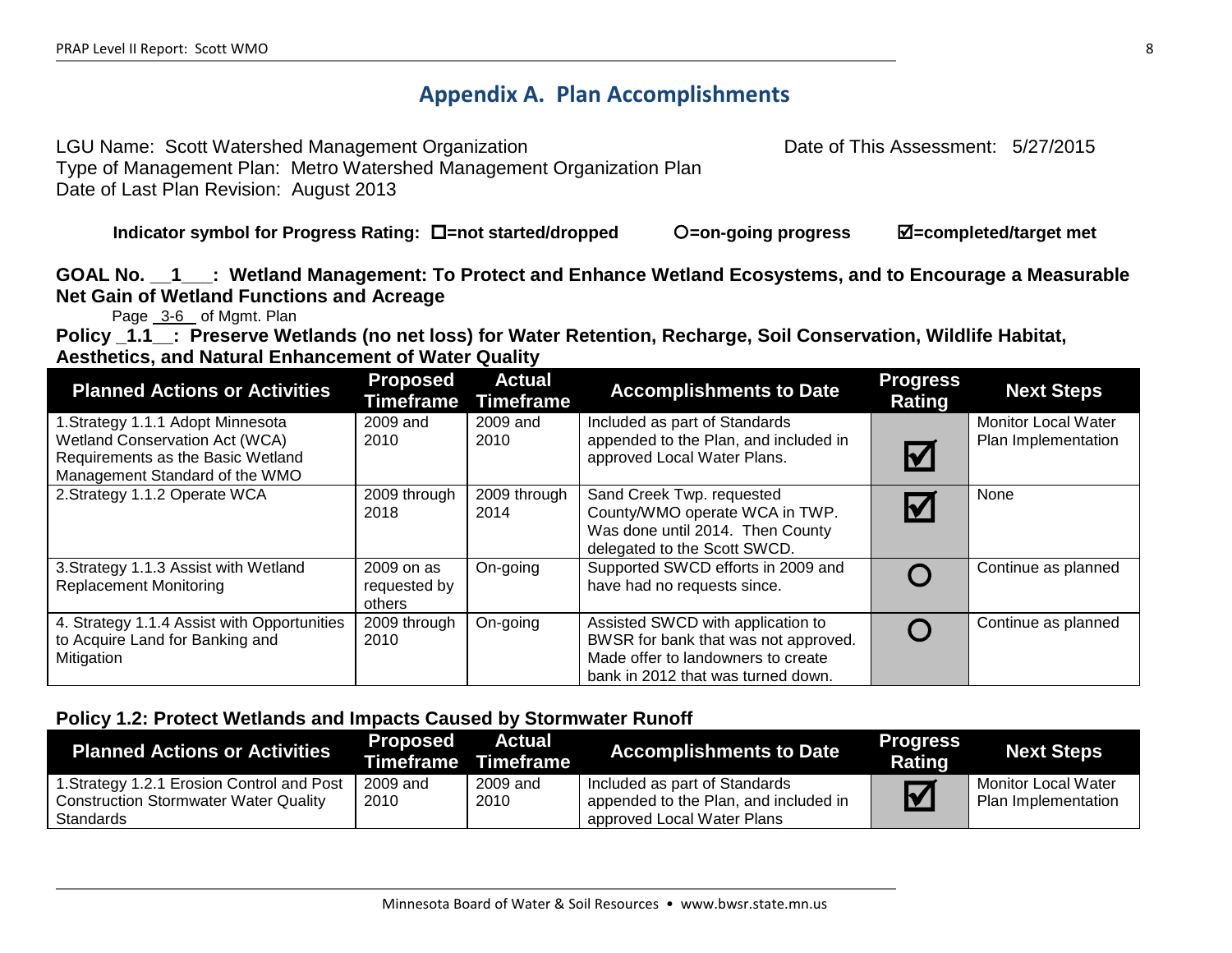| 2.Strategy 1.2.2 Wetland Buffer | 2009 and | 2009 and | Included as part of Standards         | <b>Monitor Local Water</b> |
|---------------------------------|----------|----------|---------------------------------------|----------------------------|
| Standards                       | 2010     | 2010     | appended to the Plan, and included in | Plan Implementation        |
|                                 |          |          | approved Local Water Plans            |                            |

#### **Policy 1.3 Enhance and Restore Wetlands**

| <b>Planned Actions or Activities</b>                                                  | <b>Proposed</b><br><b>Timeframe</b> | <b>Actual</b><br><b>Timeframe</b> | <b>Accomplishments to Date</b>                                                                                                                                                                                                                                                                                                                                                                                                                                                                                                                                                                                                                                            | <b>Progress</b><br><b>Rating</b>  | <b>Next Steps</b>                                                                                                                                                                                                     |
|---------------------------------------------------------------------------------------|-------------------------------------|-----------------------------------|---------------------------------------------------------------------------------------------------------------------------------------------------------------------------------------------------------------------------------------------------------------------------------------------------------------------------------------------------------------------------------------------------------------------------------------------------------------------------------------------------------------------------------------------------------------------------------------------------------------------------------------------------------------------------|-----------------------------------|-----------------------------------------------------------------------------------------------------------------------------------------------------------------------------------------------------------------------|
| 1. Strategy 1.3.1: Incentive Payments (for<br>wetland restoration)                    | 2009 through<br>2018                | 2009 through<br>2018              | The practice and incentive is in the<br>Scott WMO Technical Assistance and<br>Cost Share (TACS) Program Docket.<br>Only one application has been received<br>and approved since 2009.                                                                                                                                                                                                                                                                                                                                                                                                                                                                                     | ( )                               | Continue to offer in<br>the Docket.                                                                                                                                                                                   |
| 2. Strategy 1.3.2 Coordination with Other<br><b>Wetland Restoration Programs</b>      | 2009 through<br>2018                | 2009 through<br>2014              | Worked with the SWCD to compile and<br>submit 5 applications for RIM/WRP in<br>2009. None were approved for funding<br>by BWSR. From 2010 through 2014<br>worked with NRCS and BWSR to<br>partner on the WREP program. One<br>restoration was approved.                                                                                                                                                                                                                                                                                                                                                                                                                   | ( )                               | Consider partnering<br>again if opportunities<br>arise.                                                                                                                                                               |
| 3. Strategy 1.3.3 Promote Public Values<br>Incentive Program                          | 2009 through<br>2018                | 2009 through<br>2018              | Public Values approach was finalize<br>and County Zoning Ordinances<br>amended. However, with recession no<br>subdivision applications for PUD have<br>been submitted involving wetland<br>restoration.                                                                                                                                                                                                                                                                                                                                                                                                                                                                   | O                                 | Continue to promote<br>and pursue through<br>development review<br>process at the County                                                                                                                              |
| 4. Strategy 1.3.4 Targeted Wetland<br>Restoration / Riparian Reforestation<br>Program | 2009 through<br>2018                | 2009 through<br>2018              | A number of targets were contacted as<br>part of the WREP project and for<br>riparian buffer improvements as part of<br>a McKnight Foundation Grant in 2009<br>and 2010 with limited success. One<br>restoration was completed as part of<br>the WREP program and two wetland<br>enhancements completed on<br>public/park property. Four riparian RIM<br>projects, three riparian buffers and<br>numerous filter strips have been<br>completed as part of the TACS<br>Program since 2009. Riparian efforts<br>were reassessed and a new targeted<br>effort with Great River Greening is<br>starting 2015 treating them as capital<br>projects versus cost share projects. | $\bigcap$                         | Continue to promote<br>through the TACS<br>program, but<br>emphasize the<br><b>Targeted Riparian</b><br>contacts with Great<br><b>River Greening</b><br>through the Sand<br><b>Creek Targeted</b><br>Watershed Grant. |
| Indicator symbol for Progress Rating: $\square$ =not started/dropped                  |                                     |                                   | O=on-going progress                                                                                                                                                                                                                                                                                                                                                                                                                                                                                                                                                                                                                                                       | $\boxtimes$ =completed/target met |                                                                                                                                                                                                                       |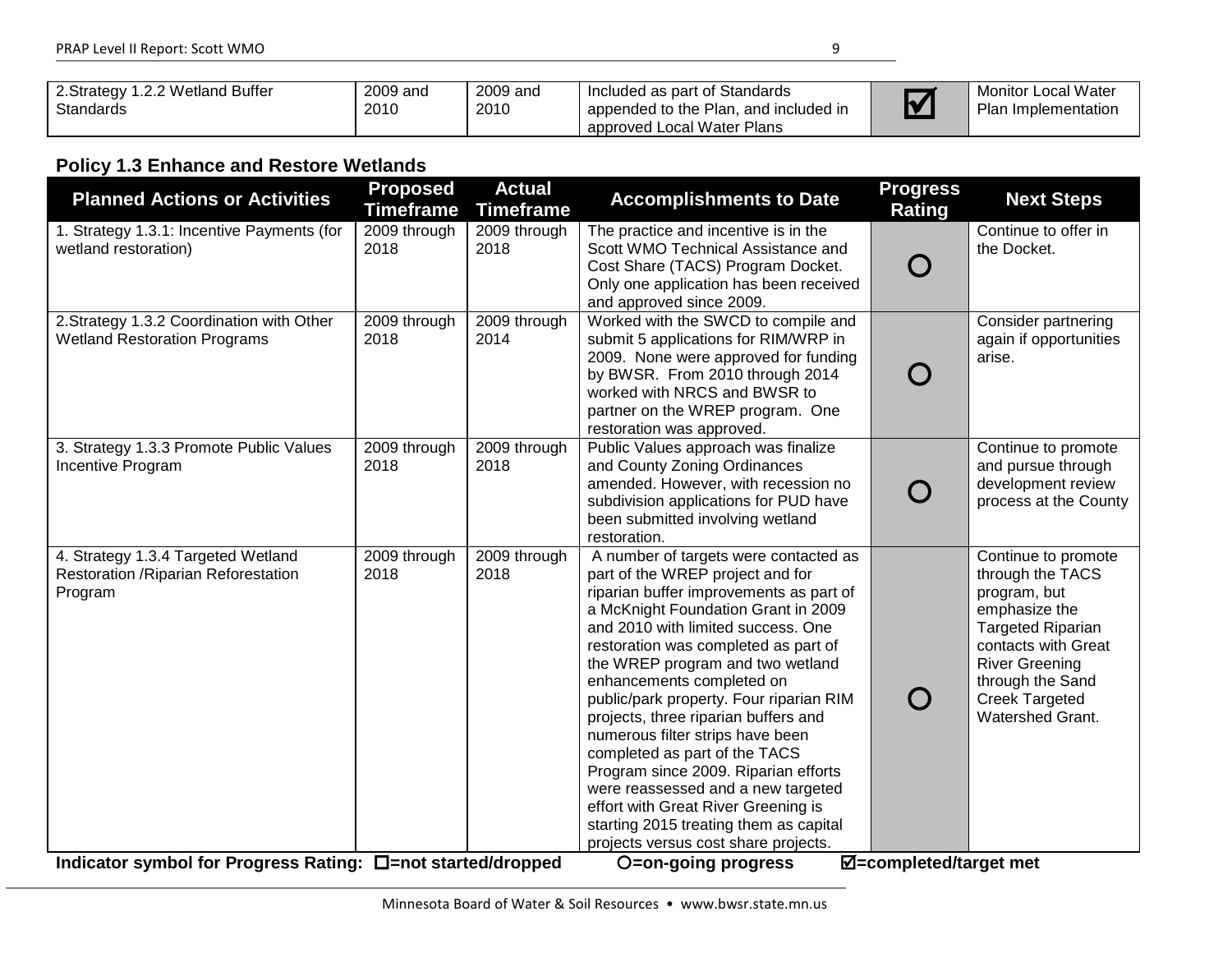#### **GOAL No. \_\_2\_\_\_: Surface Water Quality. To Protect and Improve Surface Water Quality**

Page 3-11 of Mgmt. Plan

**Policy \_2.1\_\_: Promote a Sustainable System of Buffers and Green Infrastructure**

| <b>Planned Actions or Activities</b>                                                                | <b>Proposed</b>      | <b>Actual</b><br>Timeframe Timeframe            | <b>Accomplishments to Date</b>                                                                        | <b>Progress</b><br>Rating | Next Steps                                        |
|-----------------------------------------------------------------------------------------------------|----------------------|-------------------------------------------------|-------------------------------------------------------------------------------------------------------|---------------------------|---------------------------------------------------|
| 1. Strategy 2.1.1 Watercourse Buffer<br><b>Standards</b>                                            | 2009 and<br>2010     | 2009 and<br>2010                                | Included as part of Standards<br>appended to the Plan, and included in<br>approved Local Water Plans. | $\blacktriangledown$      | <b>Monitor Local Water</b><br>Plan Implementation |
| 2. Strategy 2.1.2 Promote Disconnected<br>Stormwater Management and Low Impact<br>Development (LID) | 2009 and<br>2010     | 2009 and<br>2010                                | Included as part of Standards<br>appended to the Plan, and included in<br>approved Local Water Plans. | $\boldsymbol{\nabla}$     | <b>Monitor Local Water</b><br>Plan Implementation |
| 3. Strategy 1.3.3 Promote Public Values<br>Incentive Program                                        |                      | See Goal 1, Policy 1.3 and Strategy 1.3.3 above | See 1.3.3                                                                                             | See above                 |                                                   |
| 4. Strategy 2.1.3 Support Detailed Area<br>Planning                                                 | 2009 through<br>2013 | 2009 through<br>2013                            | DAP study completed and Bradshaw<br>Lakes/Ditch 5 Planning Study also<br>completed.                   | $\blacktriangledown$      | None                                              |

#### **Policy \_2.2\_\_: Prevent Further Degradation**

| <b>Planned Actions or Activities</b>                                                            | <b>Proposed</b><br><b>Timeframe</b> | <b>Actual</b><br><b>Timeframe</b>       | <b>Accomplishments to Date</b>                                                                                                                                                                                  | <b>Progress</b><br>Rating | <b>Next Steps</b>                                                                                    |
|-------------------------------------------------------------------------------------------------|-------------------------------------|-----------------------------------------|-----------------------------------------------------------------------------------------------------------------------------------------------------------------------------------------------------------------|---------------------------|------------------------------------------------------------------------------------------------------|
| 1. Strategy 2.2.1 Stormwater Quality<br>Standards for New and Redevelopment                     | 2009 and<br>2010                    | 2009 2010                               | Included as part of Standards<br>appended to the Plan, and included in<br>approved Local Water Plans.                                                                                                           | $\overline{\mathbf{V}}$   | <b>Monitor Local Water</b><br>Plan Implementation                                                    |
| 2. Strategy 2.2.2 Cost Share for Innovative<br><b>Practices</b>                                 | 2009 through<br>2018                | 2009 through<br>2018                    | Innovative practices have been defined<br>and included in the TACs program<br>Docket. Several have been completed.                                                                                              |                           | <b>Monitor Local Water</b><br>Plan Implementation                                                    |
| 3. Strategy 2.2.3 Nitrate Management<br>Demonstrations                                          | 2012 through<br>2018                | 2013-2015                               | Nutrient Management added to the<br>TACs Program Docket. Discussion<br>held with Scott County Parks about<br>demonstrations on parks lands, and<br>partnership formed with MAWRC to<br>start Farmer Led Cop-Op. |                           | <b>Continue Parks</b><br>discussions and<br>consider<br>recommendations<br>from Farmer Led Co-<br>op |
| 4. Strategy 2.1.2 Promoting Disconnected<br>Stormwater Management and Low Impact<br>Development |                                     | See Policy 2.1 and Strategy 2.1.2 above |                                                                                                                                                                                                                 | See 2.1.2                 | See above                                                                                            |

**Indicator symbol for Progress Rating: =not started/dropped =on-going progress =completed/target met**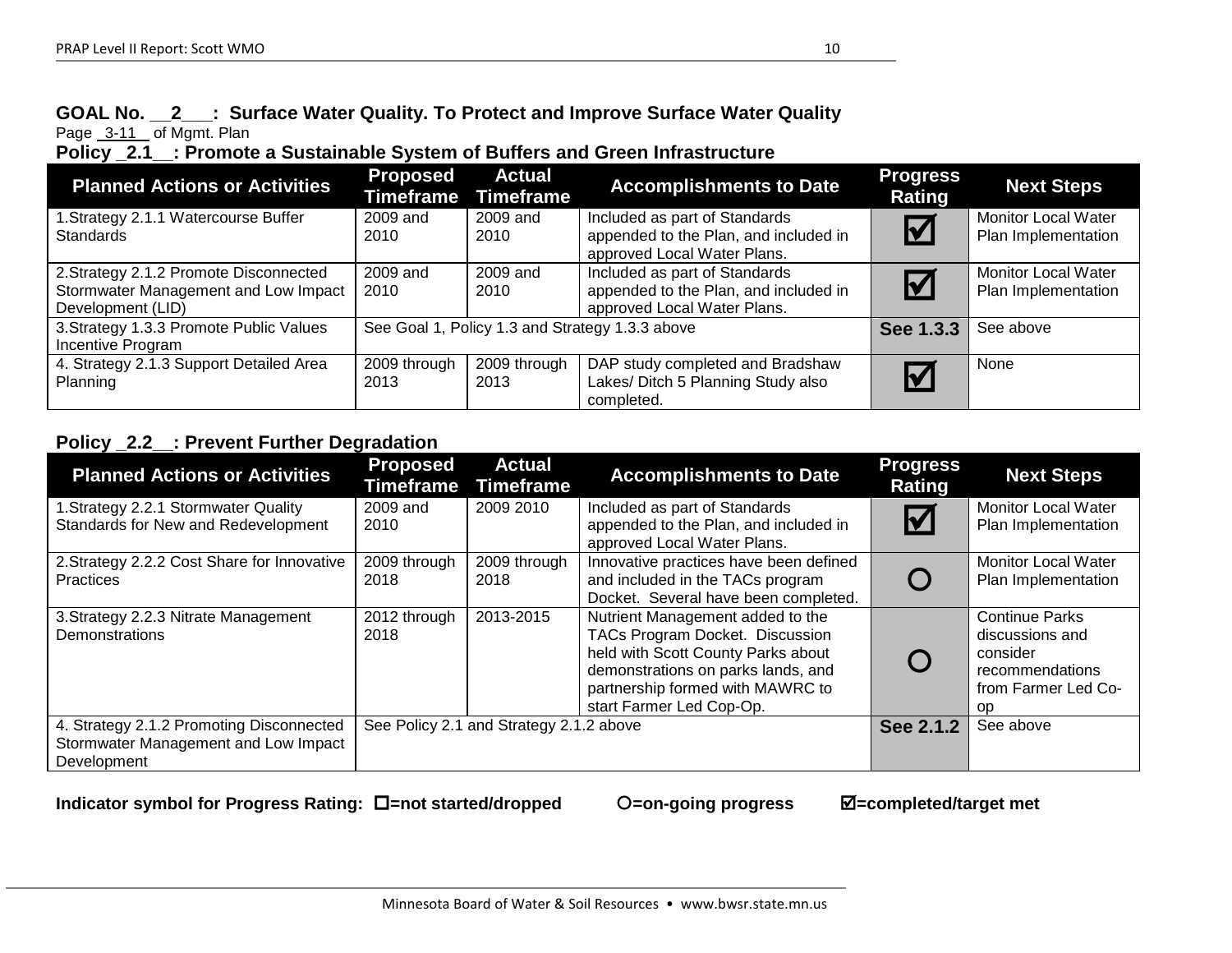| <b>Planned Actions or Activities</b>                                         | <b>Proposed</b><br><b>Timeframe</b> | <b>Actual</b><br><b>Timeframe</b> | <b>Accomplishments to Date</b>                                                                                                                                                                                                                                                                                                                                                                                               | <b>Progress</b><br><b>Rating</b> | <b>Next Steps</b>                                                                                                                                                                                                                                                                                                      |
|------------------------------------------------------------------------------|-------------------------------------|-----------------------------------|------------------------------------------------------------------------------------------------------------------------------------------------------------------------------------------------------------------------------------------------------------------------------------------------------------------------------------------------------------------------------------------------------------------------------|----------------------------------|------------------------------------------------------------------------------------------------------------------------------------------------------------------------------------------------------------------------------------------------------------------------------------------------------------------------|
| 1. Strategy 2.3.1 Cost Share and<br>Incentive Program for Existing Land Uses | 2009-2018                           | 2009-2018                         | TACs program is operating at a robust<br>level with hundreds of practices<br>implemented since 2009.                                                                                                                                                                                                                                                                                                                         | O                                | Assess annually,<br>adjust as necessary<br>and continue the<br>TACs program.                                                                                                                                                                                                                                           |
| 2. Strategy 2.3.2 Targeted Project<br>Implementation and Capital Projects    | 2009-2018                           | 2009-2018                         | Seven of thirteen CIP projects listed<br>have been constructed. One of these<br>needs repair. One additional listed CIP<br>is about 80% complete. Two are<br>scheduled for construction in 2015, and<br>another for 2017 where funding is in<br>place. Land owner contacts were<br>initiated in 2015 on one, and the one<br>was found to be not cost effective and<br>will be removed as part of the next Plan<br>amendment. | $\bigcap$                        | Continue to<br>implement scheduled<br>projects for 2015.<br>Complete dosing<br>calculations for<br>McMahon Lake<br>Treatment prior to<br>treatment in 2017.<br>Add additional stream<br>bank and ravine CIPs<br>prioritized by<br><b>Feasibility Study</b><br>currently underway as<br>part of next Plan<br>amendment. |
| 3. Strategy 2.3.2 Technical Assistance                                       | 2009-2018                           | 2009-2018                         | Staffing at the Scott SWCD annually<br>funded by the WMO for the Technical<br>Assistance and Cost Share (TACS)<br>program. Demand has been increasing<br>every year. Currently responding to<br>about 200 to 250 technical assistance<br>requests per month. April 2015 was a<br>record with about 300 requests for<br>assistance.                                                                                           | $\bigcap$                        | Continue as planned.<br>Assess long term<br>sustainability of the<br>staffing given the<br>increasing demand.                                                                                                                                                                                                          |
| 4. Strategy 2.3.4 Promote and Enable<br><b>Curly-Leaf Pondweed Control</b>   | 2009 - 2018                         | 2009-2018                         | Partnerships have been developed with<br>the Cedar Lake Improvement District<br>and the O'Dowd Chain of Lakes<br>Association to treat Cedar, O'Dowd and<br>Thole Lakes. Cedar Lake treatments<br>are on scheduled as presented in Table<br>3-3 in the Plan. Treatments are also<br>being completed on McMahon Lake.                                                                                                          | ${\rm O}$                        | Continue as planned.                                                                                                                                                                                                                                                                                                   |

#### **Policy \_2.3\_\_: Address Impaired Waters and Improve Water Quality**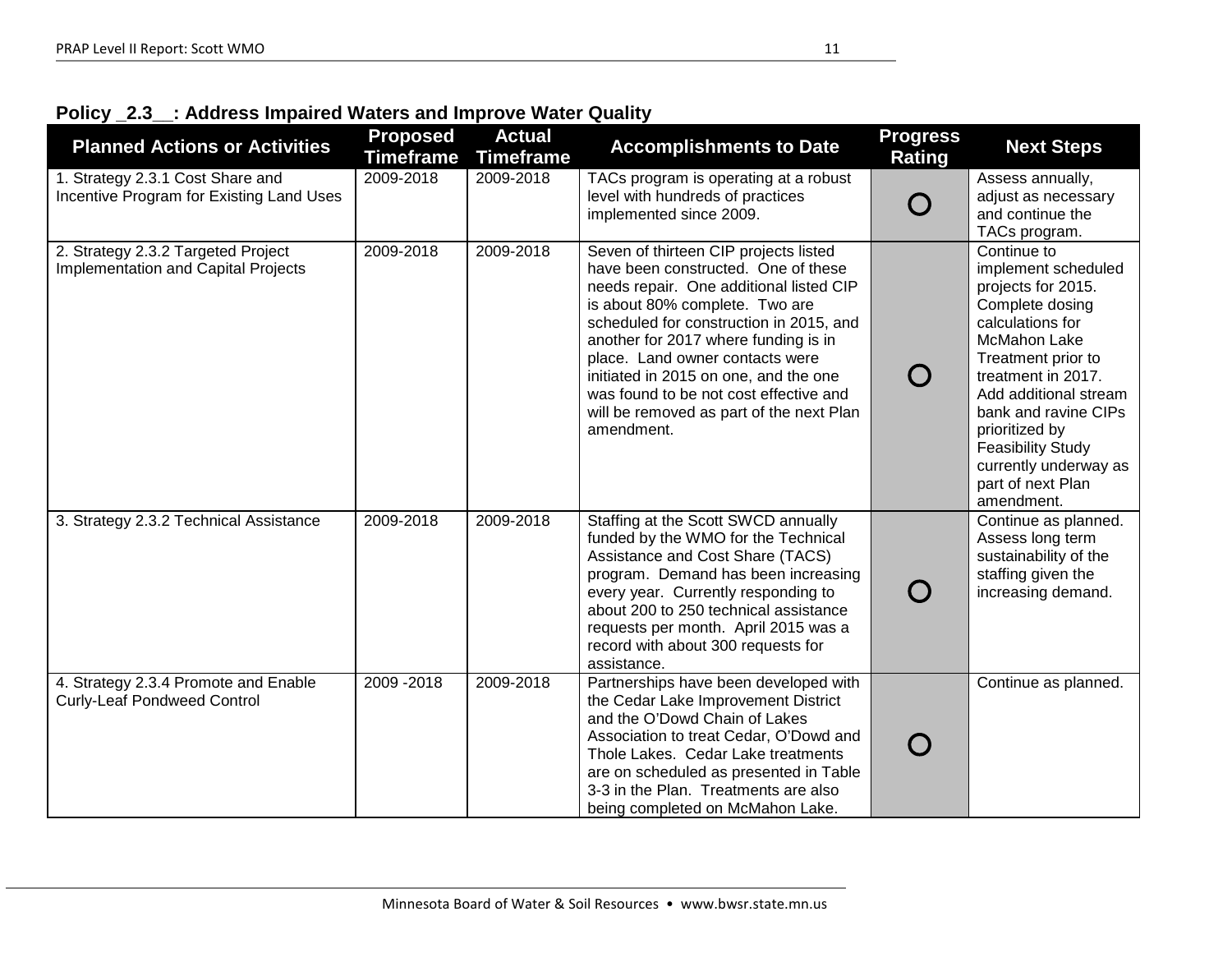| 5. Strategy 2.3.5 Promote and Enable<br>Rough Fish Control                                                          | 2009 - 2018 | 2009 2018 | Small efforts have been tried on Cedar<br>Lake to harvest carp in partnership with<br>the Cedar Lake Improvement District<br>including an annual bow fishing<br>tournament with only modest success.<br>In 2014 a study to better estimate carp<br>populations in Cedar Lake was<br>completed and was inconclusive.                                               | $\mathbf O$                          | Continue as planned<br>until a better<br>population estimate is<br>obtained and/or<br>methods for control<br>developed.                                                                                                                                                          |
|---------------------------------------------------------------------------------------------------------------------|-------------|-----------|-------------------------------------------------------------------------------------------------------------------------------------------------------------------------------------------------------------------------------------------------------------------------------------------------------------------------------------------------------------------|--------------------------------------|----------------------------------------------------------------------------------------------------------------------------------------------------------------------------------------------------------------------------------------------------------------------------------|
| 6. Strategy 2.3.6 Fish IBI Improvements                                                                             | 2010 - 2018 | 2010-2018 | Activities listed in the Plan have all<br>been implemented or are on-going.                                                                                                                                                                                                                                                                                       | O                                    | Continue as planned                                                                                                                                                                                                                                                              |
| 7. Strategy 2.3.7 Sand Creek Sediment<br>Reduction                                                                  | 2010-2018   | 2010-2018 | Most Level 5: Specific Targets have<br>been contacted and some completed.<br>TACS program also has a priority for<br>practices that control grade, reduce<br>sediment and moderate runoff. TACs<br>program is currently operating at a<br>robust level. The new Sand Creek<br>Targeted Grant has a focus on<br>sediment/TSS reduction and has been<br>kicked off. | $\bigcirc$                           | Continue as planned<br>with the TACs<br>program. Extend<br>TACS program in the<br>upper watershed of<br>Sand Creek in Rice<br>and Le Sueur<br>Counties, and start<br>targeted stream bank<br>stabilizations as CIPs<br>in middle Sand Creek<br>and Picha Creek<br>subwatersheds. |
| 8. Strategy 2.3.8 Lake Sediment<br><b>Phosphorus Reduction</b>                                                      | 2019        | 2017      | Treatment of McMahon will be re-<br>scheduled for 2017 as part of the next<br>Plan amendment.                                                                                                                                                                                                                                                                     | □                                    | Re-schedule<br>McMahon treatment<br>for 2017.                                                                                                                                                                                                                                    |
| 9. Strategy 2.3.9 Credit River Protection<br>Plan                                                                   | 2012-2018   | 2012-2018 | WMO was awarded a Clean Water<br>Partnership Grant in 2013 to implement<br>the Protection Plan. Since that time<br>several targeted projects, a community<br>volunteer conservation event, and a<br>number of native grass plantings have<br>been completed.                                                                                                      | O                                    | Continue as planned.<br><b>Emphasize Small</b><br>Acreage Plan<br>preparation in 2015.                                                                                                                                                                                           |
| 10. Strategy 2.3.10 Cedar Lake<br>Watershed<br>Indicator symbol for Progress Rating: $\square$ =not started/dropped | 2013 - 2018 | 2013-2018 | Other successes and the 2014 disaster<br>pulled staff away from contacting<br>targets in the subwatershed. However,<br>this was identified as a priority for 2015<br>and for the balance of a USEPA 319<br>grant. Proposals started being sent to<br>targets in May 2015.<br>O=on-going progress                                                                  | O<br>$\boxdot$ =completed/target met | Continue, developing<br>proposals and<br>contacting targeted<br>landowners.                                                                                                                                                                                                      |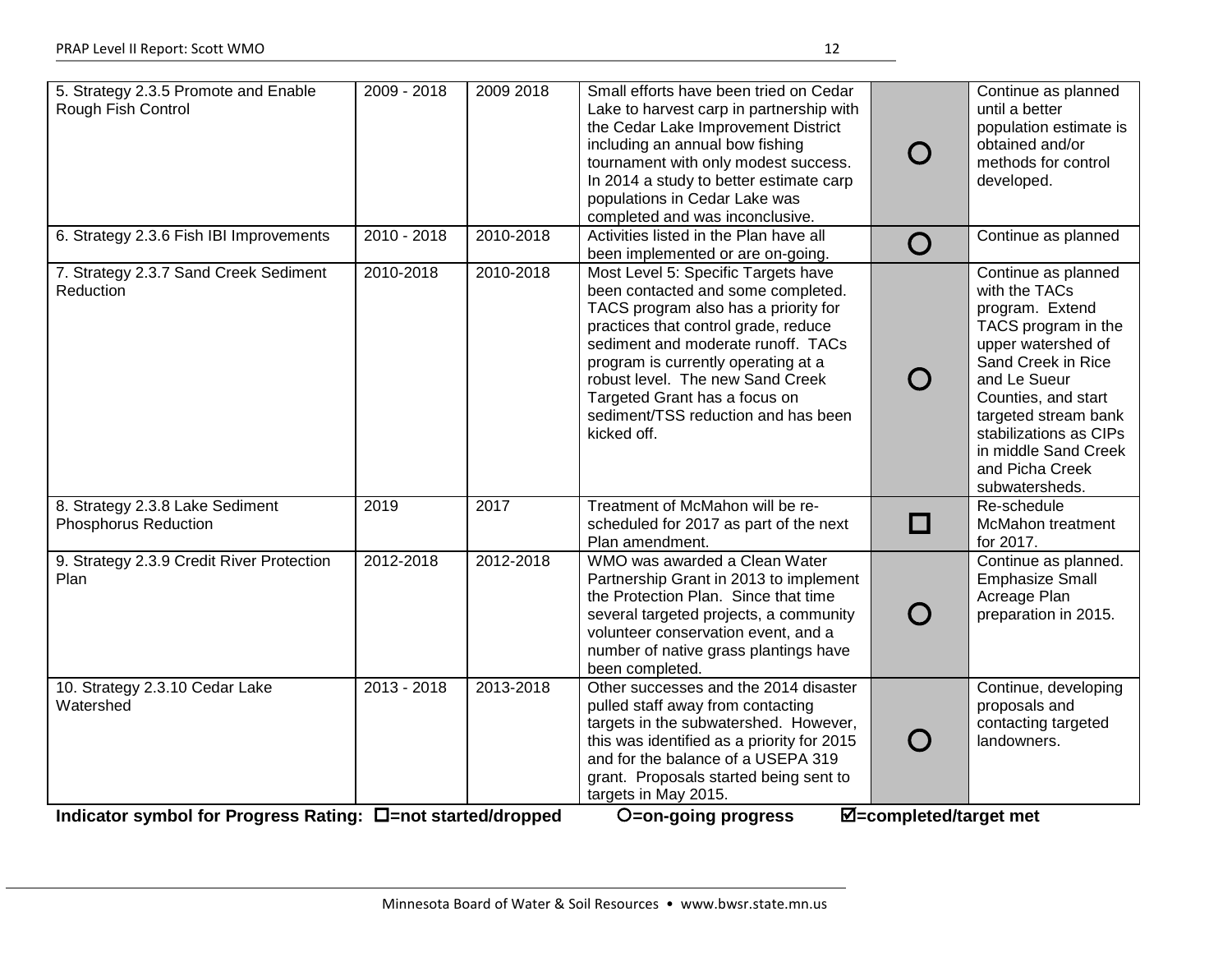#### **Policy \_2.4\_\_: Improve Understanding of Water Quality**

| <b>Planned Actions or Activities</b>                                                                                                        | <b>Proposed</b><br><b>Timeframe</b> | <b>Actual</b><br><b>Timeframe</b> | <b>Accomplishments to Date</b>                                                                                                                                                                                                                                                                                                                                                                                                                                                                                                                                     | <b>Progress</b><br><b>Rating</b>  | <b>Next Steps</b>                                                                                                                                                                                                                                                                                                                    |
|---------------------------------------------------------------------------------------------------------------------------------------------|-------------------------------------|-----------------------------------|--------------------------------------------------------------------------------------------------------------------------------------------------------------------------------------------------------------------------------------------------------------------------------------------------------------------------------------------------------------------------------------------------------------------------------------------------------------------------------------------------------------------------------------------------------------------|-----------------------------------|--------------------------------------------------------------------------------------------------------------------------------------------------------------------------------------------------------------------------------------------------------------------------------------------------------------------------------------|
| 1. Strategy 2.4.1 Complete Diagnostic<br>Studies/TMDLs and Subwatershed<br>Assessments leading to targeted<br>implementation and monitoring | 2009 - 2018                         | 2009 - 2018                       | Detailed diagnostic and feasibility<br>studies have been completed for Sand<br>Creek, TMDLs for Cedar and McMahon<br>Lakes, and a Protection Plan for the<br>Credit River. In addition Subwatershed<br>Assessment have been completed for<br>the Cedar Lake and Picha Creek<br>subwatersheds. Targeted<br>implementation actions identified in<br>these studies have been incorporated<br>into the Plan through 3 plan<br>amendments since 2009. The<br>exception is the Picha Creek<br>Assessment which will be considered<br>as part of the next Plan amendment. |                                   | Participate in the<br><b>MPCA WRAP effort</b><br>for the Lower<br>Minnesota River<br>Basin and consider<br>incorporating findings<br>and action in the next<br>Plan Update in 2018.<br>Consider<br>incorporating the<br>Picha Creek<br>Assessment findings<br>in the next Plan<br>amendment<br>scheduled for<br>summer/fall of 2015. |
| 2. Strategy 2.4.2 Monitoring and<br>Assessment Tools Development                                                                            | 2009-2018                           | 2009-2018                         | SWAT models have been developed<br>for Sand Creek and Credit River.<br>Monitoring generally proceeding<br>according to timeline in Figure 3.3.<br>However, in 2015 monitoring is<br>focusing on Picha Creek instead of the<br>Credit River.                                                                                                                                                                                                                                                                                                                        | O                                 | Continue as planned.<br>Consider dropping<br>additional Credit River<br>monitoring as part of<br>next Plan<br>amendment, since<br>study showed<br><b>Metropolitan Council</b><br>site is adequate and<br>MPCA WRAP study is<br>collecting data in<br>2014 and 2015.                                                                  |
| Indicator symbol for Progress Rating: $\square$ =not started/dropped                                                                        |                                     |                                   | O=on-going progress                                                                                                                                                                                                                                                                                                                                                                                                                                                                                                                                                | $\boxtimes$ =completed/target met |                                                                                                                                                                                                                                                                                                                                      |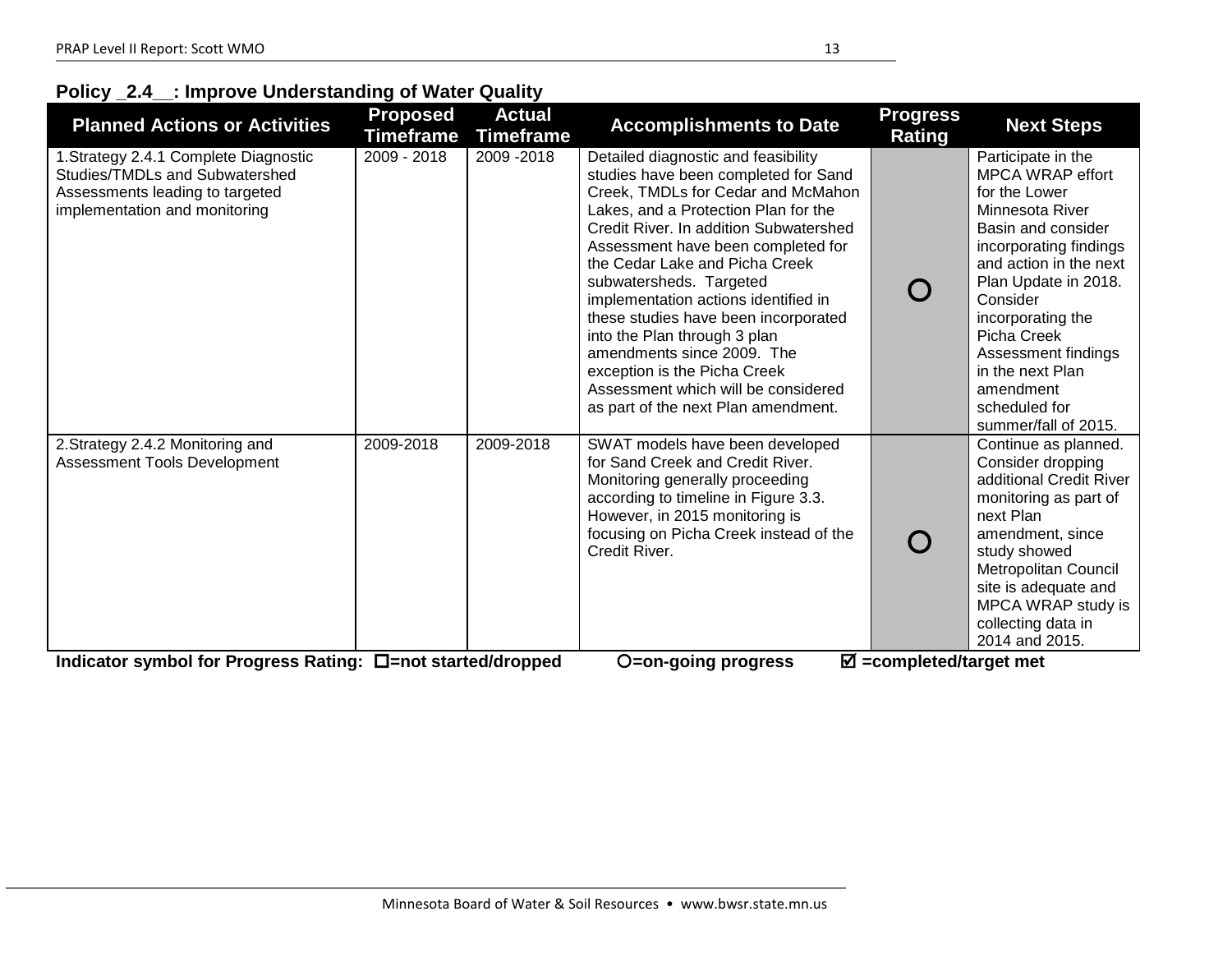| Policy _2.5_: Promote Street Sweeping |  |
|---------------------------------------|--|
|---------------------------------------|--|

| <b>Planned Actions or Activities</b>                                            | <b>Proposed</b><br>Timeframe | <b>Actual</b><br><b>Timeframe</b> | <b>Accomplishments to Date</b>                                                                                                        | <b>Progress</b><br>Rating | <b>Next Steps</b> |
|---------------------------------------------------------------------------------|------------------------------|-----------------------------------|---------------------------------------------------------------------------------------------------------------------------------------|---------------------------|-------------------|
| Strategy 2.5.1 Local Water Plan<br>Amendment                                    | 2009-2010                    | 2009-2010                         | Street sweeping priorities were<br>included in approved Local Water<br>Management Plans.                                              | $\blacktriangledown$      | None              |
| 2. Strategy 2.5.2 Encourage the use of<br><b>Regenerative Dustless Sweepers</b> | 2009 - 2018                  | 2009 - 2018                       | Allowed as an innovative practice in the<br>TACS Docket. However, no interest in<br>applications for this practice has been<br>shown. | $\blacktriangledown$      | None              |

#### **Policy \_2.6\_\_: Coordinate with other agencies and water quality programs**

| <b>Planned Actions or Activities</b>                      | <b>Proposed</b> | Actual<br>Timeframe Timeframe | <b>Accomplishments to Date</b>                                                                                                                                    | <b>Progress</b><br>Rating | <b>Next Steps</b>   |
|-----------------------------------------------------------|-----------------|-------------------------------|-------------------------------------------------------------------------------------------------------------------------------------------------------------------|---------------------------|---------------------|
| 1. Strategy 2.6.1 Coordination and<br>Meeting Attendance. | 2009 - 2018     | 2009-2018                     | WMO staff attends meetings of others<br>as time allows, and other agency staff<br>are invited to participate in the<br>Technical Advisory meetings of the<br>WMO. |                           | Continue as planned |

#### **Policy \_2.7\_\_: Promote Source Protection**

| <b>Planned Actions or Activities</b>                                                           | <b>Proposed</b><br>Timeframe | <b>Actual</b><br><b>Timeframe</b> | <b>Accomplishments to Date</b>                                                                                                                                                                                                                                                                                           | <b>Progress</b><br>Rating | <b>Next Steps</b>                                 |
|------------------------------------------------------------------------------------------------|------------------------------|-----------------------------------|--------------------------------------------------------------------------------------------------------------------------------------------------------------------------------------------------------------------------------------------------------------------------------------------------------------------------|---------------------------|---------------------------------------------------|
| 1. Strategy 2.7.1 MS4 SWPPPs in Local<br><b>Water Plans</b>                                    | 2009-2010                    | 2009-2010                         | References to SWPPPS were included<br>in approved Local Water Plans.                                                                                                                                                                                                                                                     |                           | None                                              |
| 2. Strategy 2.7.2 Salt and Sanding Best<br>Management Practices in Local Water<br><b>Plans</b> | 2009-2010                    | 2009-2010                         | A description of salt and sand BMPs<br>used by entities was required as part of<br>approved Local Water Plans.                                                                                                                                                                                                           | $\blacktriangledown$      | <b>Monitor Local Water</b><br>Plan Implementation |
| 3. Strategy 2.7.3 Promote Nutrient<br><b>Management Plans</b>                                  | 2009-2018                    | 2009-2018                         | Technical assistance is available<br>through the TAC program. At least<br>eight nutrient management plans have<br>been completed. An incentive for<br>nutrient management was also added<br>to the TACS program Docket, and<br>starting in 2015 a partnership started<br>with the MAWRC promoting a Farmer<br>Led Co-op. |                           | Continue as planned.                              |

**Indicator symbol for Progress Rating: =not started/dropped =on-going progress =completed/target met**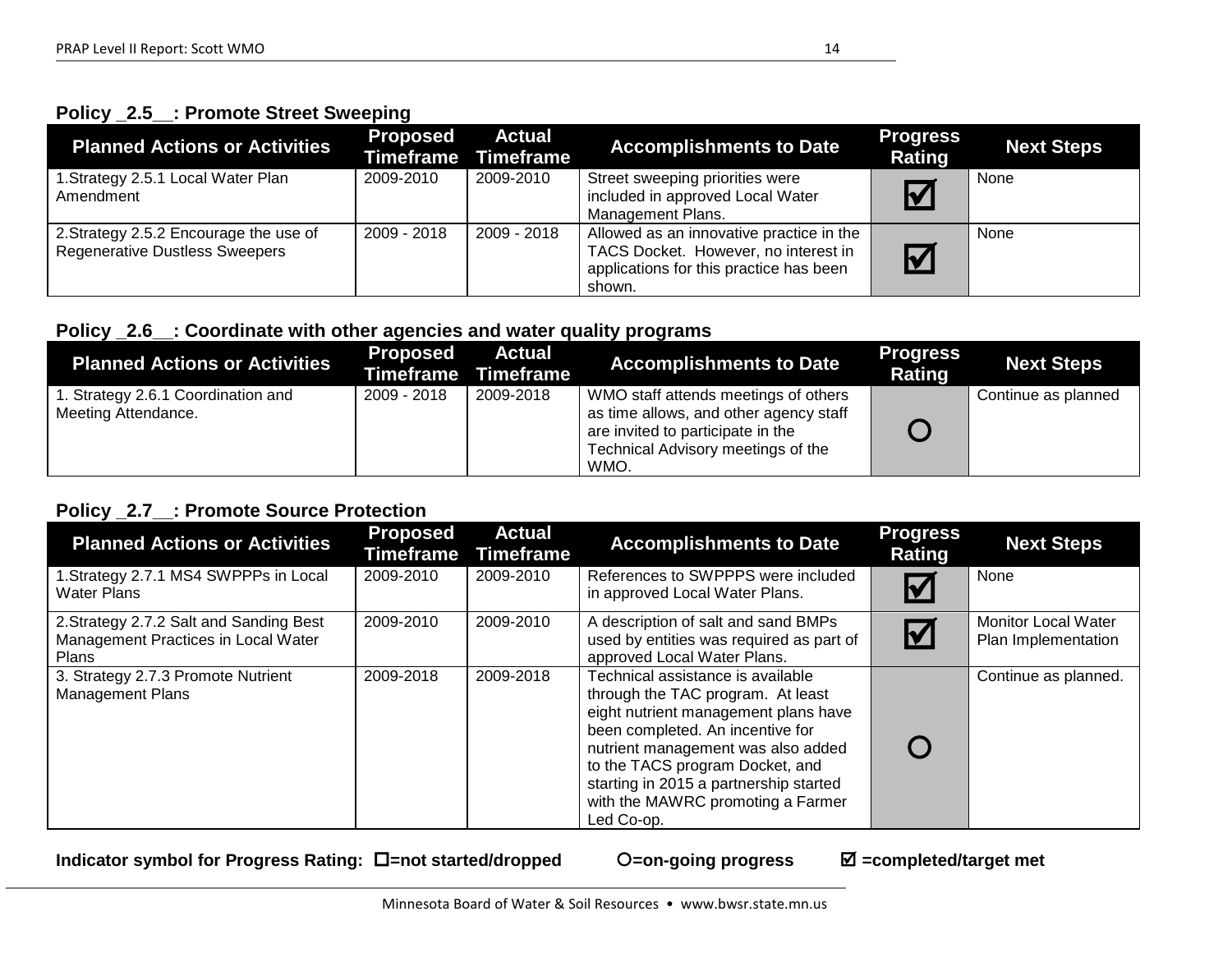#### **GOAL No. \_\_3\_\_\_: To Protect Groundwater Quality and Supplies**

Page 3-46 of Mgmt. Plan

## **Policy \_3.1\_\_: Preserve and protect groundwater resources both in quality and quantity**

| <b>Planned Actions or Activities</b>                                  | <b>Proposed</b><br><b>Timeframe</b> | <b>Actual</b><br><b>Timeframe</b> | <b>Accomplishments to Date</b>                                                                                   | <b>Progress</b><br><b>Rating</b> | <b>Next Steps</b>                                 |
|-----------------------------------------------------------------------|-------------------------------------|-----------------------------------|------------------------------------------------------------------------------------------------------------------|----------------------------------|---------------------------------------------------|
| I.Strategy 3.1.1 Stormwater infiltration<br>criteria                  | 2009 - 2010                         | $2009 - 2010$                     | Included as part of Standards<br>appended to the Plan, and included in<br>approved Local Water Plans.            | $\boldsymbol{\nabla}$            | <b>Monitor Local Water</b><br>Plan Implementation |
| 2. Strategy 3.1.2 Promote Conservation<br>and Wise Use of Groundwater | 2009-2018                           | $2009 - 2018$                     | Information/articles periodically<br>published in the County newsletter the<br>SCENE.                            |                                  | Continue as planned                               |
| 3. Strategy 3.1.3 Cost Share Well<br>Decommissioning                  | $2009 - 2018$                       | 2009 - 2018                       | Included as an eligible practice in the<br>TACS program Docket. At least 34<br>applications approved since 2009. |                                  | Continue as planned                               |
| 4. Strategy 2.2.3 Nitrate Management<br>Demonstrations                | See Goal 2, Policy 2.2 above        |                                   |                                                                                                                  | <b>See 2.2</b>                   | See above                                         |

#### **Policy \_3.2\_\_: Improve Understanding of Groundwater Resources**

| <b>Planned Actions or Activities</b>                                                                                             | <b>Proposed</b><br><b>Timeframe</b> | <b>Actual</b><br><b>Timeframe</b> | <b>Accomplishments to Date</b>                                                                                                                                                                                                                                           | <b>Progress</b><br>Rating | <b>Next Steps</b>                                                         |  |
|----------------------------------------------------------------------------------------------------------------------------------|-------------------------------------|-----------------------------------|--------------------------------------------------------------------------------------------------------------------------------------------------------------------------------------------------------------------------------------------------------------------------|---------------------------|---------------------------------------------------------------------------|--|
| 1. Strategy 3.2.1 Groundwater Monitoring                                                                                         | 2011 - 2018                         | 2011 - 2018                       | A detailed designed monitoring effort of<br>rural wells was completed in 2011 for<br>nitrates and atrazine. In addition one to<br>two nitrate testing clinics are completed<br>per year in partnership with the<br>Department of Agriculture and the Scott<br>SWCD.      |                           | Continue as planned.<br>Repeat detailed<br>monitoring in 2016 or<br>2017. |  |
| 2. Strategy 3.2.2 Regional Modeling                                                                                              | 2009 - 2013                         | 2009 - 2013                       | County used the Metropolitan Council<br>model for the Detailed Area Planning<br>study which was completed. Confirmed<br>lower impacts for rural residential<br>development in the DAP area. Staff<br>continues to engage in Met Council<br>supply modeling and planning. |                           | Continue as planned                                                       |  |
| 3. Strategy 3.2.3. Support Wellhead<br><b>Protection Efforts</b>                                                                 | 2009 - 2018                         | 2009-2018                         | Have not gotten involved as specific<br>technical assistance requested have<br>not been received.                                                                                                                                                                        |                           | Continue as planned                                                       |  |
| 4. Strategy 2.1.3 Support County Detailed<br>Area Planning                                                                       | See Goal 2, Policy 2.1 above        |                                   |                                                                                                                                                                                                                                                                          | <b>See 2.1</b>            | See above                                                                 |  |
| Indicator symbol for Progress Rating: $\square$ =not started/dropped<br>$\boxtimes$ =completed/target met<br>O=on-going progress |                                     |                                   |                                                                                                                                                                                                                                                                          |                           |                                                                           |  |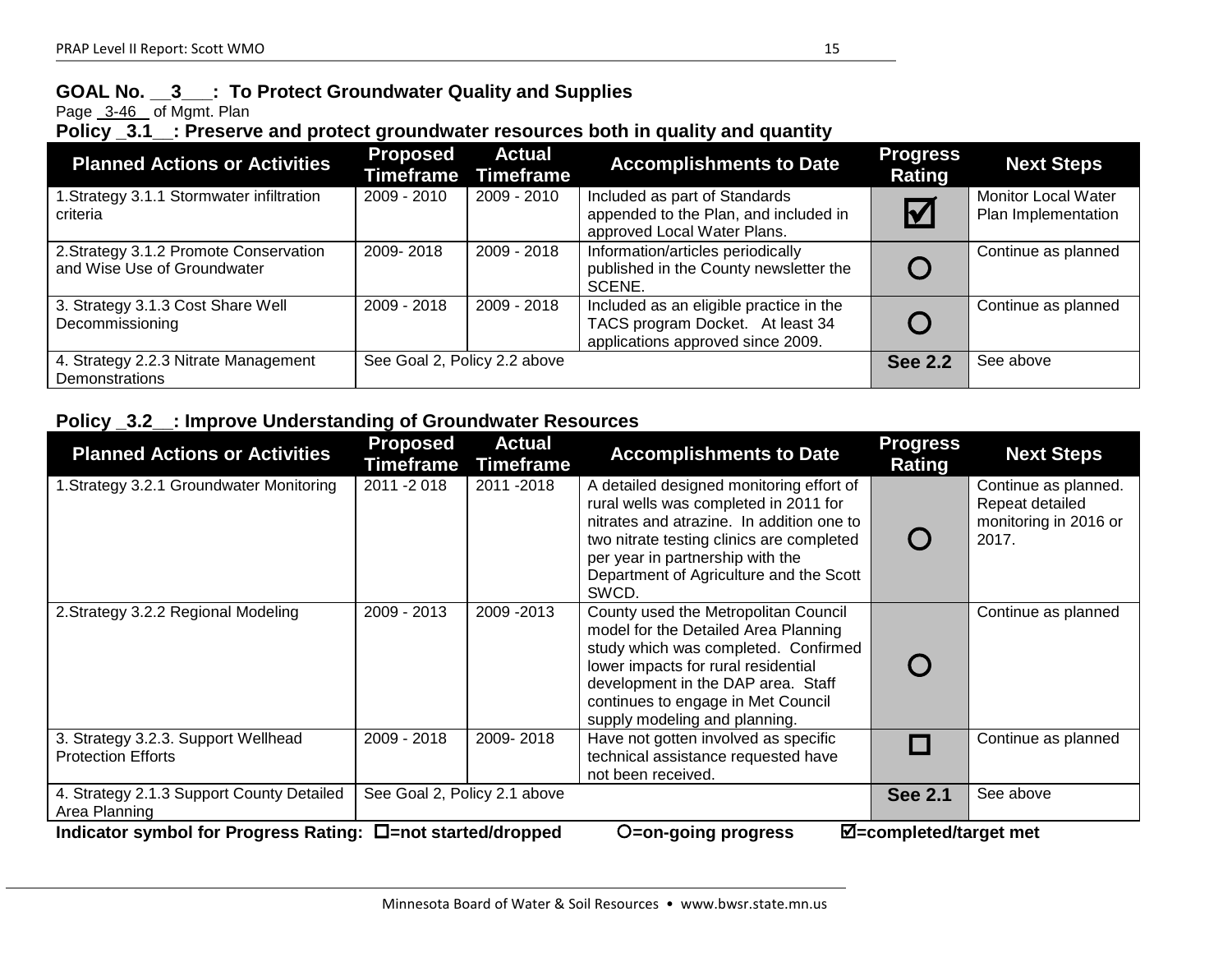**GOAL No. \_\_4\_\_\_: Flood Management. To protect human life, property, and surface water systems from damage caused by flood events**

Page 3-50 of Mgmt. Plan

**Policy \_4.1\_\_: Minimize Flooding Risk For and From, New and Re-Development, By Regulating: 1) Activities In the Floodplain, 2) Placement of Structures in Flood Prone Areas, AND 3) Loss of Floodplain Capacity**

| <b>Planned Actions or Activities</b>                                 | <b>Proposed</b><br><b>Timeframe</b> | <b>Actual</b><br>Timeframe <sup>1</sup> | <b>Accomplishments to Date</b>                                                                        | <b>Progress</b><br>Rating | <b>Next Steps</b>                                 |
|----------------------------------------------------------------------|-------------------------------------|-----------------------------------------|-------------------------------------------------------------------------------------------------------|---------------------------|---------------------------------------------------|
| Strategy 4.1.1 Require Floodplain and<br><b>Shoreline Ordinances</b> | 2009 - 2010                         | 2009 - 2010                             | Included as part of Standards<br>appended to the Plan, and included in<br>approved Local Water Plans. | $\boldsymbol{\nabla}$     | <b>Monitor Local Water</b><br>Plan Implementation |
| 2. Strategy 4.1.2 Low Floor Elevation<br>Standards                   | $2009 - 2010$                       | $2009 - 2010$                           | Included as part of Standards<br>appended to the Plan, and included in<br>approved Local Water Plans. | $\blacktriangledown$      | <b>Monitor Local Water</b><br>Plan Implementation |
| 3. Strategy 4.1.3 Floodplain Capacity<br>Standard                    | $2009 - 2010$                       | 2009 - 2010                             | Included as part of Standards<br>appended to the Plan, and included in<br>approved Local Water Plans. | $\boldsymbol{\nabla}$     | <b>Monitor Local Water</b><br>Plan Implementation |

|                |  | Policy _4.2_: Manage New Development And Drainage Alterations To Prevent Increases In Flood Flows And Downstream |
|----------------|--|------------------------------------------------------------------------------------------------------------------|
| <b>Impacts</b> |  |                                                                                                                  |

| <b>Planned Actions or Activities</b>                                                                                                 | <b>Proposed</b><br>Timeframe | <b>Actual</b><br><b>Timeframe</b> | <b>Accomplishments to Date</b>                                                                                                                                                                                                                                                                                                                                                                                        | <b>Progress</b><br>Rating | <b>Next Steps</b>                                                                                               |
|--------------------------------------------------------------------------------------------------------------------------------------|------------------------------|-----------------------------------|-----------------------------------------------------------------------------------------------------------------------------------------------------------------------------------------------------------------------------------------------------------------------------------------------------------------------------------------------------------------------------------------------------------------------|---------------------------|-----------------------------------------------------------------------------------------------------------------|
| 1. Strategy 4.2.1 Peak Runoff Rate<br><b>Control Standards</b>                                                                       | 2009 - 2010                  | 2009-2010                         | Included as part of Standards<br>appended to the Plan, and included in<br>approved Local Water Plans.                                                                                                                                                                                                                                                                                                                 | V                         | <b>Monitor Local Water</b><br>Plan Implementation                                                               |
| 2. Strategy 4.2.2 Land Locked Basin<br><b>Standards</b>                                                                              | $2009 - 2010$                | $2009 - 2010$                     | Included as part of Standards<br>appended to the Plan, and included in<br>approved Local Water Plans.                                                                                                                                                                                                                                                                                                                 |                           | <b>Monitor Local Water</b><br>Plan Implementation                                                               |
| 3. Strategy 4.2.3 Drainage Alteration<br><b>Standards</b>                                                                            | 2009 - 2010                  | $2009 - 2010$                     | Included as part of Standards<br>appended to the Plan, and included in<br>approved Local Water Plans.                                                                                                                                                                                                                                                                                                                 |                           | <b>Monitor Local Water</b><br>Plan Implementation                                                               |
| 4. Strategy 4.2.4 Local Water Plan<br><b>Coordination Regarding Cross</b><br>Jurisdiction Boundary Discharges in<br>Developing Areas | 2009 - 2018                  | 2009 - 2018                       | Areas of concern were identified in<br>Local Water Plans. However, with the<br>development crash in 2009 there has<br>been little pressure to study these<br>areas. Picha Creek area, however, has<br>been identified for study in 2016 in<br>partnership with the City of Prior Lake.<br>Shakopee Blue Lake Channel also<br>identified as an area for coordination<br>with SMSC following the June 2014<br>disaster. |                           | Get involved in Blue<br>Lake channel<br>discussions.<br>Consider study of<br>Picha Creek<br>watershed for 2016. |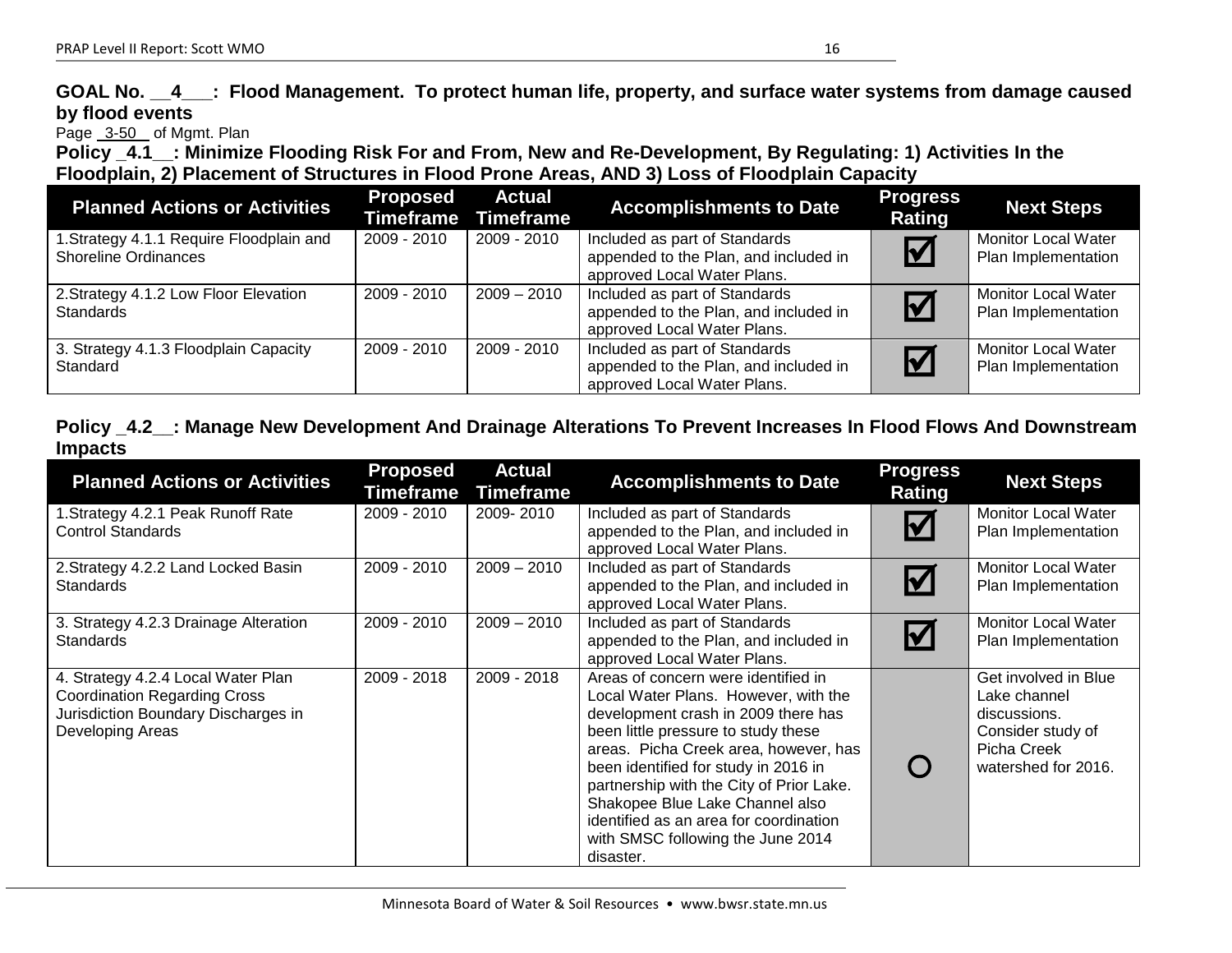| 5. Strategy 2.1.2 Promoting Disconnected   See Goal 2, Policy 2.1 above | <b>See 2.1</b> | $\P$ See above |
|-------------------------------------------------------------------------|----------------|----------------|
| Stormwater Management and Low Impact                                    |                |                |
| Development                                                             |                |                |

#### **Policy \_4.3\_\_: Promoting And Ensuring Maintenance of Drainage and Stormwater Systems**

| <b>Planned Actions or Activities</b>                                                                                       | <b>Proposed</b><br><b>Timeframe</b> | <b>Actual</b><br>Timeframe | <b>Accomplishments to Date</b>                                                                                                                                                                                       | <b>Progress</b><br>Rating | <b>Next Steps</b>                                 |
|----------------------------------------------------------------------------------------------------------------------------|-------------------------------------|----------------------------|----------------------------------------------------------------------------------------------------------------------------------------------------------------------------------------------------------------------|---------------------------|---------------------------------------------------|
| 1. Strategy 4.3.1 Stormwater Facility<br>Maintenance Standards                                                             | 2009 - 2010                         | 2009 - 2010                | Included as part of Standards<br>appended to the Plan, and included in<br>approved Local Water Plans.                                                                                                                | $\boldsymbol{\nabla}$     | <b>Monitor Local Water</b><br>Plan Implementation |
| 2. Strategy 4.3.2 Future Public Ditch<br>Operations                                                                        | $2009 - 2010$                       | 2009 - 2010                | Completed with decision to keep ditch<br>operations with the County.                                                                                                                                                 |                           | None                                              |
| 3. Strategy 4.3.3 Coordination with Others<br>on Outlet Structure Maintenance                                              | 2009-2018                           | 2009 - 2018                | Issues forwarded to responsible parties<br>when identified.                                                                                                                                                          |                           | Continue as planned                               |
| 4. Strategy 4.3.4 Coordinating with<br>Municipal Separate Storm Sewer<br>Systems (MS4) Permit Maintenance<br>Requirements. | $2009 - 2010$<br>and 2014           | $2009 - 2010$<br>and 2014  | Included as part of Standards<br>appended to the Plan, and included in<br>approved Local Water Plans. Also in<br>2014 County/WMO Water Resources<br>Engineer assisted MS4 Townships with<br>their SWPP requirements. | $\bm \nabla$              | Coordinate with MS4<br>Townships as needed        |

#### **Policy \_4.4\_\_: Minimize Risk of Flooding By Promoting A Regional Approach To Stormwater Management And Maximizing Upstream Storage**

| <b>Planned Actions or Activities</b>                                                     | <b>Proposed</b><br><b>Timeframe</b> | <b>Actual</b><br><b>Timeframe</b> | <b>Accomplishments to Date</b>                                                                                                                                                                                                                                                                                                                                                                             | <b>Progress</b><br>Rating | <b>Next Steps</b>                                 |
|------------------------------------------------------------------------------------------|-------------------------------------|-----------------------------------|------------------------------------------------------------------------------------------------------------------------------------------------------------------------------------------------------------------------------------------------------------------------------------------------------------------------------------------------------------------------------------------------------------|---------------------------|---------------------------------------------------|
| 1. Strategy 4.4.1 Promoting and<br><b>Facilitating Regional Stormwater</b><br>Management | 2009 - 2018                         | 2009 - 2018                       | Public values Incentives for dedicating<br>areas for stormwater management<br>were incorporated into County Zoning<br>Ordinance other aspects of the strategy<br>have not proceeded very far due to lack<br>of funding, a crash in development,<br>developer reluctance, and the state<br>level adoption of an MS4 permitting<br>approach that undermined the ability to<br>implement regional facilities. |                           | Re-evaluate strategy<br>with next Plan update.    |
| 2. Strategy 4.4.2 Incorporating Flexibility in<br>Standards for Regional Approaches      | 2009 - 2010                         | 2009 - 2010                       | Included as part of Standards<br>appended to the Plan, and included in<br>approved Local Water Plans.<br>_                                                                                                                                                                                                                                                                                                 | $\blacktriangledown$      | <b>Monitor Local Water</b><br>Plan Implementation |

**Indicator symbol for Progress Rating: =not started/dropped =on-going progress =completed/target met**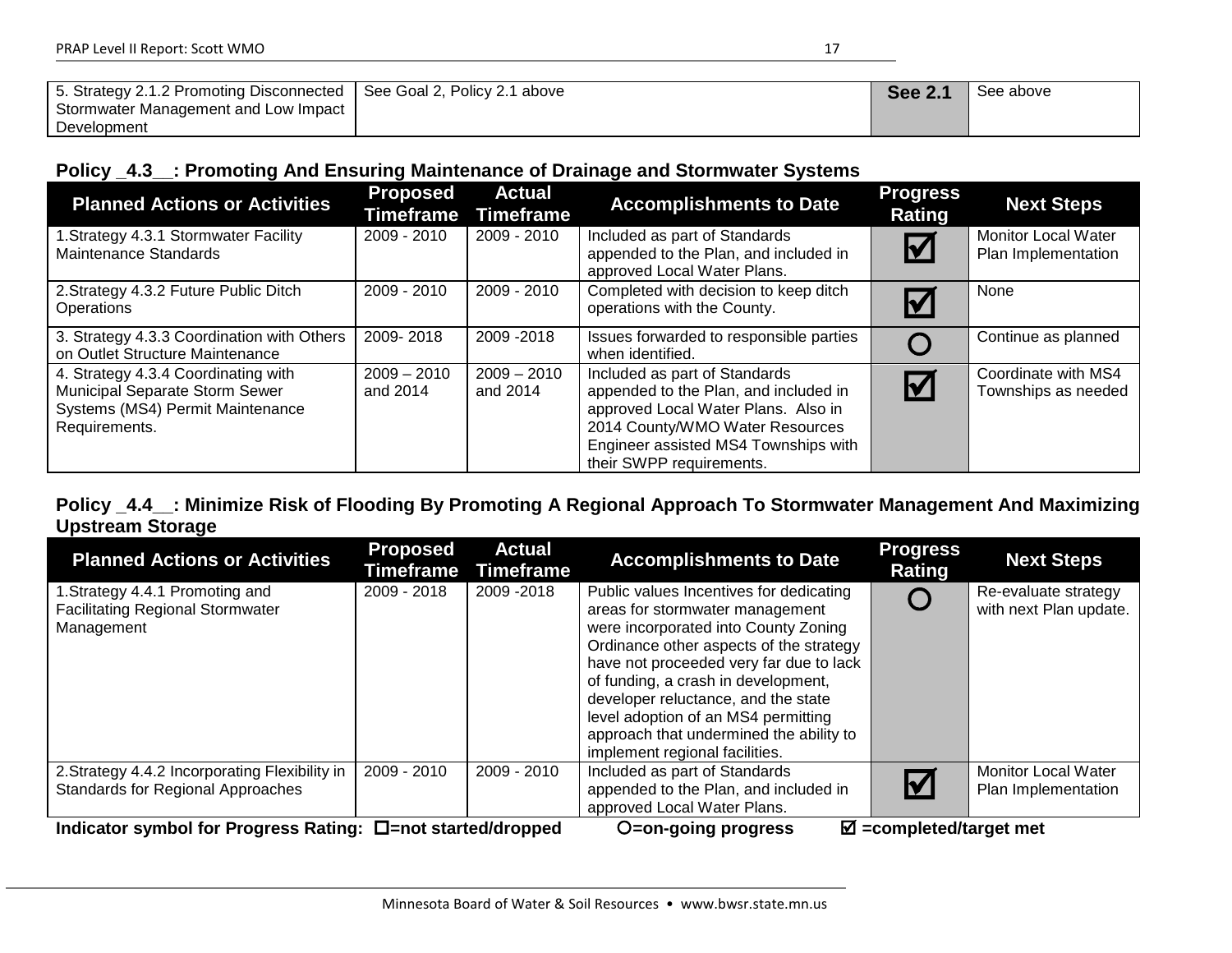| <b>Planned Actions or Activities</b>                                                | <b>Proposed</b><br><b>Timeframe</b> | <b>Actual</b><br><b>Timeframe</b> | <b>Accomplishments to Date</b>                                                                                                                                                                                                             | <b>Progress</b><br>Rating | <b>Next Steps</b>                                                                   |
|-------------------------------------------------------------------------------------|-------------------------------------|-----------------------------------|--------------------------------------------------------------------------------------------------------------------------------------------------------------------------------------------------------------------------------------------|---------------------------|-------------------------------------------------------------------------------------|
| 1. Strategy 4.5.1 O'Dowd/Thole Lake<br><b>Outlet Feasibility Assessment</b>         | 2012                                | 2012                              | Study was completed identified<br>protecting channel in public<br>ownership/easement as development<br>occurs.                                                                                                                             | IV                        | Implement<br>recommendations as<br>development occurs.                              |
| 2. Strategy 4.5.2 Markley Lake Outlet<br><b>Feasibility Assessment Coordination</b> | 2009 - 2014                         | 2009 - 2014                       | Coordinated with City of Prior Lake on<br>Feasibility Study. Ultimately City opted<br>for compensatory storage which was<br>incorporated into a development<br>proposal in 2014.                                                           | $\blacktriangledown$      | <b>Track implementation</b><br>success through<br>annual meetings with<br>the City. |
| 3. Strategy 4.5.3 Hwy 169 Area Drainage<br><b>Feasibility Assessment</b>            | 2009                                | 2009 - 2015                       | Larger Hwy 169 Corridor land use<br>study has not be completed. Currently<br>the issue is being assessed as part of<br><b>Environmental Impact Statements</b><br>being completed for proposed frack<br>sand mining operations in the area. |                           | Ensure issues are<br>addressed as part the<br>EISs.                                 |
| 4. Strategy 4.5.4 City of Jordan Flood<br><b>Damage Reduction Efforts</b>           | 2009 - 2010                         | 2009 - 2015                       | Corp of Engineer Study results were<br>finally finished in 2014. In 2014 the<br>WMO also partnered with the City to<br>complete a study of sediment clean out<br>in Sand Creek. The result was a permit<br>to the City from DNR.           |                           | Continue to talk with<br>the City regarding<br>Sand Creek floodplain<br>issues.     |

#### **Policy \_4.6\_\_: Improve understanding of flooding risks in the WMO**

| <b>Planned Actions or Activities</b>                    | <b>Proposed</b> | <b>Actual</b><br>Timeframe Timeframe | <b>Accomplishments to Date</b>                                                                                                                                                                                                                                        | <b>Progress</b><br>Rating | <b>Next Steps</b>                               |
|---------------------------------------------------------|-----------------|--------------------------------------|-----------------------------------------------------------------------------------------------------------------------------------------------------------------------------------------------------------------------------------------------------------------------|---------------------------|-------------------------------------------------|
| 1. Strategy 4.7.1 Technical Advisory<br>Committee Input | 2009            | 2009                                 | Members of the TAC were asked to<br>identify risk areas at one of the<br>meetings in 2009. No new problem<br>areas were identified in 2009. One of<br>the TACS meetings in 2014 was also<br>used for a post disaster debriefing of<br>where problems were identified. | $\blacktriangledown$      | Observe and<br>document when we<br>have storms. |
| 2. Strategy 4.7.2 Digital Terrain Modeling              | 2009            | 2009                                 | Study was complete and found that<br>most basins/depressions in the studies<br>areas had outlet.                                                                                                                                                                      | $\blacktriangledown$      | Observe and<br>document when we<br>have storms. |

**Indicator symbol for Progress Rating: =not started/dropped =on-going progress =completed/target met**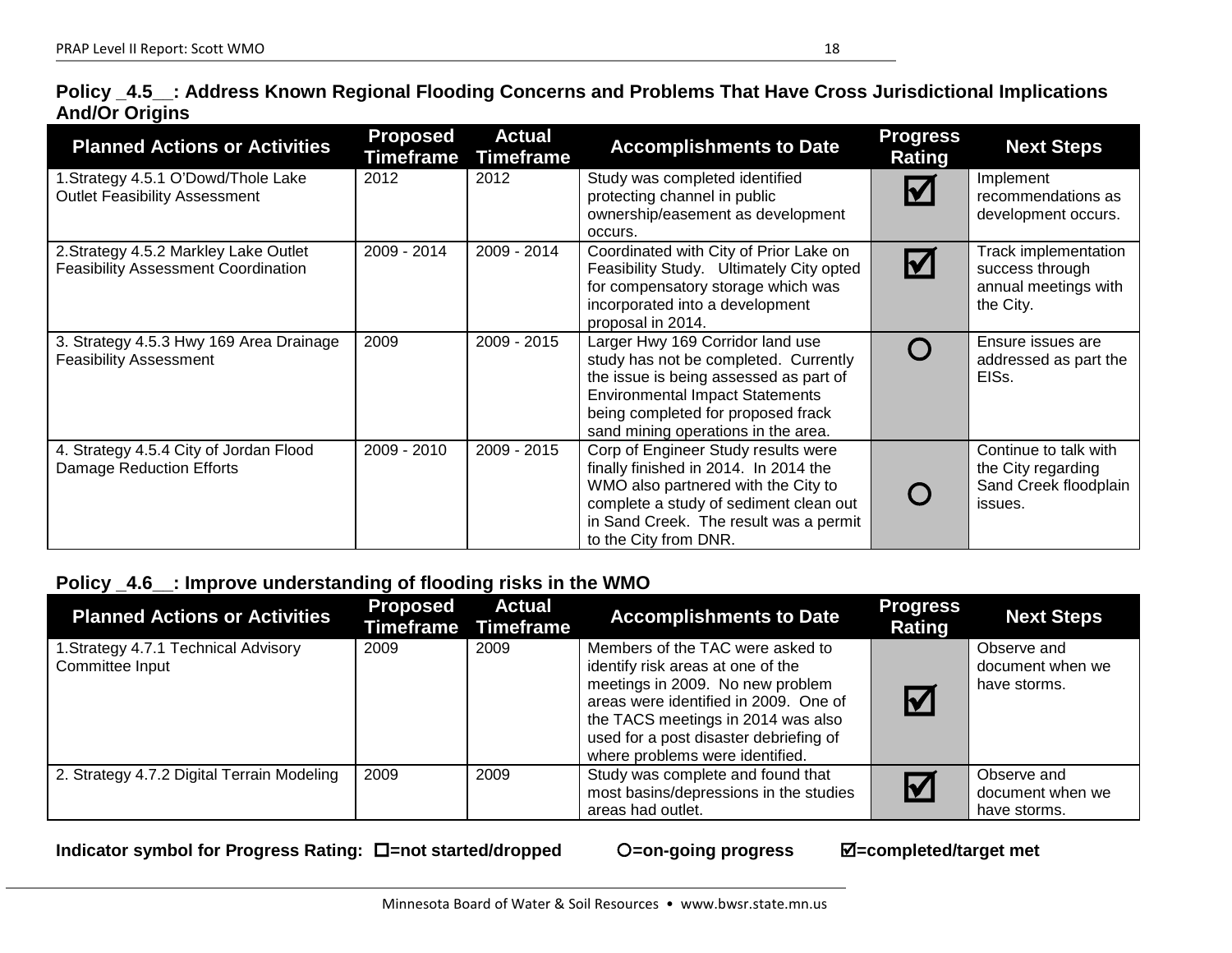#### **GOAL No. \_\_5\_\_\_: Increase Public Participation and Land and Water Stewardship**

Page 3-60 of Mgmt. Plan

**Policy \_5.1\_\_: Assist and Enable MS4 Educational Efforts**

| <b>Planned Actions or Activities</b>                                                                    | <b>Proposed</b> | <b>Actual</b><br>Timeframe Timeframe | <b>Accomplishments to Date</b>                                                                                                                                                                                                        | <b>Progress</b><br><b>Rating</b> | <b>Next Steps</b>    |
|---------------------------------------------------------------------------------------------------------|-----------------|--------------------------------------|---------------------------------------------------------------------------------------------------------------------------------------------------------------------------------------------------------------------------------------|----------------------------------|----------------------|
| Strategy 5.1.1 Lead Coordination and<br>Implementation of the Scott County<br>Stormwater Education Plan | 2009 - 2018     | 2009-2018                            | A joint education effort called the Scott<br><b>Clean Water Education Program</b><br>(SCWEP) was initiated in 2009 lead by<br>the Scott SWCD. The program is still<br>operating. Participating partners<br>changes from year to year. |                                  | Continue as planned. |

#### **Policy \_5.2\_\_: Encourage Public Participation**

| <b>Planned Actions or Activities</b>                                                      | <b>Proposed</b><br><b>Timeframe</b> | <b>Actual</b><br><b>Timeframe</b> | <b>Accomplishments to Date</b>                                                                                                                                                                                                                                                                                                   | <b>Progress</b><br>Rating         | <b>Next Steps</b>                                                                                                                                                         |
|-------------------------------------------------------------------------------------------|-------------------------------------|-----------------------------------|----------------------------------------------------------------------------------------------------------------------------------------------------------------------------------------------------------------------------------------------------------------------------------------------------------------------------------|-----------------------------------|---------------------------------------------------------------------------------------------------------------------------------------------------------------------------|
| 1. Strategy 5.2.1 Maintain and Enable the<br><b>Watershed Planning Commission</b>         | 2009 - 2018                         | 2009 - 2018                       | The Watershed Planning Commission<br>continues to meet monthly to discuss<br>issues and make recommendations.                                                                                                                                                                                                                    | $\bigcap$                         | Continue as planned.                                                                                                                                                      |
| 2. Strategy 5.2.2 Engage and Utilize<br>Volunteers                                        | 2009-2018                           | 2009-2018                         | The WMO continues to look for ways to<br>embrace volunteers. Currently there<br>are several volunteers for lake<br>monitoring and the WMO has hosted<br>several conservation implementation<br>events using volunteers in the past<br>couple of years.                                                                           |                                   | Continue as planned.<br>Currently looking to<br>host conservation<br>events in the Cedar<br>Lake, Credit River<br>and Sand Creek<br>subwatersheds in the<br>2015 or 2016. |
| 3. Strategy 5.2.3 Provide Opportunities<br>for Public Input                               | 2009 - 2018                         | 2009 - 2018                       | WMO hosts public meetings/hearings<br>as required or as needed to solicit<br>input.                                                                                                                                                                                                                                              |                                   | Continue as planned.                                                                                                                                                      |
| 4. Strategy 5.2.4 Provide Opportunities for<br>Public Participation in Stewardship Events | 2009 - 2018                         | 2009 - 2018                       | The WMO continues to have and<br>promote the Watershed Stewards grant<br>program for local organizations. One to<br>two applications are approved per year.<br>In addition, the WMO is actively<br>scheduling and hosting<br>Stewardship/Conservation events (see<br>Strategy 5.2.2 above) where volunteers<br>can get involved. |                                   | Continue as planned                                                                                                                                                       |
| Indicator symbol for Progress Rating: $\square$ =not started/dropped                      |                                     |                                   | O=on-going progress                                                                                                                                                                                                                                                                                                              | $\boxtimes$ =completed/target met |                                                                                                                                                                           |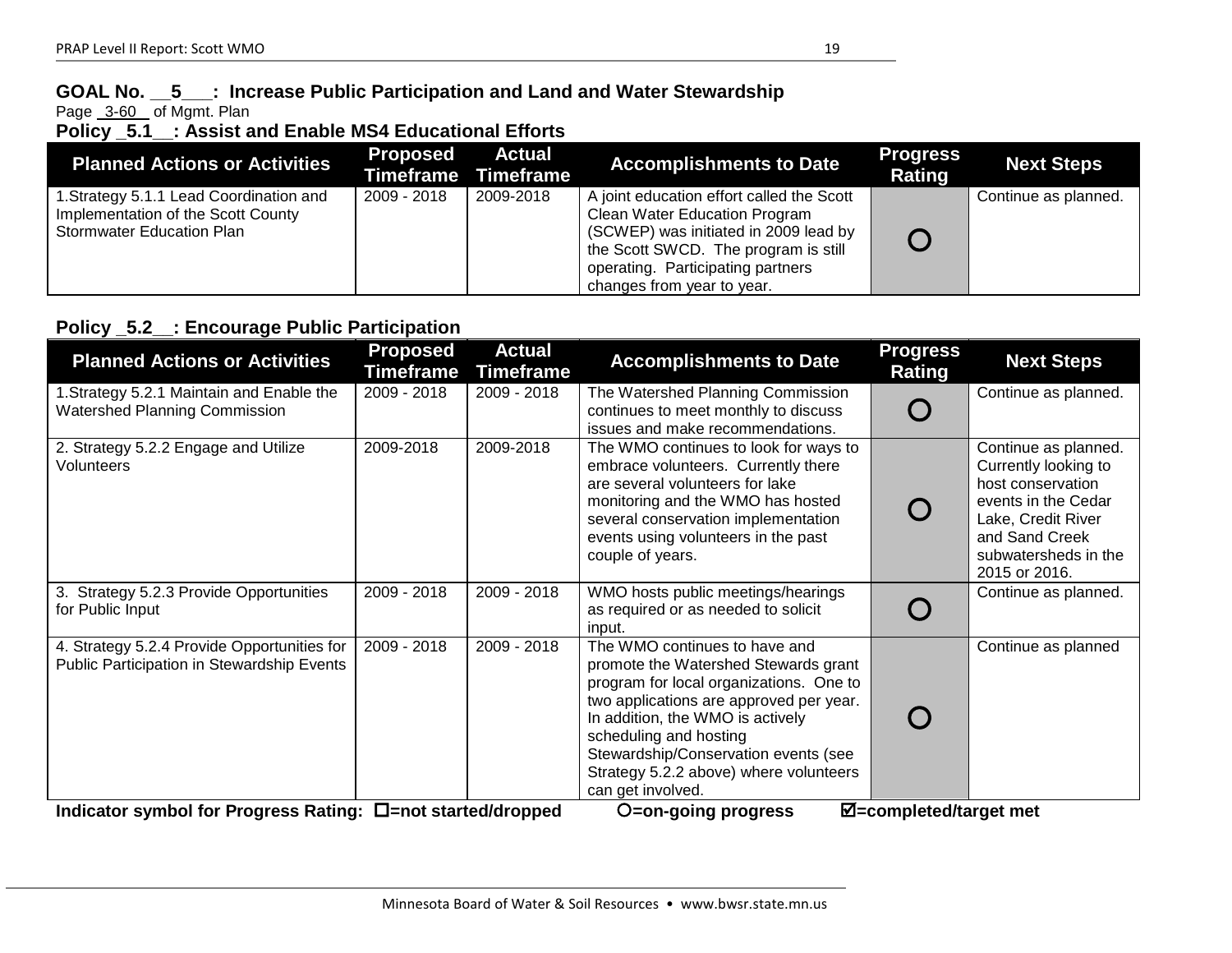| <b>Planned Actions or Activities</b>                                                                          | <b>Proposed</b><br>Timeframe | <b>Actual</b><br><b>Timeframe</b> | <b>Accomplishments to Date</b>                                                                                                                                                                                                                                 | <b>Progress</b><br>Rating | <b>Next Steps</b>                                                                     |
|---------------------------------------------------------------------------------------------------------------|------------------------------|-----------------------------------|----------------------------------------------------------------------------------------------------------------------------------------------------------------------------------------------------------------------------------------------------------------|---------------------------|---------------------------------------------------------------------------------------|
| 1. Strategy 5.3.1 Make Scientific Studies<br>and Products of the Scott WMO Readily<br>Available to the Public | 2009 - 2018                  | 2009 - 2018                       | Studies are posted on the WMO page<br>of the Scott County website when they<br>are completed.                                                                                                                                                                  |                           | Continue as planned                                                                   |
| 2. Strategy 5.3.2 Specific Information and<br><b>Education Materials</b>                                      | 2009-2018                    | 2009-2018                         | The WMO has developed specific<br>brochures and public friendly Executive<br>Summaries of studies. The Scott<br>SWCD with funding from WMO has<br>created a host of informational<br>handouts for SCWEP around the theme<br>that "Clean Water Starts with Me." |                           | Continue as planned,<br>and create water body<br>specific information<br>fact sheets. |
| 3. Strategy 5.3.3 Promote a Variety of<br><b>Education Programs</b>                                           | 2009 - 2018                  | 2009 - 2018                       | The WMO and SCWEP are using a<br>variety of efforts which are summarized<br>each year in the Annual Report. These<br>range from workshops to stories.                                                                                                          |                           | Continue as planned<br>with emphasis on<br>success stories.                           |
| 4. Strategy 5.3.4 Use Multiple Outlets to<br>Distribute Information                                           | $2009 - 2018$                | 2009 - 2018                       | WMO uses the county website, the<br>County newsletter the SCENE,<br>occasional press releases, literature<br>racks, presentations, etc.                                                                                                                        |                           | Continue as planned                                                                   |
| 5. Strategy 5.3.5. Small Acreage<br>Outreach                                                                  | 2013-2016                    | 2013-2016                         | In 2013 the WMO started a pilot effort<br>in the Credit River Watershed to<br>promote Small Acreage or Hobby Farm<br>Planning. To date little interest has<br>been found.                                                                                      |                           | Continue to promote<br>through 2015.                                                  |

#### **Policy \_5.3\_\_: Provide Education and Marketing to Foster Sustainable Behaviors and Environmental Stewardship**

## **GOAL No. \_\_6\_\_\_: Improve Communication**

Page 3-66 of Mgmt. Plan

#### **Policy \_6.1\_\_: Improve Communications with Other Agencies and Jurisdictions**

| <b>Planned Actions or Activities</b>                                                                            | <b>Proposed</b> | <b>Actual</b><br>Timeframe Timeframe | <b>Accomplishments to Date</b>                                                                                                                                                                                                                                                                                | <b>Progress</b><br>Rating | <b>Next Steps</b>    |
|-----------------------------------------------------------------------------------------------------------------|-----------------|--------------------------------------|---------------------------------------------------------------------------------------------------------------------------------------------------------------------------------------------------------------------------------------------------------------------------------------------------------------|---------------------------|----------------------|
| 1. Strategy 6.1.1 Coordinate with and<br>involve LeSueur and Rice Counties in<br>studies and management actions | 2009 - 2018     | 2009-2018                            | County and SWCD staff of both<br>Counties are invited to participate in the<br>Technical Advisory Committee of the<br>WMO, were consulted in compiling the<br>Sand Creek CWP study, and have<br>been partners in several grants<br>resulting in a number of practices being<br>completed in the two Counties. |                           | Continue as planned. |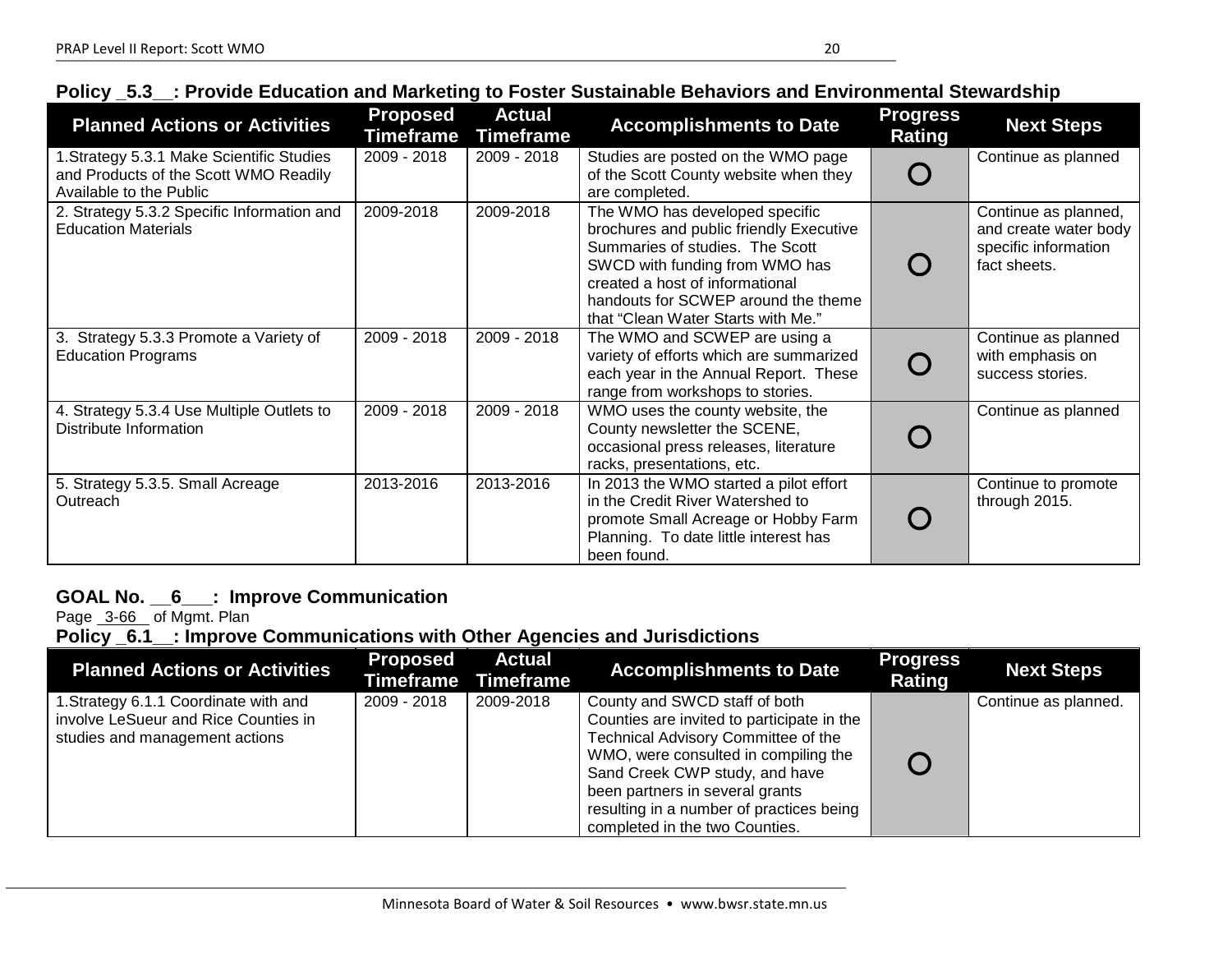| 2. Strategy 6.1.2 Continue Technical<br><b>Advisory Committee meetings</b> | 2009-2018   | 2009 - 2018 | Two TAC meetings are typically held<br>each year by the WMO. The exception<br>was 2014 caused by lack of time<br>availability with responding to the<br>disaster when only one meeting was<br>held.           | Continue as planned.                   |
|----------------------------------------------------------------------------|-------------|-------------|---------------------------------------------------------------------------------------------------------------------------------------------------------------------------------------------------------------|----------------------------------------|
| 3. Strategy 6.1.3 Routinely share data<br>and information                  | 2009 - 2018 | 2009 - 2018 | WMO shares data when requested,<br>and posts studies and reports on the<br>County website. Water quality data is<br>also provided to the MPCA for EQUIS.                                                      | Continue as planned.                   |
| 4. Strategy 6.1.4 Quarterly WMO &<br><b>BWSR Meetings</b>                  | 2009 - 2018 | 2009 - 2012 | Meetings were held for a few years but<br>were discontinued. A local county<br>water management professionals group<br>has been meeting once or twice a year<br>for the past few years. WMO staff<br>attends. | Continue with local<br>group meetings. |

#### **Policy \_6.2\_\_: Inform and Involve the Public**

| <b>Planned Actions or Activities</b>                                                                                   | <b>Proposed</b>              | <b>Actual</b><br><b>Timeframe Timeframe</b> | <b>Accomplishments to Date</b>                                                                                                                       | <b>Progress</b><br>Rating | <b>Next Steps</b>    |
|------------------------------------------------------------------------------------------------------------------------|------------------------------|---------------------------------------------|------------------------------------------------------------------------------------------------------------------------------------------------------|---------------------------|----------------------|
| 1.Strategy 5.2.1 Maintain and enable the<br><b>Watershed Planning Commission</b>                                       | See Goal 5, Policy 5.2 above |                                             |                                                                                                                                                      | <b>See 5.2</b>            | See above            |
| 2. Strategy 6.2.1 Keep Public Informed                                                                                 | 2009 - 2018                  | 2009 - 2018                                 | WPC meetings are on cable access,<br>and information is provided in annual<br>reports, the website, articles in the<br>press and Scott County SCENE. |                           | Continue as planned. |
| 3. Strategy 6.2.2 Assist public with<br>understanding the complexities of water<br>management locally and at the State | 2009 - 2018                  |                                             | Not completed                                                                                                                                        |                           | None                 |

**Indicator symbol for Progress Rating: =not started/dropped =on-going progress =completed/target met**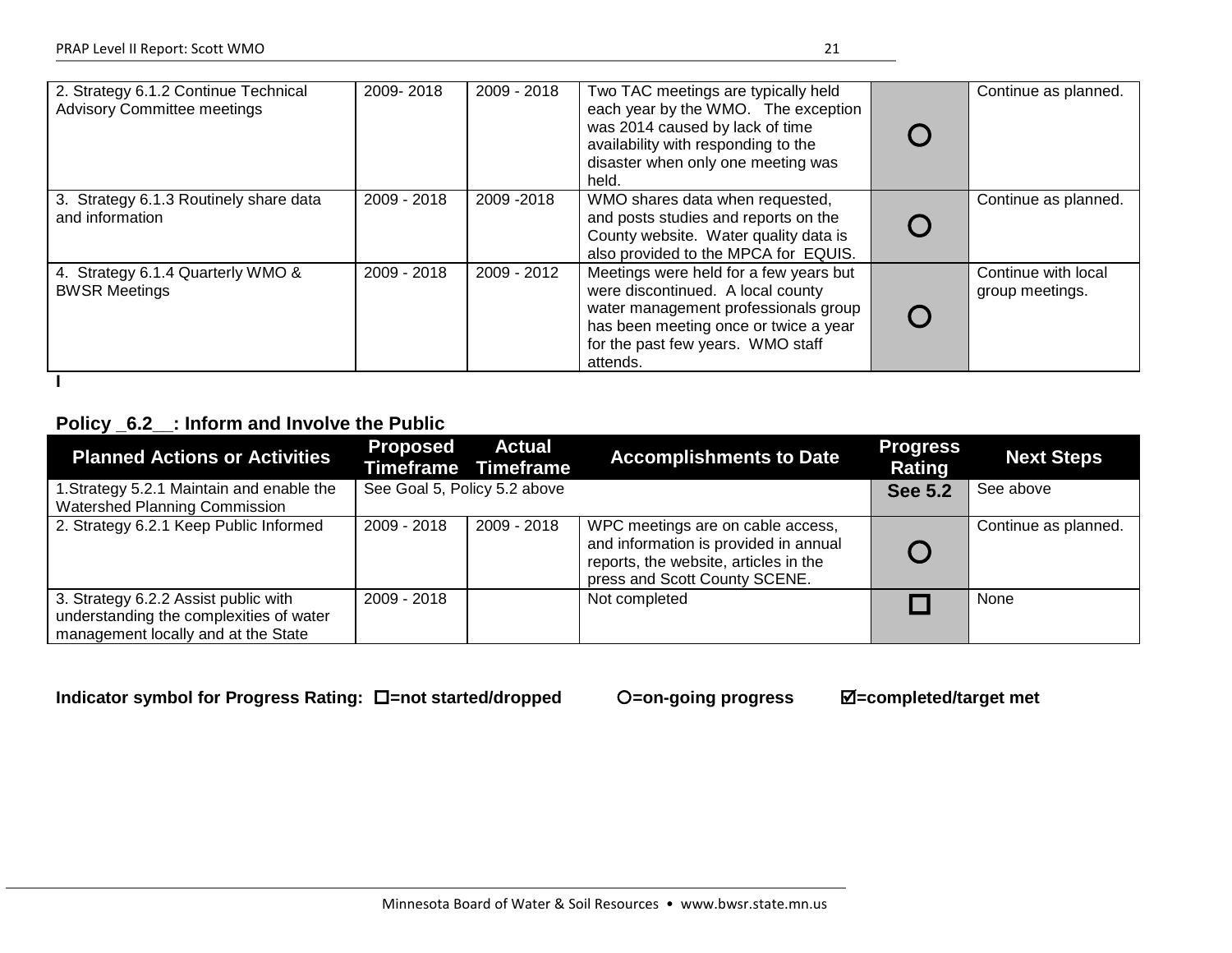#### **GOAL No. \_\_7\_\_\_: Optimize Public Expenditures**

Page 3-68 of Mgmt. Plan

**Policy \_7.1\_\_: Minimize Public Expenditures**

| <b>Planned Actions or Activities</b>                              | <b>Proposed</b><br>Timeframe | <b>Actual</b><br>Timeframe | <b>Accomplishments to Date</b>                                                                                                                                                                                                                                                                                                                           | <b>Progress</b><br>Rating | <b>Next Steps</b>                                                                                                                        |
|-------------------------------------------------------------------|------------------------------|----------------------------|----------------------------------------------------------------------------------------------------------------------------------------------------------------------------------------------------------------------------------------------------------------------------------------------------------------------------------------------------------|---------------------------|------------------------------------------------------------------------------------------------------------------------------------------|
| 1. Strategy 7.1.1 Partner with Public<br><b>Works Departments</b> | $2009 - 2018$                | 2009 - 2018                | The WMO has worked with the Public<br>Works Departments of the County, City<br>of Savage, City of Jordan, and City of<br>Belle Plaine to provide assistance and<br>complete beneficial projects. In<br>addition, after the 2014 disaster WMO<br>staff worked with all the Public Works<br>Departments to compile a county-wide<br>tabulation of damages. |                           | Continue as planned.<br>In 2015 joint<br>projects/assistance is<br>planned with the<br><b>County Public Works</b><br>and City of Savage. |
| 2. Strategy 7.1.2 Linear Project Flexibility                      | 2009 - 2010                  | 2009 - 2010                | Included as part of Standards<br>appended to the Plan.                                                                                                                                                                                                                                                                                                   | $\blacktriangledown$      | None                                                                                                                                     |

#### **Policy \_7.2\_\_: Maintain Consistency of the WMO's Standards with other Standards and Regulations**

| <b>Planned Actions or Activities</b>                                           | Proposed<br>Timeframe Timeframe | Actual      | <b>Accomplishments to Date</b>                         | <b>Progress</b><br><b>Rating</b> | <b>Next Steps</b> |
|--------------------------------------------------------------------------------|---------------------------------|-------------|--------------------------------------------------------|----------------------------------|-------------------|
| 1. Strategy 7.2.1 Use Existing Regulations<br>l as the Basis for WMO Standards | 2009 - 2010                     | 2009 - 2010 | Included as part of Standards<br>appended to the Plan. | $\boldsymbol{\nabla}$            | None              |

#### **Policy \_7.3\_\_: Minimize Redundancy and Improve Jurisdictional Boundaries**

| <b>Planned Actions or Activities</b>                                           | <b>Proposed</b><br><b>Timeframe</b> | <b>Actual</b><br><b>Timeframe</b> | <b>Accomplishments to Date</b>                                                                                                                                                                                                                           | <b>Progress</b><br><b>Rating</b> | <b>Next Steps</b>                                                                                           |
|--------------------------------------------------------------------------------|-------------------------------------|-----------------------------------|----------------------------------------------------------------------------------------------------------------------------------------------------------------------------------------------------------------------------------------------------------|----------------------------------|-------------------------------------------------------------------------------------------------------------|
| 1. Strategy 7.3.1 Emphasize LGU<br>Implementation Through Local Water<br>Plans | $2009 - 2018$                       | 2009 - 2018                       | Necessary Local Water Plans have all<br>been completed and approved. WMO<br>staff meet with each municipality<br>annually for discuss progress. The<br>exception are 2013 and 2014 when<br>meetings were completed with only<br>some of the communities. |                                  | Continue as planned.<br>Get back on track with<br>annual meetings now<br>that development is<br>picking up. |
| 2. Strategy 7.3.2 Consider Boundary                                            | 2009 - 2010                         | On-going                          | Various parties have discussed.                                                                                                                                                                                                                          |                                  | Bring up with City of                                                                                       |
| Change with the PLSLWD                                                         |                                     |                                   | Currently waiting for City of Shakopee.                                                                                                                                                                                                                  |                                  | Shakopee                                                                                                    |

**Indicator symbol for Progress Rating: □=not started/dropped**  $\bigcirc$ =on-going progress  $\Box$ =completed/target met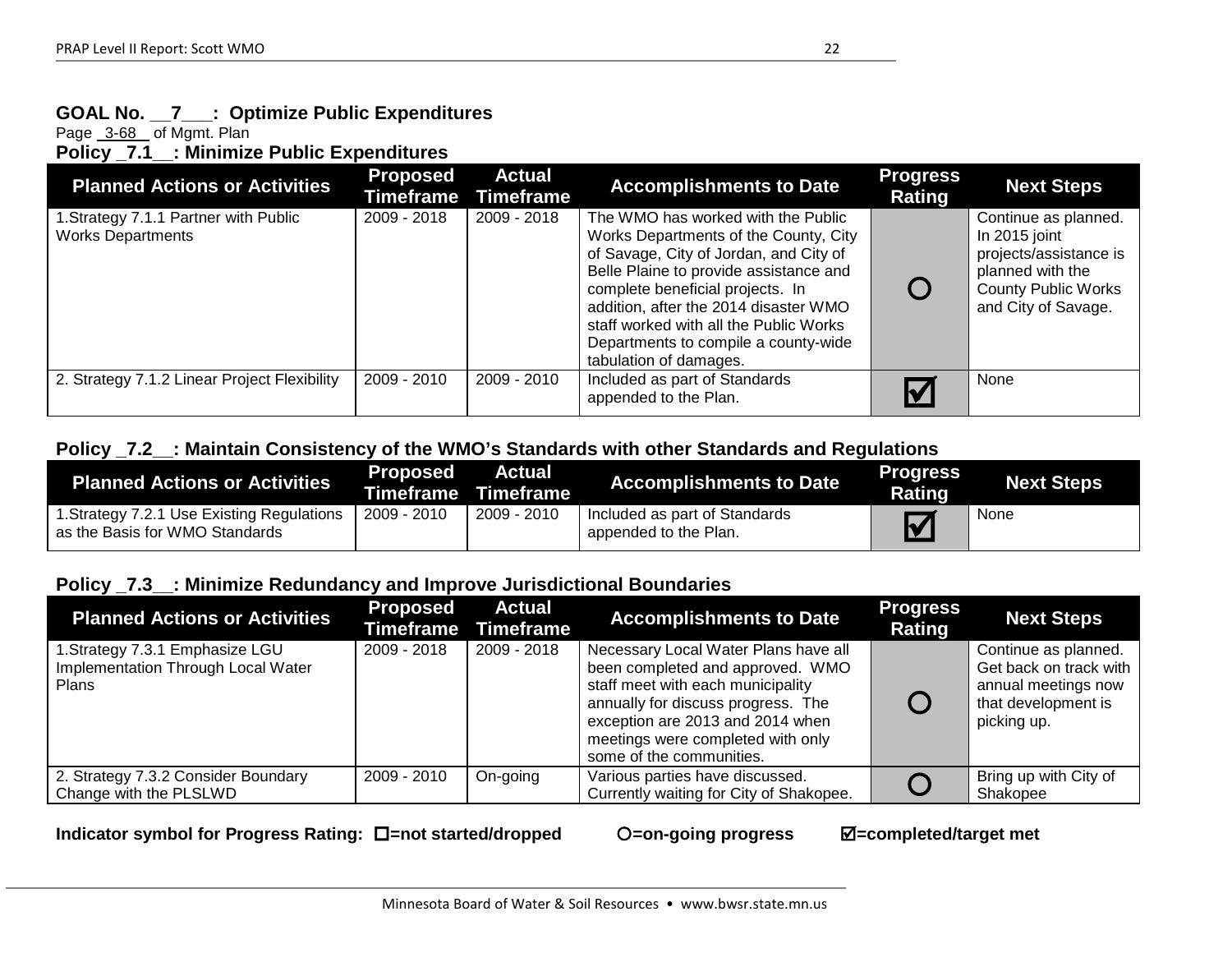**Policy \_7.4\_\_: It is the policy of the Scott WMO to use County and SWCD staff unless….** This policy is used to guide when outside services are used. There are no underlining strategies.

#### **Policy \_7.5\_\_: Streamline Local Water Plan Requirements**

| <b>Planned Actions or Activities</b>                             | Proposed    | <b>Actual</b><br>Timeframe Timeframe | <b>Accomplishments to Date</b>                                                                                                            | <b>Progress</b><br>Rating | <b>Next Steps</b> |
|------------------------------------------------------------------|-------------|--------------------------------------|-------------------------------------------------------------------------------------------------------------------------------------------|---------------------------|-------------------|
| 1. Strategy 7.5.1 Utilize Existing Approved<br>Local Water Plans | 2009 - 2010 | 2009 - 2010                          | Several cities chose to update their<br>LWPs using the simplified process in<br>this strategy. Their plans were<br>reviewed and approved. | $\blacktriangledown$      | None              |

### **Policy \_7.6\_\_: Regularly Assess Programs and Progress**

| <b>Planned Actions or Activities</b>                            | <b>Proposed</b><br><b>Timeframe</b> | <b>Actual</b><br>Timeframe | <b>Accomplishments to Date</b>                                                                                                                                                                                                                                                                              | <b>Progress</b><br>Rating | <b>Next Steps</b>                                                                                           |
|-----------------------------------------------------------------|-------------------------------------|----------------------------|-------------------------------------------------------------------------------------------------------------------------------------------------------------------------------------------------------------------------------------------------------------------------------------------------------------|---------------------------|-------------------------------------------------------------------------------------------------------------|
| 1. Strategy 7.6.1. Periodic Assessments<br>and Program Progress | 2009 - 2018                         | $2009 - 2018$              | Regular assessments are being<br>completed as described in the strategy.<br>The exception is LWP review meetings<br>in 2013 and 2014 when only a few<br>meeting were completed. Minor plan<br>amendments are also being completed<br>as anticipated with 3 amendments<br>completed and approved since 2009. |                           | Continue as planned.<br>Get back on track with<br>annual meetings now<br>that development is<br>picking up. |
| 2. Strategy 7.6.2 Use Long Term and                             | 2009 - 2018                         | 2009 - 2018                | Listed metrics have been assessed                                                                                                                                                                                                                                                                           |                           | Continue as planned.                                                                                        |
| Short Term Metrics to Measure Progress                          |                                     |                            | annually as part of the Annual Reports.                                                                                                                                                                                                                                                                     |                           |                                                                                                             |

#### **Policy \_7.7\_\_: Promote Equitable Distribution of Project and Program Costs**

| <b>Planned Actions or Activities</b>                                             | <b>Proposed</b><br>Timeframe | Actual<br><b>Timeframe</b> | <b>Accomplishments to Date</b>                                                                                                                                                                                                            | <b>Progress</b><br>Rating | <b>Next Steps</b>    |
|----------------------------------------------------------------------------------|------------------------------|----------------------------|-------------------------------------------------------------------------------------------------------------------------------------------------------------------------------------------------------------------------------------------|---------------------------|----------------------|
| 1. Strategy 7.7.1. Expect Local and Land<br><b>Owner Participation</b>           | 2009 - 2018                  | $2009 - 2018$              | TACS program Docket includes a land<br>owner share for most practices, and<br>curly leaf pondweed control costs are<br>shared with benefited shoreline owners<br>through partnerships with lake<br>associations or Improvement Districts. | ( )                       | Continue as planned. |
| 2. Strategy 7.7.2 Regulate in Proportion to<br>Impact                            | 2009 - 2010                  | $2009 - 2010$              | Philosophy articulated in the policy is<br>reflected in standards appended to the<br>Plan.                                                                                                                                                | $\blacktriangledown$      | None.                |
| 3. Strategy 7.7.3 Tax/Assess Affected<br>Parties for Larger Capital Improvements | 2009 - 2018                  | $2009 - 2018$              | Special assessments have not been<br>used to date for projects by the WMO                                                                                                                                                                 |                           | Continue as planned. |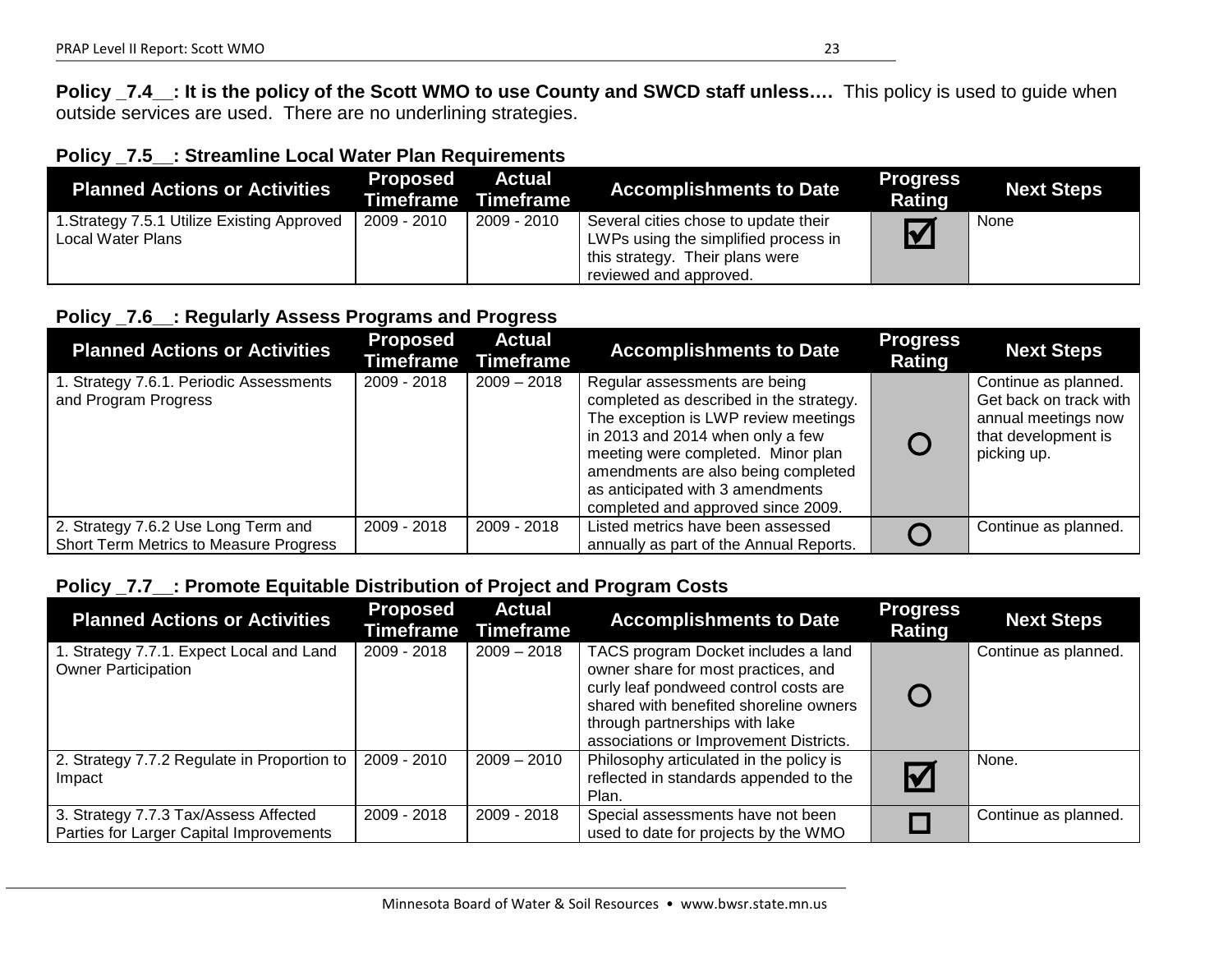| 4. Strategy 7.7.4 Share Costs with LGUs  | 2009 - 2018 | $2009 - 2018$ | A number of projects have been    | Continue as planned |
|------------------------------------------|-------------|---------------|-----------------------------------|---------------------|
|                                          |             |               |                                   |                     |
| l for Proiects with Inter-Jurisdictional |             |               | implemented sharing the cost with |                     |
| Benefits and/or Impacts                  |             |               | LGUs in the WMO.                  |                     |

#### **Policy \_7.8\_\_: Engage Volunteers**

| <b>Planned Actions or Activities</b>                         | <b>Actual</b><br><b>Proposed</b><br>Timeframe Timeframe | <b>Accomplishments to Date</b> | <b>Progress</b><br><b>Rating</b> | <b>Next Steps</b> |
|--------------------------------------------------------------|---------------------------------------------------------|--------------------------------|----------------------------------|-------------------|
| 1. Strategy 5.2.1 Volunteer Monitors                         | See Goal 5, Policy 2 above                              |                                | <b>See 5.2</b>                   | See above         |
| 2. Strategy 7.8.1 Volunteer Stewards and<br><b>Educators</b> | See Goal 5 above                                        |                                | See 5                            | See above         |

**Indicator symbol for Progress Rating: =not started/dropped =on-going progress =completed/target met**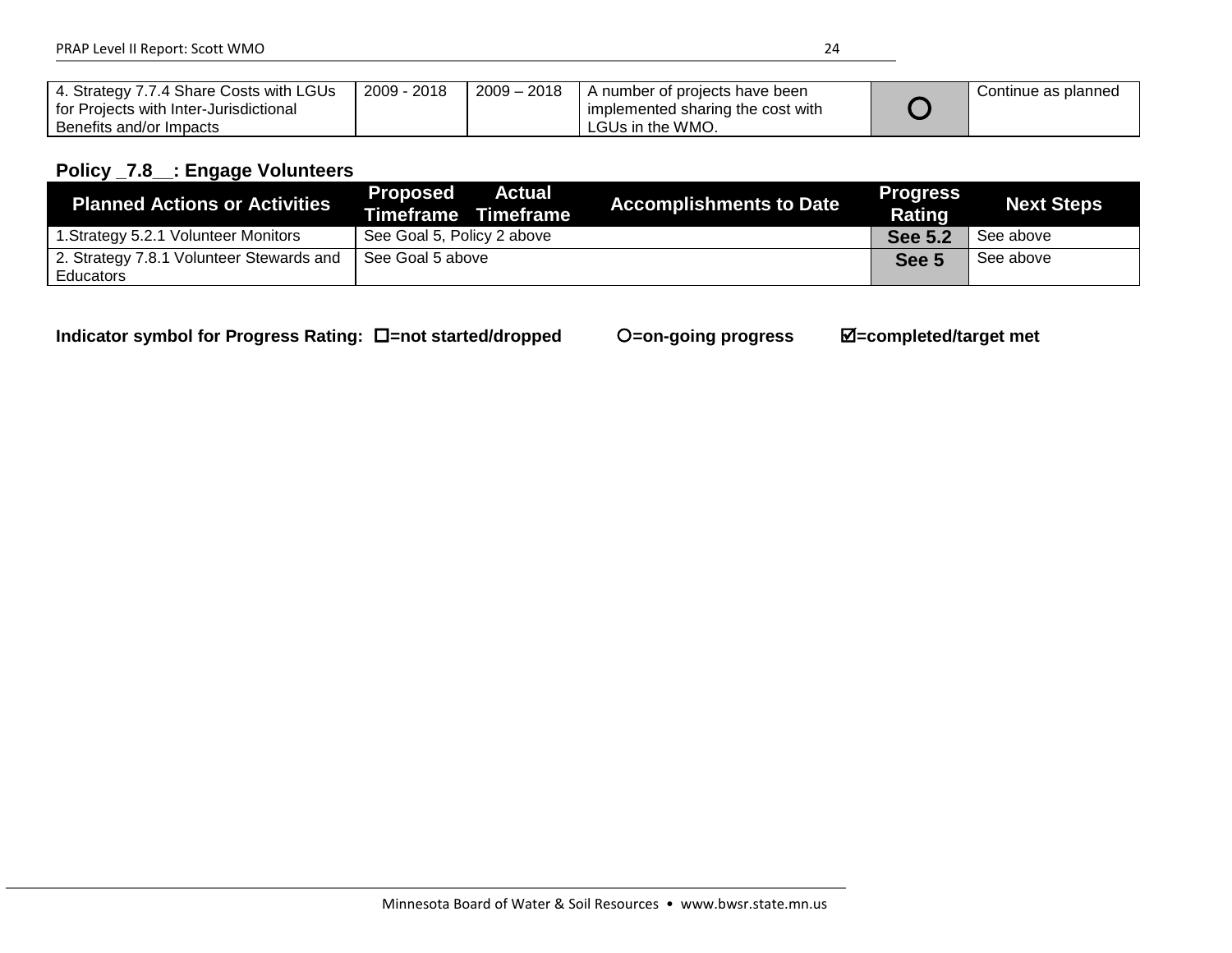## **Appendix B. Performance Standards**

#### <span id="page-28-0"></span>**WATERSHED MANAGEMENT ORGANIZATION PERFORMANCE STANDARDS**

#### **LGU Name: Scott Watershed Management Organization**

|                               |            | <b>Performance Standard</b>                                                                                                | <b>Level of Review</b>                    | Rating               |           |
|-------------------------------|------------|----------------------------------------------------------------------------------------------------------------------------|-------------------------------------------|----------------------|-----------|
| Performance Area              |            | Basic practice or Statutory requirement                                                                                    | Annual<br>Compliance<br><b>BWSR Staff</b> | Yes, No, or<br>Value |           |
|                               | $\star$    | High performance (optional) standard                                                                                       | Ш<br>Review &                             |                      |           |
|                               |            | (see instructions for explanation of standards)                                                                            | Assessment<br>$(1/5$ yrs.)                | <b>YES</b>           | <b>NO</b> |
|                               | ■          | Activity report: annual, on-time                                                                                           |                                           | Y                    |           |
|                               | ■          | Financial report & audit completed on time                                                                                 |                                           |                      | <b>NO</b> |
|                               | ■          | eLink Grant Report(s): submitted on time                                                                                   |                                           | Y                    |           |
|                               | ٠          | Consultant RFP: within 2 yrs. for professional services                                                                    | Ш                                         | Y                    |           |
|                               |            | Personnel policy: exists and reviewed/updated within last 5<br>yrs.                                                        | $\mathbf{u}$                              | Y                    |           |
| Administration                |            | Data practices policy: exists and reviewed/updated within last<br>5 yrs.                                                   | $\mathbf{u}$                              | Y                    |           |
|                               | ★          | Board training: orientation and cont. Ed record for each board<br>member                                                   | Ш                                         |                      | <b>NO</b> |
|                               | $\bigstar$ | Staff training: orientation and cont. Ed record for each staff<br>member                                                   | $\mathbf{I}$                              | Y                    |           |
|                               | $\bigstar$ | Operational guidelines exist and current                                                                                   | Ш                                         | Y                    |           |
|                               | ■          | Watershed Management Plan: up-to-date                                                                                      |                                           | Y                    |           |
|                               | ٠          | Capital Improvement Program: reviewed every 2 years                                                                        | $\mathbf{I}$                              | Y                    |           |
| Planning                      |            | City/twp. local water plans not yet approved                                                                               | $\mathbf{I}$                              | 0                    |           |
|                               | ★          | Biennial Budget Request submitted within last 24 months                                                                    | $\mathbf{I}$                              | Y                    |           |
|                               | $\bigstar$ | Strategic plan identifies short-term activities & budgets based<br>on state and local watershed priorities                 | Ш                                         | Y                    |           |
|                               | ■          | Total expenditures (past 10 years)                                                                                         | $\mathbf{I}$                              | \$12,938,777         |           |
| xecution                      | $\star$    | Water quality trends tracked for priority water bodies                                                                     | $\mathbf{I}$                              | Y                    |           |
| ш                             | ▼          | Watershed hydrologic trends monitored / reported                                                                           | Ш                                         | Υ                    |           |
| ಳ                             | H          | Website: contains annual report, financial statement, board<br>members, contact info, grant report(s), watershed mgmt plan |                                           | Y                    |           |
|                               | ٠          | Functioning advisory committee: recommendations on<br>projects, reports; 2-way communication with Board                    | $\mathbf{I}$                              | Y                    |           |
|                               | ш          | Communication piece: sent within last 12 months                                                                            | $\mathbf{II}$                             | Y                    |           |
| Communication<br>Coordination | $\bigstar$ | Website: contains meeting notices, agendas & minutes;<br>updated after each board mtg; additional content                  | Ш                                         | Y                    |           |
|                               | $\star$    | Track progress for I & E objectives in Plan                                                                                | Ш                                         | Y                    |           |
|                               | $\star$    | Obtain stakeholder input: within last 5 yrs.                                                                               | Ш                                         | Y                    |           |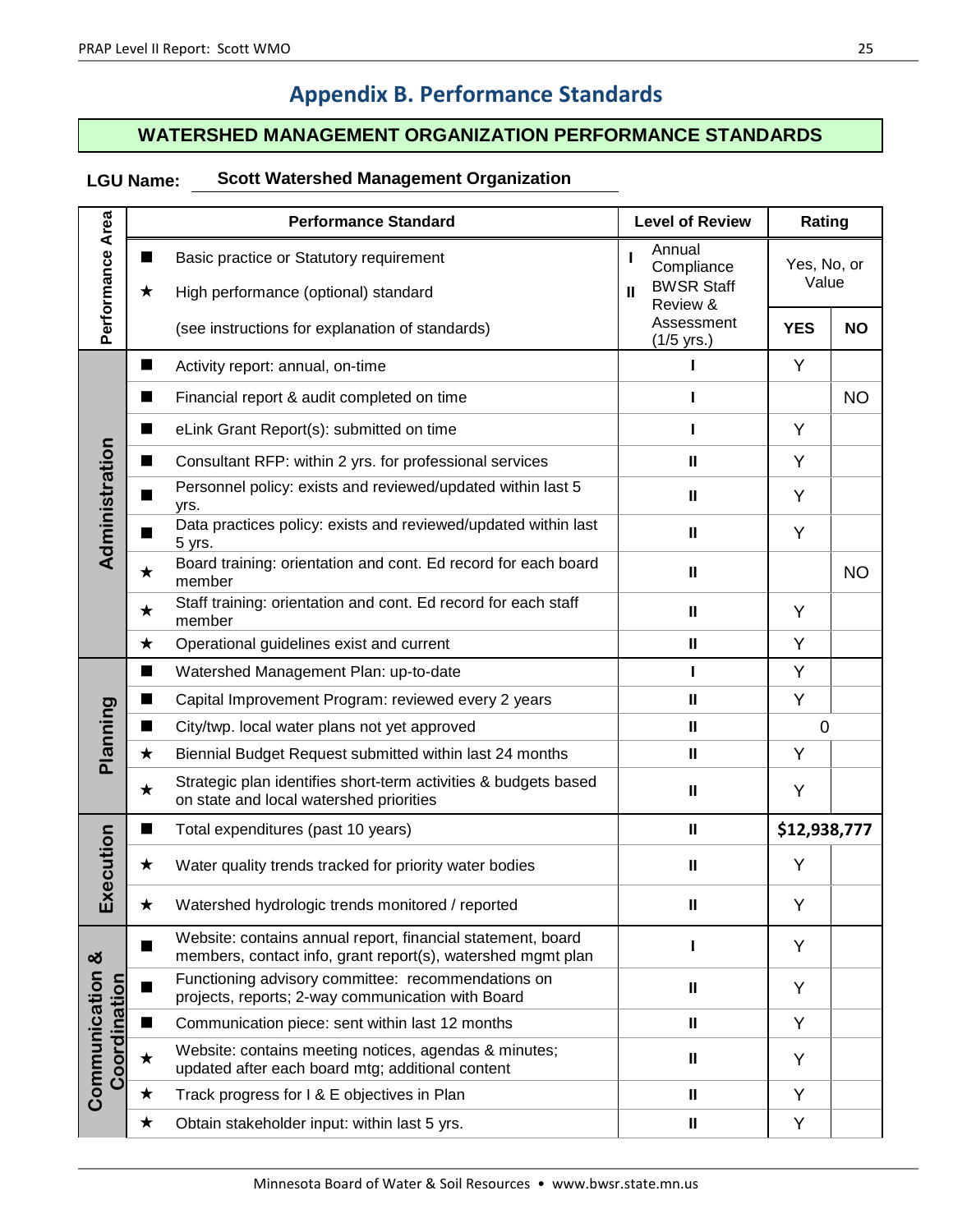|  | Partnerships: cooperative projects/tasks done with neighboring<br>districts and organizations, counties, cities, non-governmental<br>organizations |  |  |
|--|----------------------------------------------------------------------------------------------------------------------------------------------------|--|--|
|  | Coordination with County/City/Twp. by WMO Board members<br>or staff                                                                                |  |  |

| <b>Scott WMO</b> |                       |  |  |  |  |
|------------------|-----------------------|--|--|--|--|
|                  | expenditures per year |  |  |  |  |
| 2005             | \$474,208             |  |  |  |  |
| 2006             | \$1,161,452           |  |  |  |  |
| 2007             | \$1,077,007           |  |  |  |  |
| 2008             | \$1,144,903           |  |  |  |  |
| 2009             | \$1,269,246           |  |  |  |  |
| 2010             | \$1,190,283           |  |  |  |  |
| 2011             | \$1,566,389           |  |  |  |  |
| 2012             | \$1,153,095           |  |  |  |  |
| 2013             | \$1,400,917           |  |  |  |  |
| 2014             | \$2,501,277           |  |  |  |  |
| <b>Total</b>     | \$12,938,777          |  |  |  |  |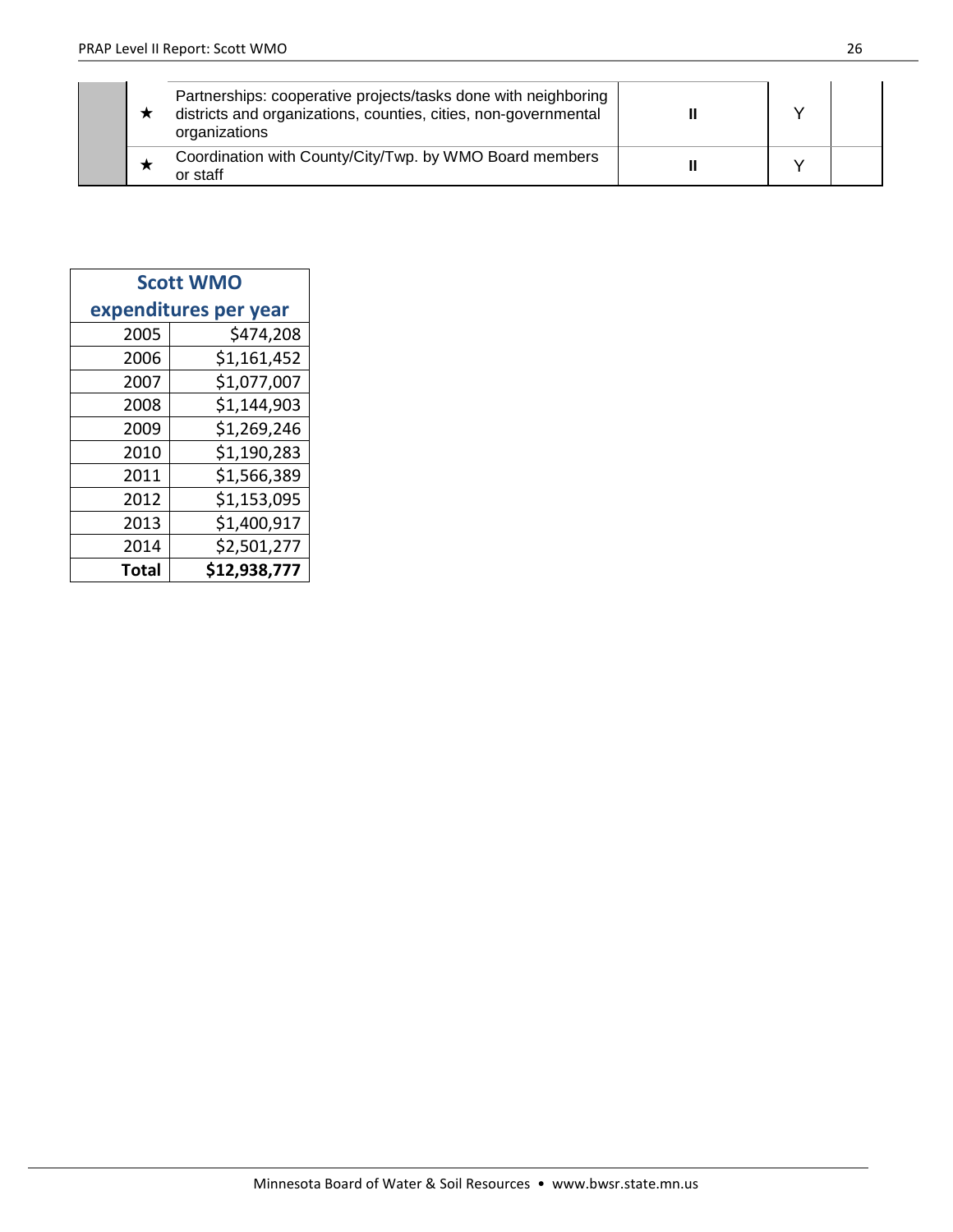## **Appendix C. Summary of Survey Results**

#### <span id="page-30-0"></span>**Survey Overview:**

The survey was developed by BWSR staff for the purpose of identifying information about the local government unit's performance from both board members and staff and from the unit's partner organizations. The Scott WMP identified, at BWSR's request, their current board members, staff and the partner organizations with whom they have an on-going working relationship. BWSR staff invited those people to take the on-line survey and their responses were received and analyzed by BWSR staff. Board members and staff answered a different set of survey questions than the partners. The identity of the survey respondents is unknown to both BWSR and the Scott WMO.

In this case, 10 board members and staff, and 19 partner organization representatives, were invited to take the survey. Six board members/staff responded (60%) and 12 partners responded (66%) a good response rate. Both sets of responses are summarized below. Some responses were edited for clarity or brevity.

#### **Board Member and Staff Questions and Responses**

How often does your organization use some sort of master plan to guide decisions about what you do?

| <b>Always</b>  | 100% |
|----------------|------|
| <b>Usually</b> | U    |
| Seldom         | υ    |
| <b>Never</b>   | U    |

**Additional Comments**: The WMO works under established guidelines, a formal budget and with a VERY EFFICIENT set of tools.

List your organization's most successful programs and projects during the past 3-5 years.

**N=5**

**N=6**

**Aquatic Plan management Treatment. Cedar, Thole & O'Dowd Lakes**

**TACs program, water quality studies, completing CIPs**

**Quarry Creek. Sand Creek Watershed Improvements and monitoring. Monitoring water quality Cedar & McMahol Lakes. Blue Thumb and Shoreline Restoration workshops. Cleary Lake Park Improvements. Cedar Lake restoration (Aquatic Plan Management Treatment) and Carp removal. Cedar Lake Farm improvements.** 

**Blakely Bluffs, Cedar Lake, Prairie Restorations, Credit River**

**The Scott WMO has many successful programs. Very Active participation. Hard to say which are the most successful.**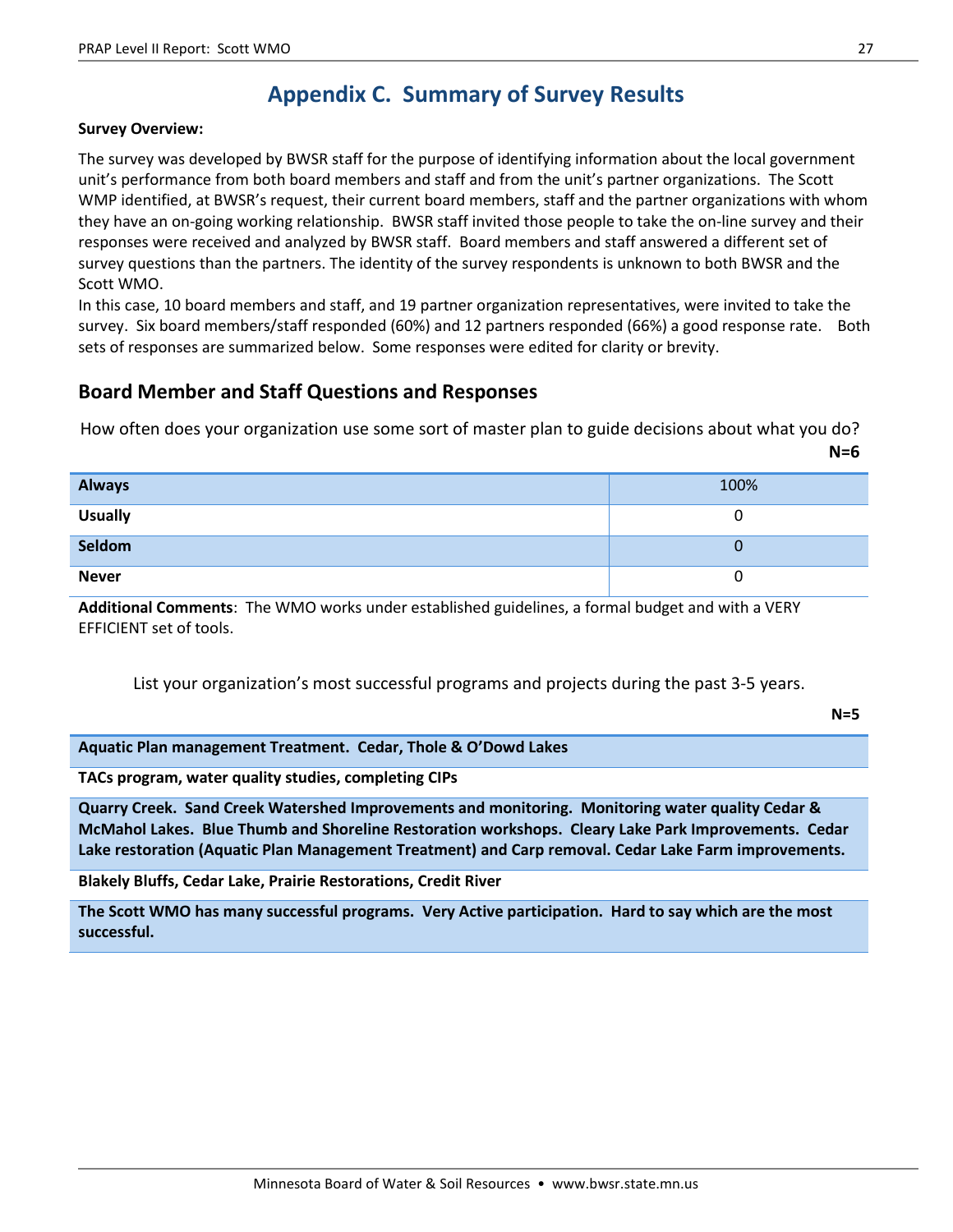#### What things have helped make these projects and programs successful? **N=5**

**The available cost share programs.**

**Partnerships, funding and landowner relationships**

**Excellent collaboration between Scott County Management Organization personnel and many citizen volunteers.**

**The amount of community, city/township cooperation. SWCA outreach and a long history of TRUST**

During the past 3-5 years, which of your organization's programs or projects have shown little progress or been on hold? **N=4**

**Larger Capital Improvement Projects.**

**Most are on track. Website improvements are behind. But that is not critical most of our stuff is one on one relationship oriented anyway.**

**None that I am award of at this time.**

**Sand Creek**

List the reasons why the organization has had difficulty with these projects and programs. **N=3**

**Limited funding availability.**

**Time. Demand for our other programs and the disaster in 2014 have consumed staff time. Until this year funding has been limited, the size and scope of the project, the stream is incorrectly classified by the state, the stream's origins are in 2 other county jurisdictions.**

Regarding the various organizations and agencies with which you could cooperate on projects or programs.

| List the ones with which you work well already.                                                | $N = 5$ |
|------------------------------------------------------------------------------------------------|---------|
| Soil & Water                                                                                   |         |
| Scott SWCD, PLSLWD, most cities, some townships, cedar Ik improvement district                 |         |
| Scott County SWCD. Cedar Lake Improvement, Scott County Parks and Public Works,                |         |
| 5 SWC agencies, 5 municipalities, 2 adjacent counties                                          |         |
| Scott SWCD, Prior Lake/Spring Lake, BWSR, Vermillion River Watershed District, many cities and |         |
| townships                                                                                      |         |
| List the ones with which better collaboration would benefit your organization                  | $N = 4$ |
| New Prague sportsmanship club, SMSC- Sioux community, some townships                           |         |
| Not aware of any.                                                                              |         |
| WMO is very fortunate to have good relationships with all state & federal agencies             |         |
| <b>MPCA</b>                                                                                    |         |
|                                                                                                |         |

What could your organization do that would make you more effective in accomplishing your plan goals and objectives? **N=5**

**Effective as is.**

**Identify additional networks for relationship building**

**Continue to seek input from residents of Scott County. Continue to keep Scott County residents informed about the organizations programs.**

**Have state and federal agencies reevaluate Scott County individually rather than lumping it into "Zones" which are not realistic.**

**Money and good staff are what it takes. Along with good communication**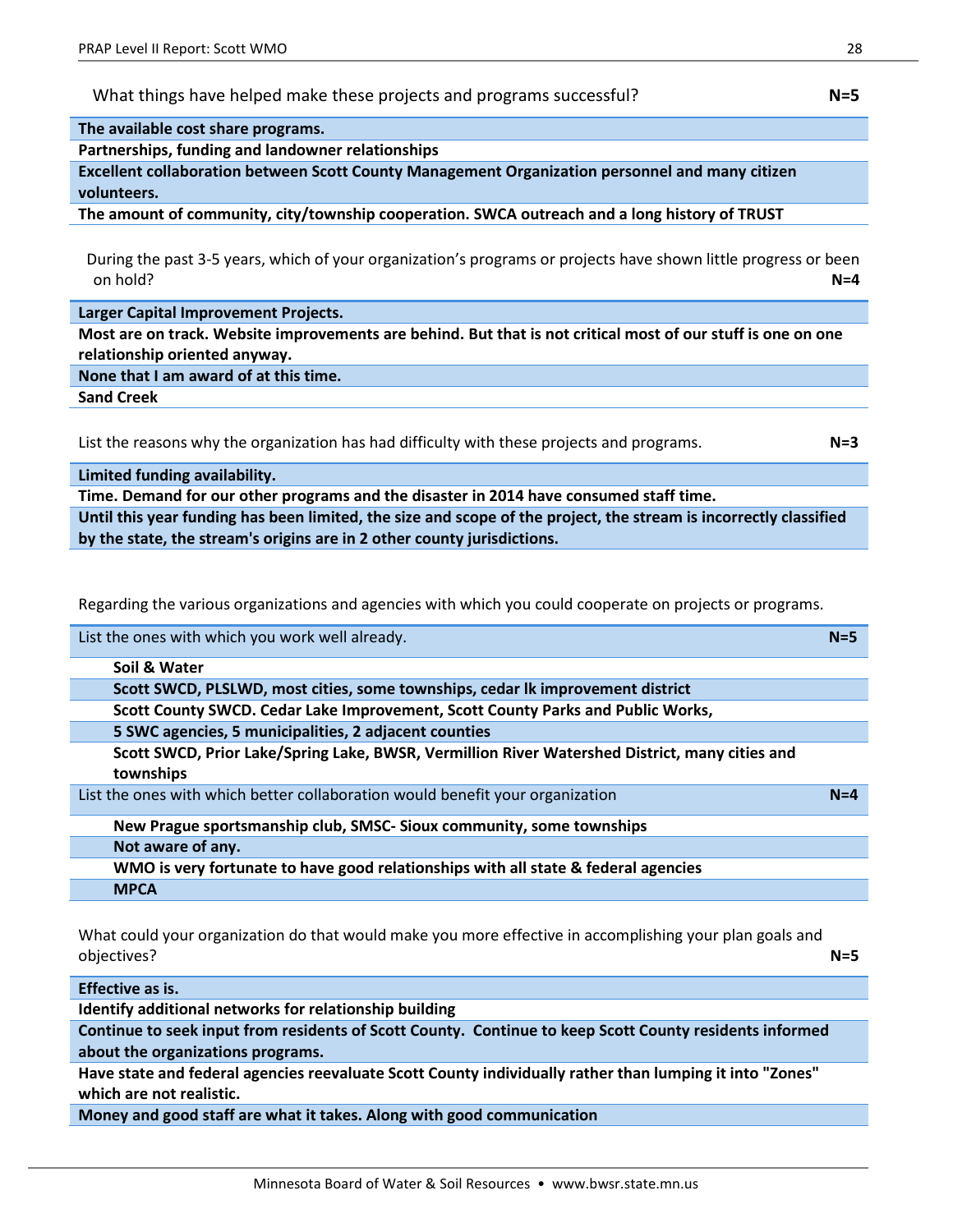#### **Partner Organization Questions and Responses**

Question: How often have you interacted with this organization during the past three years? Select the response closest to your experience. **N=12**

| Not at all           | 0   |
|----------------------|-----|
| A few times          | 0   |
| Several times a year | 50% |
| <b>Monthly</b>       | 25% |
| Almost every week    | 17% |
| <b>Daily</b>         | 8%  |

| Is the amount of work you do in partnership with this organization                  | $N=12$ |
|-------------------------------------------------------------------------------------|--------|
| Not enough, there is potential for us to do more together                           | 17%    |
| About right                                                                         | 83%    |
| Too much, they depend on us for work they should be doing for<br>themselves         | 0      |
| Too much, we depend on them for work we should be doing ourselves or<br>with others | 0      |

**Additional Comments: The need is always greater than funding, but we are pleased with the direction this partnership is moving.**

Based on your experience working with them, please rate the organization as a partner with you in the following areas: **N=12**

| Performance Characteristic                                                              | Rating (percent of responses) |      |            |       |                 |  |  |
|-----------------------------------------------------------------------------------------|-------------------------------|------|------------|-------|-----------------|--|--|
|                                                                                         | <b>Strong</b>                 | Good | Acceptable | Poor  | I don't<br>know |  |  |
| Communication (they keep us informed; we<br>know their activities; they seek our input) | 33%                           | 42%  | 17%        | 8%    | $0\%$           |  |  |
| Quality of work (they have good projects and<br>programs; good service delivery)        | 83%                           | 8%   | 8%         | $0\%$ | $0\%$           |  |  |
| Relationships with Customers (they work well<br>with landowners and clients)            | 58%                           | 33%  | 0%         | $0\%$ | 8%              |  |  |
| Timelines/Follow-through (they are reliable and<br>meet deadlines)                      | 67%                           | 25%  | 8%         | $0\%$ | $0\%$           |  |  |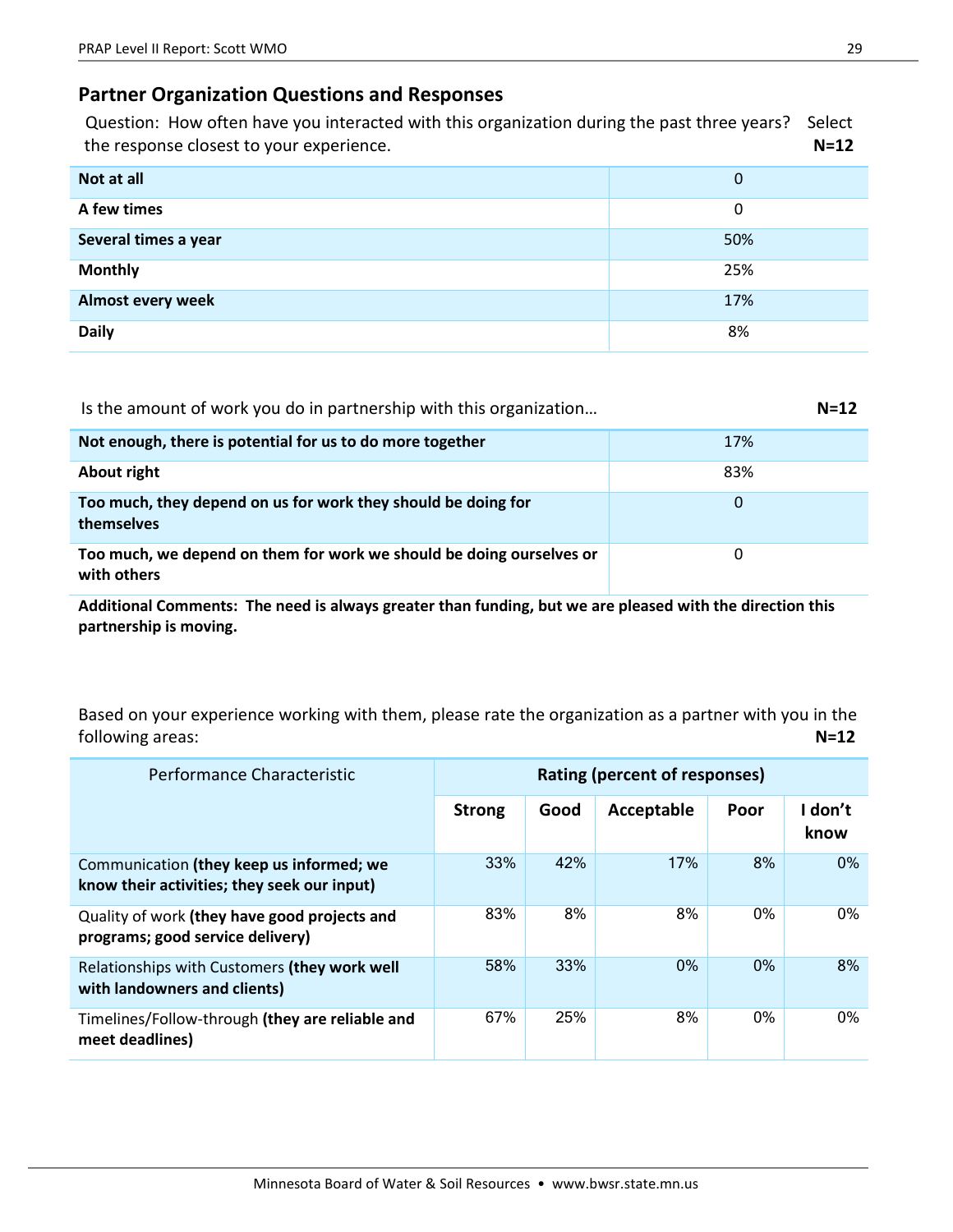| How s your working relationship with this organization? | $N=12$  |
|---------------------------------------------------------|---------|
| Powerful, we are more effective working together        | 66.7%   |
| Strong, we work well together most of the time          | 25.0%   |
| Good, but it could be better                            | 8.3%    |
| Acceptable, but a struggle at times                     | $0.0\%$ |
| Poor, there are almost always difficulties              | 0.0%    |

**Comments from Partners about their working relationship with the Scott WMO:** It is always a pleasure working with Paul and his staff.

Do you have additional thoughts on how the Scott WMO could be more effective? **N=1**

The SWMO is an excellently run organization. We could not ask for a better, more reliable or more professional partnership.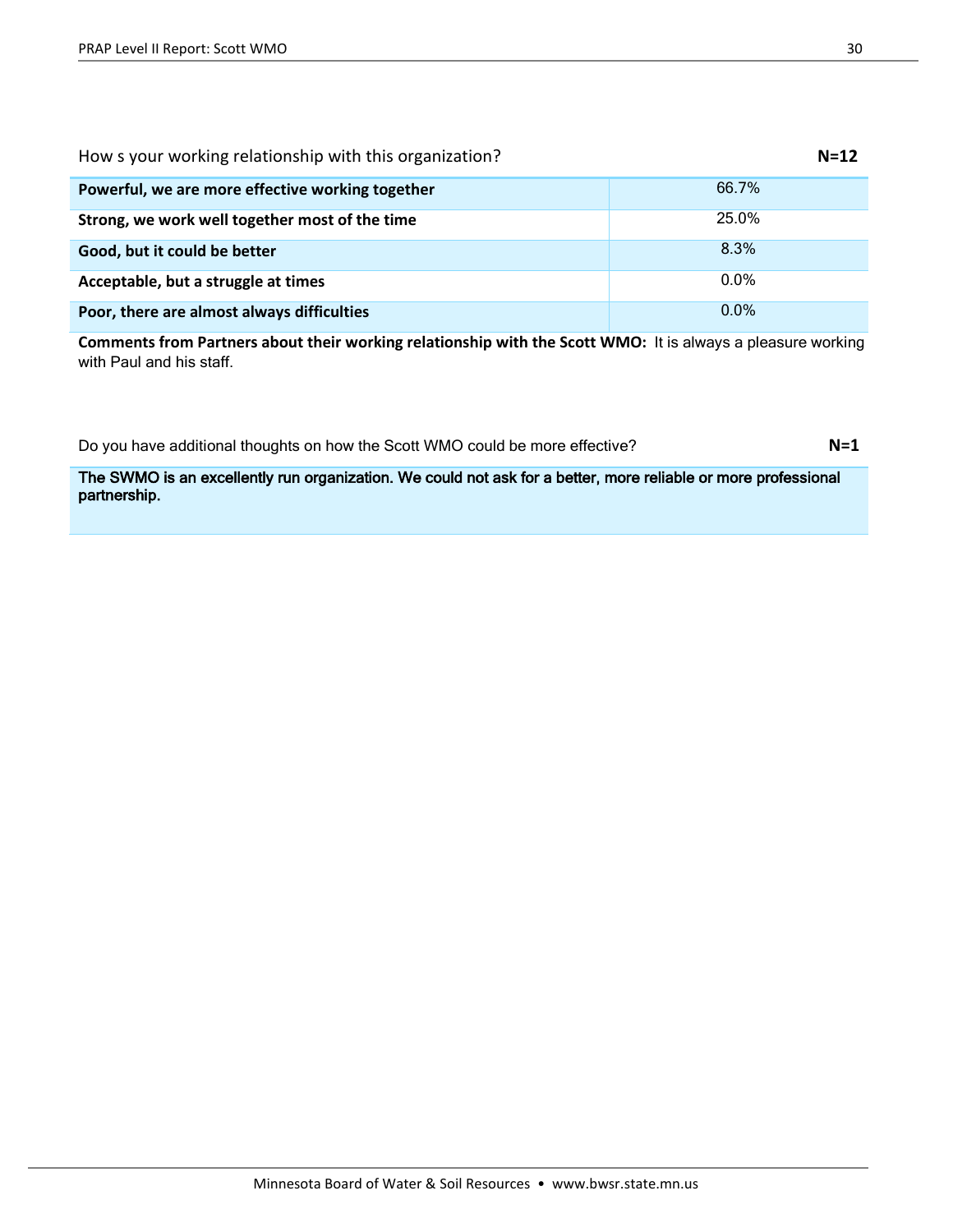## **Appendix D. LGU Comment Letter**

#### <span id="page-34-0"></span>September 22, 2015

We wish to thank BWSR staff for the performance review of the Scott Watershed Management Organization. It is always helpful to get feedback from others on how we are doing. Measuring progress, learning and adjusting is part of providing good governance. We also wish to thank BWSR staff for presenting the findings at our August Watershed Planning Commission meeting, and for a productive discussion. In general the Commissioners are proud of the rating of High Performer given to us, and we will consider BWSR's recommendations. Commissioners and staff at the meeting had following general comments for BWSR to consider as it completes more reviews.

- 1. BWSR should consider whether organizations have had to deal with emergencies as these can consume a lot of staff time and pull organizations temporarily away focusing on implementing their plan.
- 2. Flexibility is very important for responding to unforeseen things like emergencies, and for learning and adapting, and should be a consideration.
- 3. We have reviewed and commented on the Prioritized, Measureable and Targeted approach document prepared by BWSR. We appreciate BWSR's recommendation regarding its use. However, based on our experience and success with implementing practices with land owners we feel the approach promoted by the document is missing key elements. These include: a) that the amount of land scape scale change in practices and land use needed to affect water quality improvements means that more than just good targeting is needed, we also need momentum and community capacity; and 2) we need to be intentional about building relationships and trust with land owners.

Thank You Paul Nelson Environmental Services Program Manager Scott County